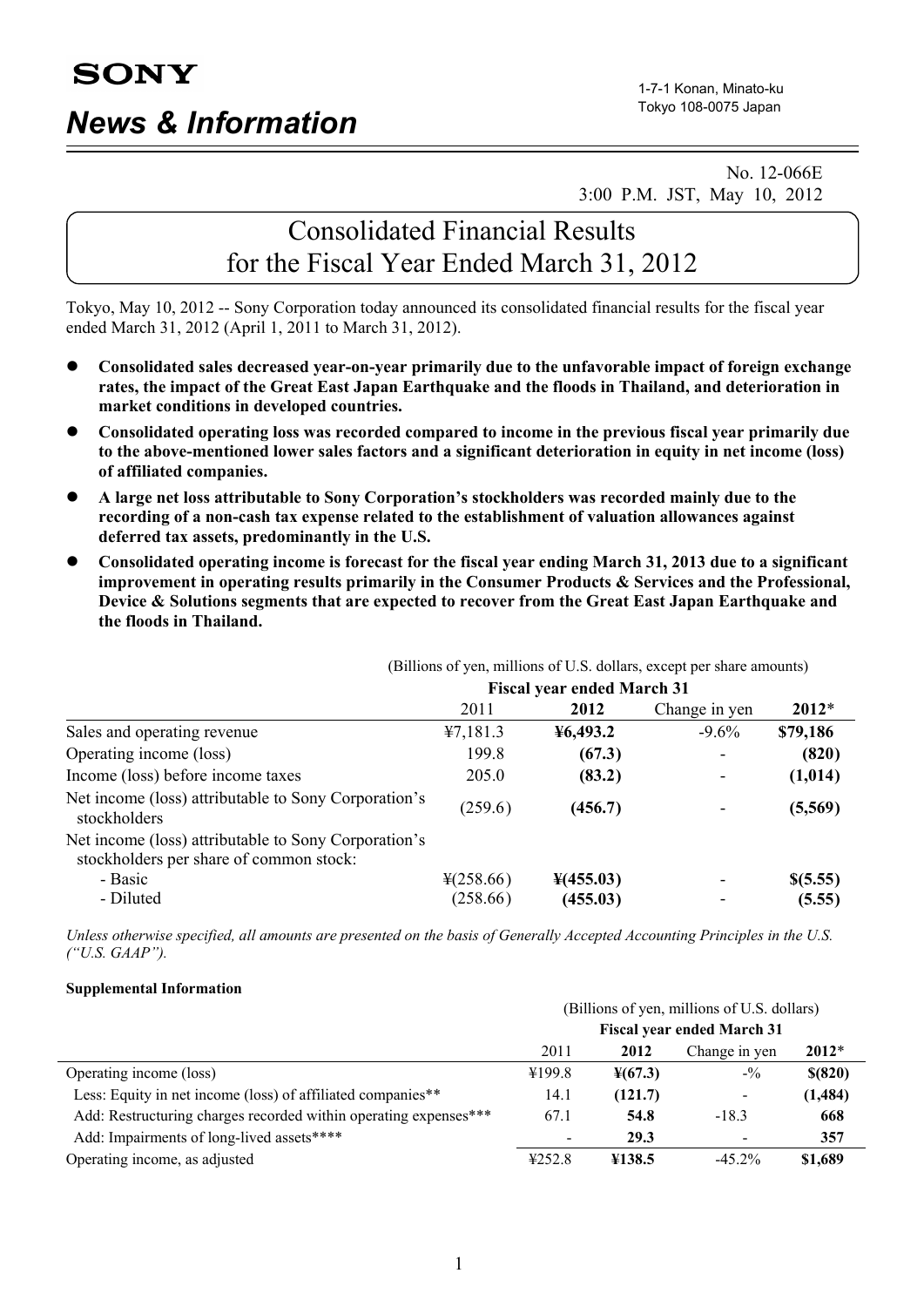In addition to operating income (loss), Sony's management also evaluates Sony's performance using non-U.S. GAAP adjusted operating income. Operating income, as adjusted, which excludes equity in net income (loss) of affiliated companies, restructuring charges and impairments of long-lived assets, is not a presentation in accordance with U.S. GAAP, but is presented to enhance investors' understanding of Sony's operating income (loss) by providing an alternative measure that may be useful in understanding Sony's historical and prospective operating performance. Sony's management uses this measure to review operating trends, perform analytical comparisons, and assess whether its structural transformation initiatives are achieving their objectives. This supplemental non-U.S. GAAP measure should be considered in addition to, not as a substitute for, Sony's operating income (loss) in accordance with U.S. GAAP.

The operating loss and operating income, as adjusted, for the fiscal year ended March 31, 2012, each includes a gain of 102.3 billion yen (1,248 million U.S. dollars) due to the remeasurement of the 50% equity interest Sony owned in Sony Ericsson Mobile Communications AB ("Sony Ericsson") prior to the acquisition described below. Sony also recorded a remeasurement gain of 27.0 billion yen on the acquisition of a controlling interest in Game Show Network, LLC ("GSN"), which was included in the operating income and operating income, as adjusted, for the fiscal year ended March 31, 2011.

*\* U.S. dollar amounts have been translated from yen, for convenience only, at the rate of 82 yen =1 U.S. dollar, the approximate Tokyo foreign exchange market rate as of March 31, 2012.* 

*\*\* Equity in net loss of affiliated companies for the fiscal year ended March 31, 2012 includes a total loss of 60.0 billion yen (732 million U.S. dollars), including a 63.4 billion yen (773 million U.S. dollars) impairment loss on Sony's shares of S-LCD Corporation ("S-LCD") which were sold in January 2012, and subsequent foreign currency adjustments. Also included is a 33.0 billion yen (403 million U.S. dollars) valuation allowance (Sony's 50% share of the 654 million euro valuation allowance which Sony Ericsson recorded under U.S. GAAP against certain of its deferred tax assets in the quarter ended December 31, 2011) (for further details, see "Sony Mobile Communications" on page 8).* 

*\*\*\* Sony is undertaking structural transformation initiatives to enhance profitability through implementation of various cost reduction programs as well as adoption of horizontal platforms. Sony defines restructuring initiatives as activities initiated by Sony, such as exiting a business or product category or implementing a headcount reduction program, which are designed to generate a positive impact on future profitability. Restructuring charges are recorded, depending on the nature of the individual items, in cost of sales, selling, general and administrative expenses as well as other operating (income) expense, net, in the consolidated statement of income. Sony includes losses due to long-lived asset impairments in restructuring charges when those impairments are directly related to Sony's current restructuring initiatives.* 

*\*\*\*\* The 29.3 billion yen (357 million U.S. dollars) in non-cash impairment charges of long-lived assets recorded within operating results is related to the fair value of long-lived assets in the LCD television and network business asset group being lower than net book value, with charges of 16.7 billion yen (204 million U.S. dollars) and 12.6 billion yen (154 million U.S. dollars), respectively. For the LCD television asset group, the corresponding estimated future cash flows leading to the impairment charges reflect the continued deterioration in LCD television market conditions in Japan, Europe and North America, and unfavorable foreign exchange rates. For the network business asset group, which has made investments in network improvements and security enhancements, the corresponding estimated future cash flows leading to the impairment charges, primarily related to certain intangible and other long-lived assets, reflect management's revised forecast over the limited period applicable to the impairment determination. Sony has not included these losses on impairment in restructuring charges.* 

Sony realigned its reportable segments from the first quarter of the fiscal year ending March 31, 2012, to reflect modifications to the organizational structure as of April 1, 2011, primarily repositioning the operations of the previously reported Consumer, Professional & Devices ("CPD") and Networked Products & Services ("NPS") segments. In connection with this realignment, the operations of the former CPD and NPS segments are included in two newly established segments, namely the Consumer Products & Services ("CPS") segment and the Professional, Device & Solutions ("PDS") segment. The CPS segment includes televisions, home audio and video, digital imaging, personal and mobile products, and the game business. The equity results of S-LCD are also included within the CPS segment. The PDS segment includes professional solutions, semiconductors and components. For further details of new segments and categories, see page F-8.

In connection with this realignment, both the sales and operating revenue ("sales") and operating income (loss) of each segment in the fiscal year ended March 31, 2011 have been revised to conform to the current fiscal year's presentation.

The Pictures, Music and Financial Services segments remain unchanged.

On February 15, 2012, Sony acquired Telefonaktiebolaget LM Ericsson's ("Ericsson") 50% equity interest in Sony Ericsson, which changed its name to Sony Mobile Communications AB upon becoming a wholly-owned subsidiary of Sony. Accordingly, the Sony Ericsson segment that had been presented as a separate segment was renamed as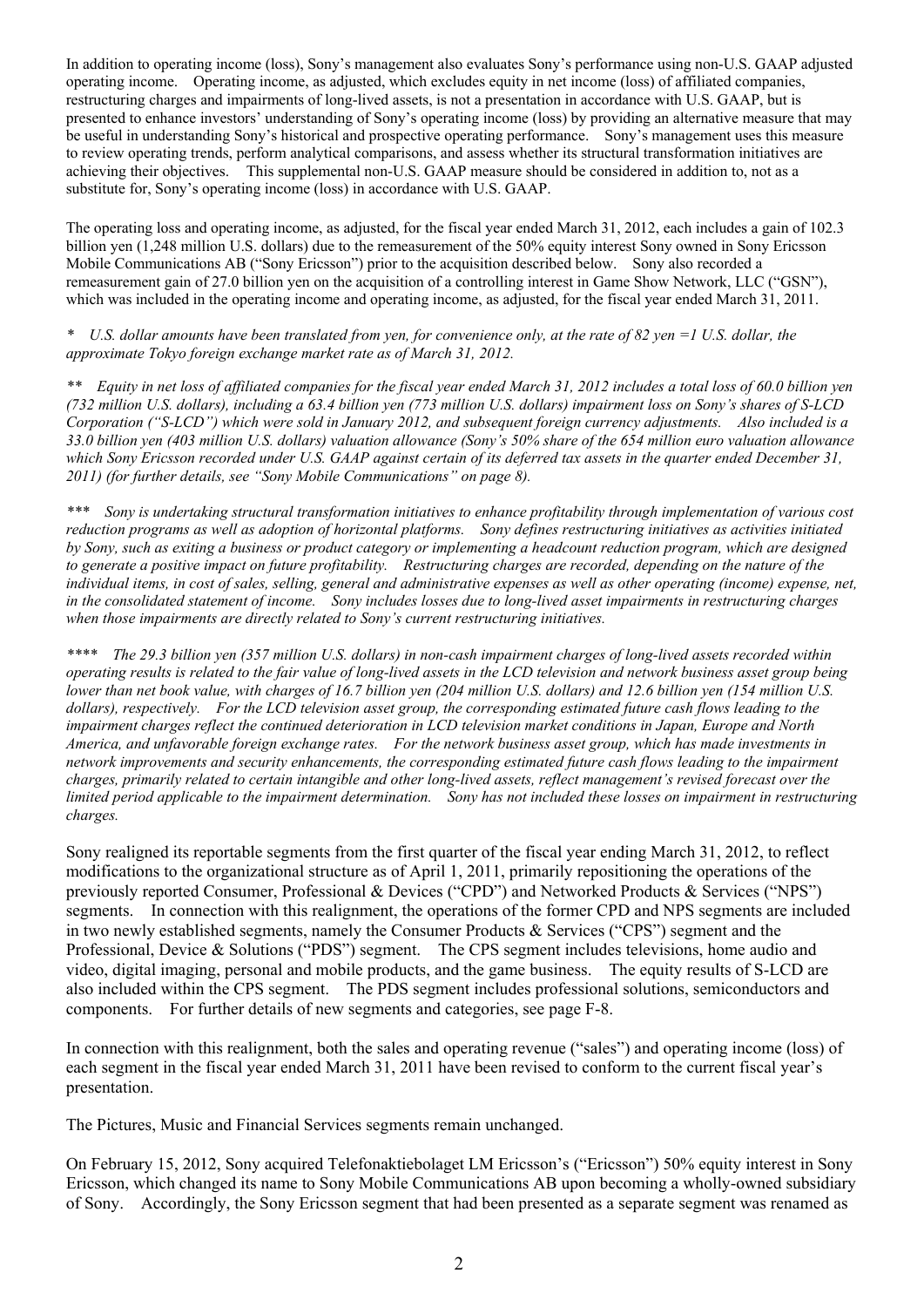the Sony Mobile Communications ("SOMC") segment during the fourth quarter ended March 31, 2012. Financial results of SOMC include Sony's equity earnings (loss) in Sony Ericsson through February 15, 2012 and sales and operating income (loss) from February 16, 2012 through March 31, 2012, as well as a non-cash gain recorded in connection with obtaining control due to the remeasurement of the 50% equity interest in Sony Ericsson that Sony owned prior to the acquisition at fair value (a "remeasurement gain associated with obtaining control").

## **Consolidated Results for the Fiscal Year Ended March 31, 2012**

**Sales** were 6,493.2 billion yen (79,186 million U.S. dollars), a decrease of 9.6% compared to the previous fiscal year ("year-on-year"). Sales decreased mainly in the CPS and PDS segments, primarily due to unfavorable foreign exchange rates, the impact of the Great East Japan Earthquake (the "Earthquake") and the floods in Thailand (the "Floods"), and deterioration in market conditions in developed countries. For further details, see the Operating Performance Highlights by Business Segment section below.

During the fiscal year ended March 31, 2012, the average rates of the yen were 78.1 yen against the U.S. dollar and 107.5 yen against the euro, which were 8.5% and 3.9% higher, respectively, than the previous fiscal year. On a constant currency basis, sales decreased 5% year-on-year. For references to sales on a constant currency basis, see Note on page 12.

**Operating loss** of 67.3 billion yen (820 million U.S. dollars) was recorded, compared to operating income of 199.8 billion yen in the previous fiscal year. This was primarily due to lower sales resulting from the above-mentioned factors and a significant deterioration in equity in net income (loss) of affiliated companies, partially offset by a remeasurement gain associated with obtaining control of SOMC of 102.3 billion yen (1,248 million U.S. dollars) (see "Sony Mobile Communications" on page 8). For further details, see the Operating Performance Highlights by Business Segment section below.

Restructuring charges, net, decreased 12.3 billion yen year-on-year to 54.8 billion yen (668 million U.S. dollars). CPS segment restructuring charges were 9.6 billion yen (117 million U.S. dollars) in the current fiscal year, compared with 28.7 billion yen in the previous fiscal year. PDS segment restructuring charges were 26.5 billion yen (324 million U.S. dollars) in the current fiscal year, compared with 19.9 billion yen in the previous fiscal year.

Excluding equity in net income (loss) of affiliated companies, restructuring charges and impairments of long-lived assets, operating income on an as adjusted basis decreased by 114.3 billion yen year-on-year to 138.5 billion yen (1,689 million U.S. dollars).

Operating results during the current fiscal year included a benefit of 16.5 billion yen (202 million U.S. dollars) due to the reversal of a Blu-ray Disc<sup>TM</sup> patent royalty accrual, reflecting a retroactive change in the estimated royalty rate based on the latest license status.

**Equity in net loss of affiliated companies,** recorded within operating income (loss), was 121.7 billion yen (1,484 million U.S. dollars), compared to net income of 14.1 billion yen in the previous fiscal year. Sony recorded equity in net loss for S-LCD of 64.1 billion yen (782 million U.S. dollars), compared to equity in net income of 7.2 billion yen in the previous fiscal year. This was primarily due to the recording of a total loss of 60.0 billion yen (732 million U.S. dollars), including a 63.4 billion yen (773 million U.S. dollars) impairment loss on Sony's shares of S-LCD, which were sold in January 2012, and subsequent foreign currency adjustments. Equity in net loss for Sony Ericsson of 57.7 billion yen (703 million U.S. dollars) was recorded through February 15, 2012, prior to Sony Ericsson's full consolidation to Sony, while equity in net income of 4.2 billion yen was recorded in the previous fiscal year. This decrease was primarily due to Sony Ericsson recording a valuation allowance under U.S. GAAP of 654 million euro against certain of its deferred tax assets. Sony reflected its 50% share, or 33.0 billion yen (403 million U.S. dollars), of this valuation allowance in equity in net loss of affiliated companies in Sony's consolidated financial results. The decrease was also due to a decrease in units shipped, intense smartphone price competition, and higher restructuring charges as described in "Sony Mobile Communications" on page 8.

For the fiscal year ended March 31, 2012, Sony incurred expenses of 5.9 billion yen (72 million U.S. dollars), including charges for the disposal or impairment of fixed assets and inventories and restoration costs (e.g., repair, removal and cleaning costs) directly related to the damage caused by the Earthquake. In addition, Sony incurred other losses and expenses of 6.3 billion yen (77 million U.S. dollars), which included idle facility costs at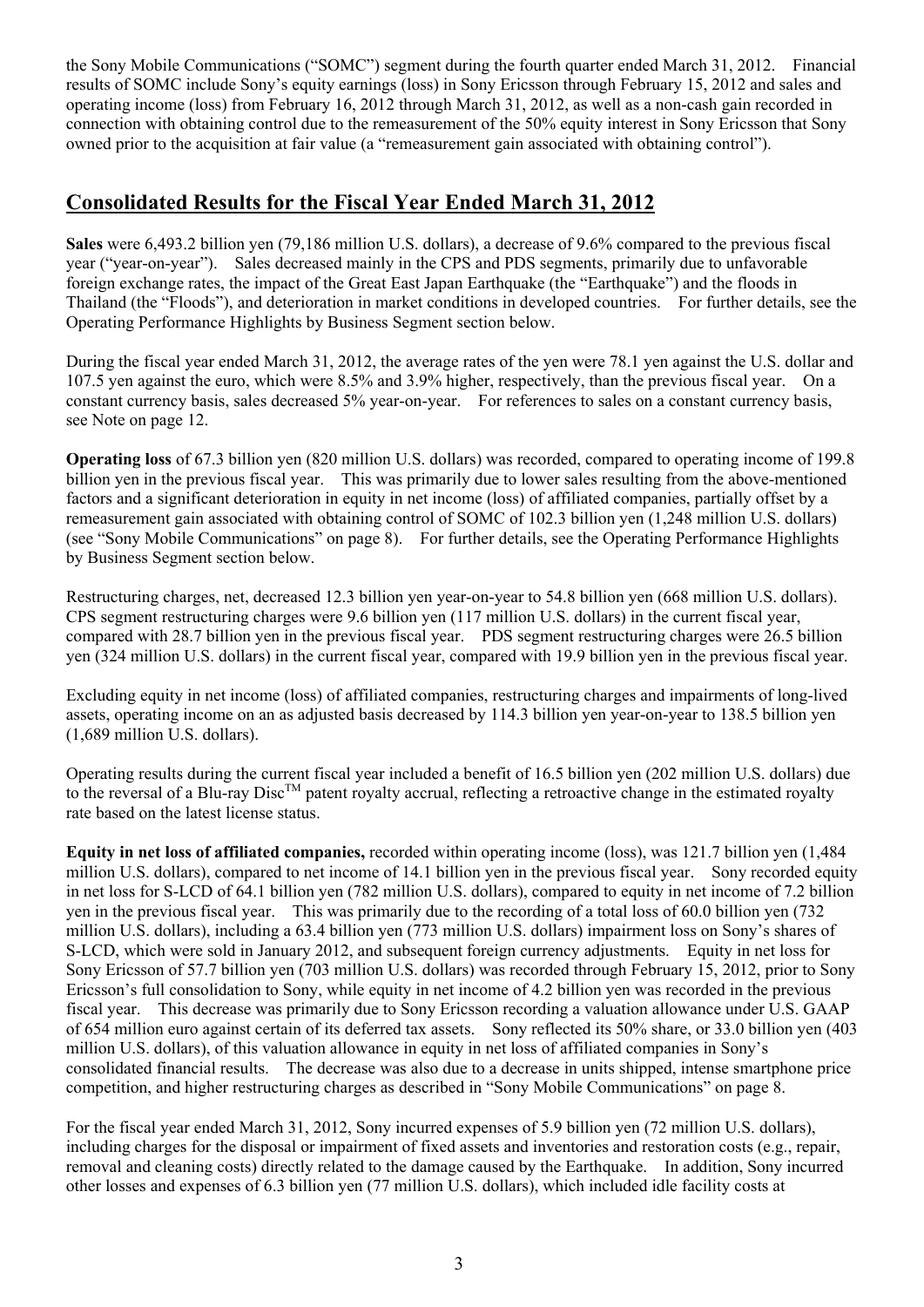manufacturing sites. These expenses related to direct damages and other charges mentioned above were partially offset by insurance recoveries that Sony received during the current fiscal year.

As a result of direct damage from inundation of Sony's manufacturing facilities starting in October 2011, resulting from the Floods, Sony incurred expenses of 13.2 billion yen (161 million U.S. dollars) during the current fiscal year, including charges for the disposal or impairment of fixed assets and inventories and restoration costs (e.g., repair, removal and cleaning costs) directly related to damages caused by the Floods. In addition to these direct damages, due to the difficulty in procuring parts and components, production at several manufacturing facilities temporarily ceased. As a result, Sony incurred charges of 13.9 billion yen (170 million U.S. dollars) during the current fiscal year, consisting of idle facility costs at manufacturing sites and other additional expenses. Sony also saw a negative impact from the postponement of certain product launches caused by temporary cessation of production at several manufacturing facilities, as well as significantly lower demand from commercial customers resulting from the Floods. Sony has insurance policies that cover certain damages and related costs associated with fixed assets and inventories and additional restoration costs as well as business interruption costs including opportunity losses. Under these policies, the expenses related to direct damages and other charges were offset by insurance recoveries, and the negative impact due to the cessation of production and lower demand was partially offset by insurance recoveries received in the current fiscal year.

The net effect of **other income and expenses** was an expense of 15.9 billion yen (194 million U.S. dollars) in the current fiscal year, compared to income of 5.2 billion yen in the previous fiscal year. This increase in expense was primarily due to the recording of a net foreign exchange loss in the current fiscal year, compared to the recording of a net foreign exchange gain in the previous fiscal year, as well as a decrease in gain on sale of securities investments.

**Loss before income taxes** was 83.2 billion yen (1,014 million U.S. dollars), compared to income of 205.0 billion yen in the previous fiscal year.

**Income taxes**: For the current fiscal year, Sony recorded 315.2 billion yen (3,845 million U.S. dollars) of income taxes, primarily resulting from the recording of a non-cash charge to establish a valuation allowance of 260.3 billion yen (3,174 million U.S. dollars) against certain deferred tax assets held by subsidiaries in the U.S., Japan and the U.K.

Sony evaluates its deferred tax assets on a tax jurisdiction by jurisdiction basis to determine if a valuation allowance is required. In the U.S., Sony's U.S. holding company and its U.S. subsidiaries file a consolidated federal tax return. This consolidated tax filing group incurred cumulative losses in recent fiscal years including the fiscal year ended March 31, 2012. Under U.S. GAAP, a cumulative loss in recent fiscal years is considered significant negative evidence regarding the realizability of deferred tax assets. After comparing this significant negative evidence to objectively verifiable positive factors, Sony recorded a charge of 203.0 billion yen (2,476 million U.S. dollars) to establish a valuation allowance against the deferred tax assets held by the consolidated tax filing group in the U.S. In addition, Sony established valuation allowances against certain deferred tax assets held by certain subsidiaries in Japan and the U.K. amounting to 57.3 billion yen (699 million U.S. dollars) as a result of evaluating those deferred tax assets.

**Net loss attributable to Sony Corporation's stockholders**, which excludes net income attributable to noncontrolling interests, was 456.7 billion yen (5,569 million U.S. dollars), a deterioration of 197.1 billion yen year-on-year.

## **Operating Performance Highlights by Business Segment**

*"Sales and operating revenue" in each business segment represents sales and operating revenue recorded before intersegment transactions are eliminated. "Operating income (loss)" in each business segment represents operating income (loss) reported before intersegment transactions are eliminated and excludes unallocated corporate expenses. Unless otherwise specified, all amounts are on a U.S. GAAP basis.*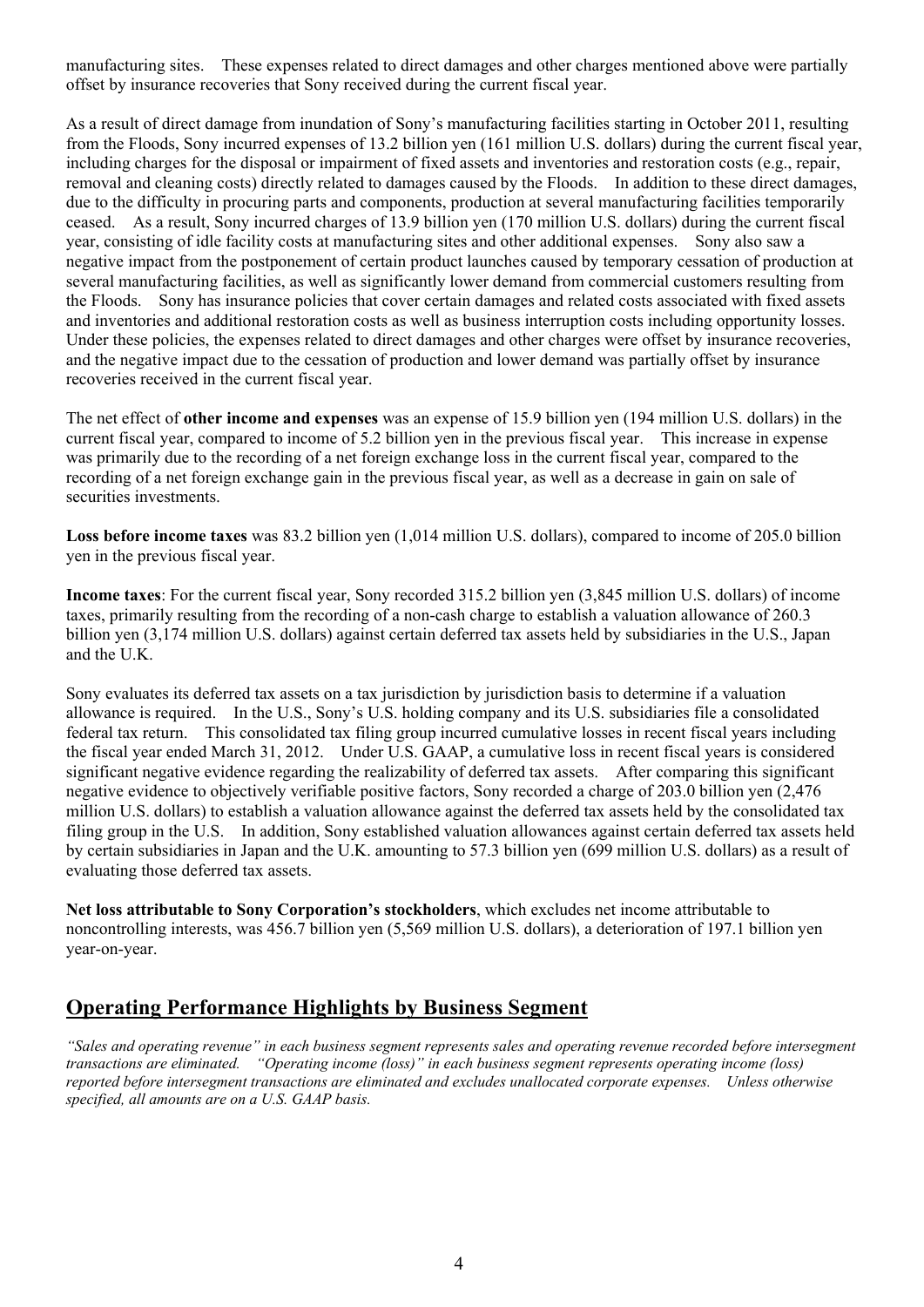# *Consumer Products & Services*

(Billions of yen, millions of U.S. dollars)

|                             | <b>Fiscal year ended March 31</b> |          |                          |          |  |
|-----------------------------|-----------------------------------|----------|--------------------------|----------|--|
|                             | 2011                              | 2012     | Change in yen            | 2012     |  |
| Sales and operating revenue | ¥3,849.8                          | 43,136.8 | $-18.5\%$                | \$38,253 |  |
| Operating income (loss)     | 10.8                              | (229.8)  | $\overline{\phantom{0}}$ | (2,803)  |  |

**Sales** decreased 18.5% year-on-year (a 14% decrease on a constant currency basis) to 3,136.8 billion yen (38,253 million U.S. dollars). Sales to outside customers decreased 18.8% year-on-year. This was primarily due to a decrease in sales of LCD televisions, PCs, digital imaging products including digital cameras, and the game business. The decrease in LCD television sales reflects lower unit sales and price declines, mainly resulting from market contractions in Japan and deterioration in market conditions in Europe and North America. LCD television sales in Japan during the previous fiscal year significantly benefited mainly from a program which provided consumers with a subsidy from the Japanese government. The subsidy program ended on March 31, 2011. The decreases in sales of PCs and digital imaging products including digital cameras were mainly due to the impact from the Floods and unfavorable foreign exchange rates. Digital imaging products also saw an impact from the Earthquake. The decrease in the game business reflects lower sales of PlayStation®3 hardware due to a strategic price reduction and lower sales of PlayStation®2 due to platform migration.

**Operating loss** of 229.8 billion yen (2,803 million U.S. dollars) was recorded, compared to operating income of 10.8 billion yen in the previous fiscal year. This was primarily due to a decrease in gross profit from the lower sales noted above (excluding the foreign exchange impact), deterioration in the cost of sales ratio and deterioration in equity in net income (loss) of affiliated companies. Restructuring charges of 9.6 billion yen (117 million U.S. dollars) were recorded in the current fiscal year, compared to 28.7 billion yen in the previous fiscal year. This decrease in restructuring charges was primarily due to a recording of expenses of 11.6 billion yen related to the transfer to third parties of the Barcelona factory in Europe and its related asset impairment during the previous fiscal year.

The CPS segment operating results include a total loss of 60.0 billion yen (732 million U.S. dollars) including a 63.4 billion yen (773 million U.S. dollars) impairment loss on Sony's shares of S-LCD, which were sold in January 2012, and subsequent foreign currency adjustments. Further, the segment operating results include additional LCD panel related expenses of 22.8 billion yen (278 million U.S. dollars) resulting from low capacity utilization of S-LCD, LCD television asset impairment of 16.7 billion yen (204 million U.S. dollars), as well as a network business asset impairment of 12.6 billion yen (154 million U.S. dollars), while the current fiscal year benefited from a reversal of 14.3 billion yen (175 million U.S. dollars) of a Blu-ray Disc<sup>TM</sup> patent royalty accrual, reflecting a retroactive change in the estimated royalty rate based on the latest license status.

Categories contributing to the deterioration in operating results (excluding restructuring charges and the above-noted loss related to S-LCD, the LCD television asset impairment and the network business asset impairment) include LCD televisions, reflecting the recording of additional LCD panel related expenses resulting from low capacity utilization of S-LCD as well as the lower sales mentioned above, and the game business, reflecting the lower sales mentioned above.

|                             | (Billions of yen, millions of U.S. dollars)<br><b>Fiscal year ended March 31</b> |          |                          |          |  |  |
|-----------------------------|----------------------------------------------------------------------------------|----------|--------------------------|----------|--|--|
|                             |                                                                                  |          |                          |          |  |  |
|                             | 2011                                                                             | 2012     | Change in yen            | 2012     |  |  |
| Sales and operating revenue | ¥1,503.3                                                                         | ¥1,313.8 | $-12.6\%$                | \$16,022 |  |  |
| Operating income (loss)     | 27.7                                                                             | (20.2)   | $\overline{\phantom{0}}$ | (246)    |  |  |

# *Professional, Device & Solutions*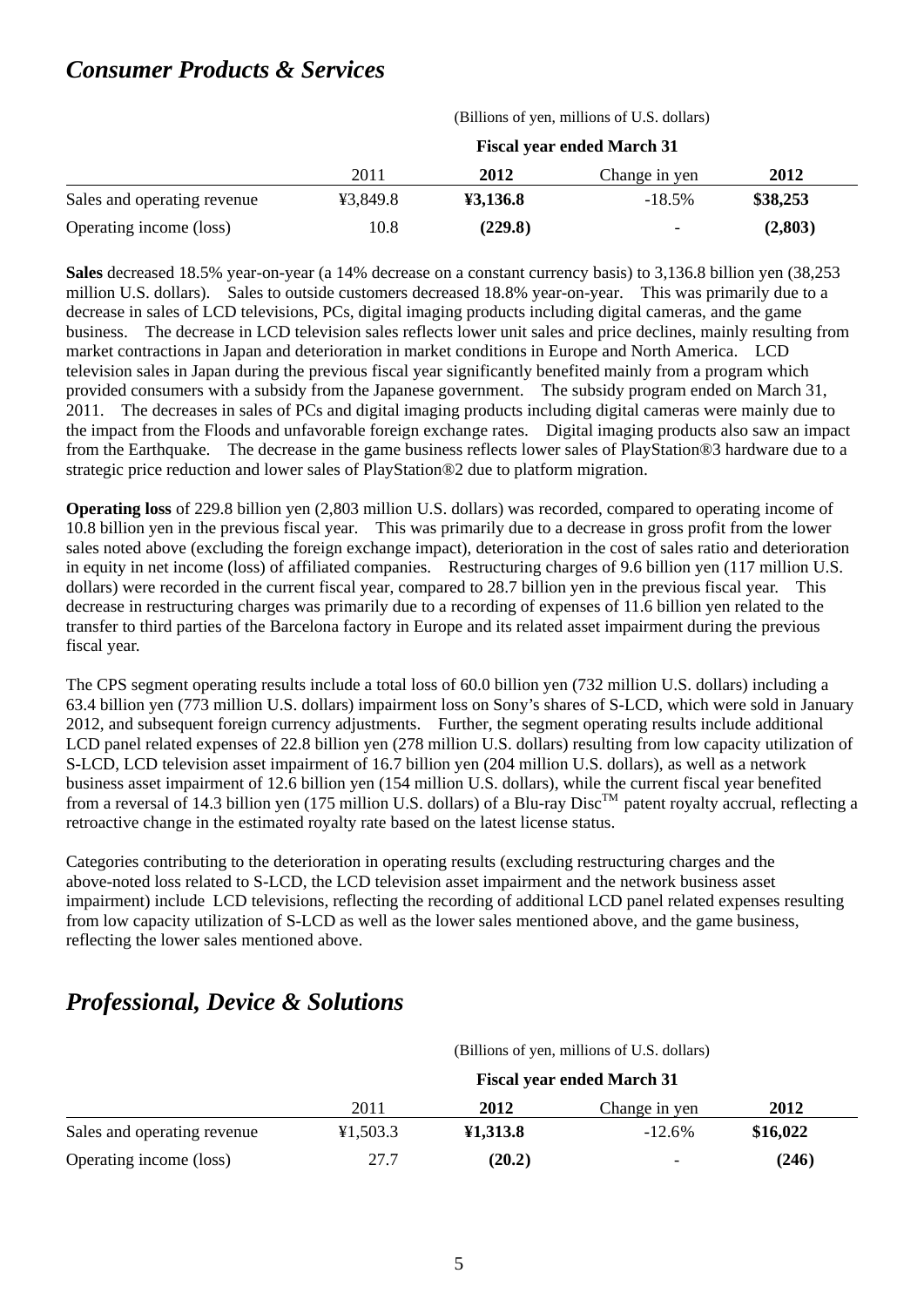**Sales** decreased 12.6% year-on-year (an 8% decrease on a constant currency basis) to 1,313.8 billion yen (16,022 million U.S. dollars), mainly due to a decrease in component sales. Sales to outside customers decreased 9.3% year-on-year. The decrease in component sales was primarily due to the impact of the Earthquake on batteries and storage media, and unfavorable foreign exchange rates.

**Operating loss** of 20.2 billion yen (246 million U.S. dollars) was recorded, compared to operating income of 27.7 billion yen recorded in the previous fiscal year. This was primarily due to deterioration in the cost of sales ratio, unfavorable foreign exchange rates and a decrease in gross profit due to lower sales (excluding the foreign exchange impact), partially offset by a decrease in selling, general and administrative expenses. Restructuring charges of 26.5 billion yen (324 million U.S. dollars) were recorded in the current fiscal year, compared to 19.9 billion yen in the previous fiscal year. Restructuring charges in the current fiscal year included expenses of 19.2 billion yen (234 million U.S. dollars) associated with the sale of the small- and medium-sized display business to Japan Display Inc. A category that unfavorably impacted the change in segment operating results (excluding restructuring charges) was components, reflecting the above-mentioned decrease in sales.

\* \* \* \* \*

**Total inventory** for the CPS and PDS segments as of March 31, 2012 was 564.3 billion yen (6,882 million U.S. dollars), a decrease of 43.6 billion yen, or 7.2% year-on-year. Inventory decreased by 7.4 billion yen, or 1.3% compared with the level as of December 31, 2011.

# *Pictures*

(Billions of yen, millions of U.S. dollars)

|                             | <b>Fiscal year ended March 31</b> |        |               |         |  |  |
|-----------------------------|-----------------------------------|--------|---------------|---------|--|--|
|                             | 2011                              | 2012   | Change in yen | 2012    |  |  |
| Sales and operating revenue | ¥600.0                            | ¥657.7 | $+9.6\%$      | \$8,021 |  |  |
| Operating income            | 38.7                              | 34.1   | $-117$        | 416     |  |  |

*The results presented above are a yen-translation of the results of Sony Pictures Entertainment ("SPE"), a U.S.-based operation that aggregates the results of its worldwide subsidiaries on a U.S. dollar basis. Management analyzes the results of SPE in U.S. dollars, so discussion of certain portions of its results is specified as being on "a constant currency (U.S. dollar) basis."* 

**Sales** increased 9.6% year-on-year (an 18% increase on a constant currency (U.S. dollar) basis) to 657.7 billion yen (8,021 million U.S. dollars), despite the appreciation of the yen. The current year benefited from higher television revenues from U.S. network and made-for-cable programming, revenues recognized from the consolidation of GSN, which was accounted for under the equity method in the previous fiscal year, and higher advertising revenues from SPE's television networks in India. The current year also benefitted from the sale of a participation interest in *Spider-Man* merchandising rights and higher pay television and video-on-demand sales of theatrically released product.

**Operating income** decreased by 4.5 billion yen year-on-year to 34.1 billion yen (416 million U.S. dollars). The decrease is primarily due to a combined 30.3 billion yen gain recognized in the previous fiscal year, consisting of a remeasurement gain on the acquisition of a controlling interest in GSN (27.0 billion yen) and a gain on the sale of SPE's remaining equity interest in a Latin American premium pay television business (HBO Latin America), partially offset by 21.4 billion yen (261 million U.S. dollars) of operating income generated from the sale of an interest in *Spider-Man* merchandising rights noted above during the current fiscal year. The appreciation of the yen and higher marketing costs in support of a greater number of upcoming major theatrical releases also had a negative impact on the operating income for the current fiscal year. These negative factors were partially offset by the higher television revenues from U.S. network and made-for-cable programming and higher advertising revenues from SPE's television networks in India mentioned above. The current year reflects the strong theatrical performance of *The Smurfs* and *Bad Teacher* offset by the theatrical underperformance of *Arthur Christmas*.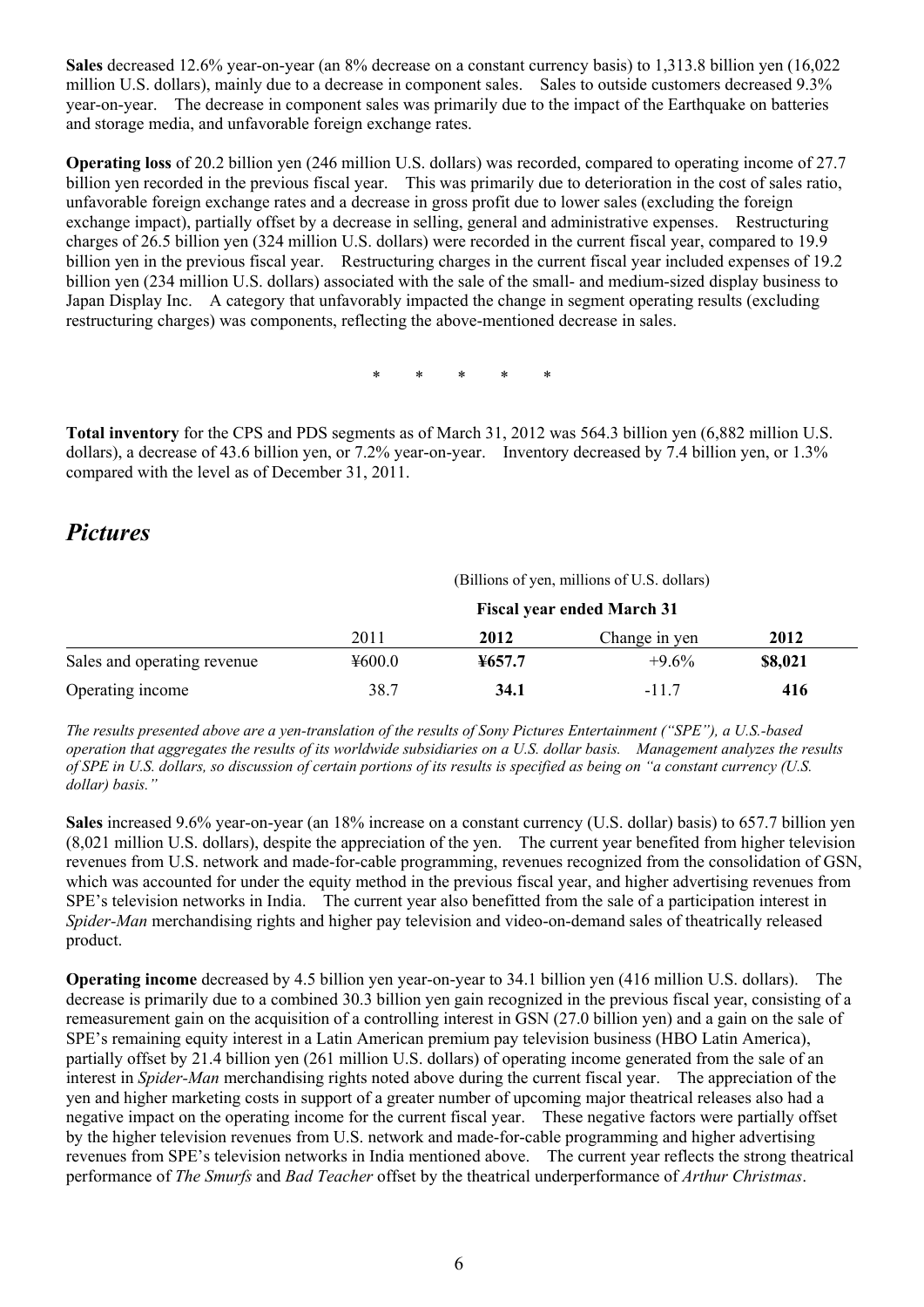# *Music*

(Billions of yen, millions of U.S. dollars)

|                             | <b>Fiscal year ended March 31</b> |        |               |         |  |  |
|-----------------------------|-----------------------------------|--------|---------------|---------|--|--|
|                             | 2011                              | 2012   | Change in yen | 2012    |  |  |
| Sales and operating revenue | 4470.7                            | ¥442.8 | $-5.9\%$      | \$5,400 |  |  |
| Operating income            | 38.9                              | 36.9   | $-5.2$        | 450     |  |  |

*The results presented above include the yen-translated results of Sony Music Entertainment ("SME"), a U.S.-based operation which aggregates the results of its worldwide subsidiaries on a U.S. dollar basis, the results of Sony Music Entertainment (Japan) Inc., a Japan-based music company which aggregates its results in yen, and the yen-translated consolidated results of Sony/ATV Music Publishing LLC ("Sony/ATV"), a 50% owned U.S.-based joint venture in the music publishing business which aggregates the results of its worldwide subsidiaries on a U.S. dollar basis.* 

**Sales** decreased 5.9% year-on-year (a 1% decrease on a constant currency basis) to 442.8 billion yen (5.400 million U.S. dollars). The decrease in sales is primarily due to the negative impact of the appreciation of the yen against the U.S. dollar and the continued contraction of the physical music market, offset by the strong performance of a number of key releases during the year. Best selling titles during the year included Adele's *21*, Beyoncè's *4*, Pitbull's *Planet Pit*, Foo Fighters' *Wasting Light*, One Direction's *Up All Night,* and music from the hit U.S. television show *Glee*.

**Operating income** decreased 2.0 billion yen year-on-year to 36.9 billion yen (450 million U.S. dollars). The decrease reflects the impact of the lower sales mentioned above and higher restructuring costs, partially offset by lower overhead costs, a benefit from the recognition of digital license revenues and a favorable legal settlement concerning copyright infringement.

# *Financial Services*

(Billions of yen, millions of U.S. dollars)

|                            | <b>Fiscal year ended March 31</b> |        |               |          |  |  |
|----------------------------|-----------------------------------|--------|---------------|----------|--|--|
|                            | 2011                              | 2012   | Change in yen | 2012     |  |  |
| Financial services revenue | ¥806.5                            | ¥871.9 | $+8.1\%$      | \$10,633 |  |  |
| Operating income           | 118.8                             | 131.4  | $+106$        | 1,603    |  |  |

*In Sony's Financial Services segment, the results include Sony Financial Holdings Inc. ("SFH") and SFH's consolidated subsidiaries such as Sony Life Insurance Co., Ltd. ("Sony Life"), Sony Assurance Inc. and Sony Bank Inc. ("Sony Bank"), as well as the results for Sony Finance International Inc. ("SFI"). The results of Sony Life discussed below differ from the results that SFH and Sony Life disclose separately on a Japanese statutory basis.* 

**Financial services revenue** increased 8.1% year-on-year to 871.9 billion yen (10,633 million U.S. dollars) mainly due to a significant increase in revenue at Sony Life. Revenue at Sony Life increased 11.6% year-on-year to 777.7 billion yen (9,484 million U.S. dollars) primarily due to an increase in insurance premium revenue, reflecting a higher policy amount in force.

**Operating income** increased 12.6 billion yen year-on-year to 131.4 billion yen (1,603 million U.S. dollars), mainly due to an increase in operating income at Sony Life, partially offset by a deterioration in operating results at Sony Bank, reflecting a foreign exchange loss on foreign-currency denominated customer deposits compared to a gain in the previous fiscal year. Operating income at Sony Life increased 17.2 billion yen year-on-year to 134.8 billion yen (1,644 million U.S. dollars). This increase was primarily due to higher insurance premium revenue and a partial reversal of an incremental provision for insurance policy reserves in the current fiscal year, which was recorded in the previous fiscal year due to the Earthquake.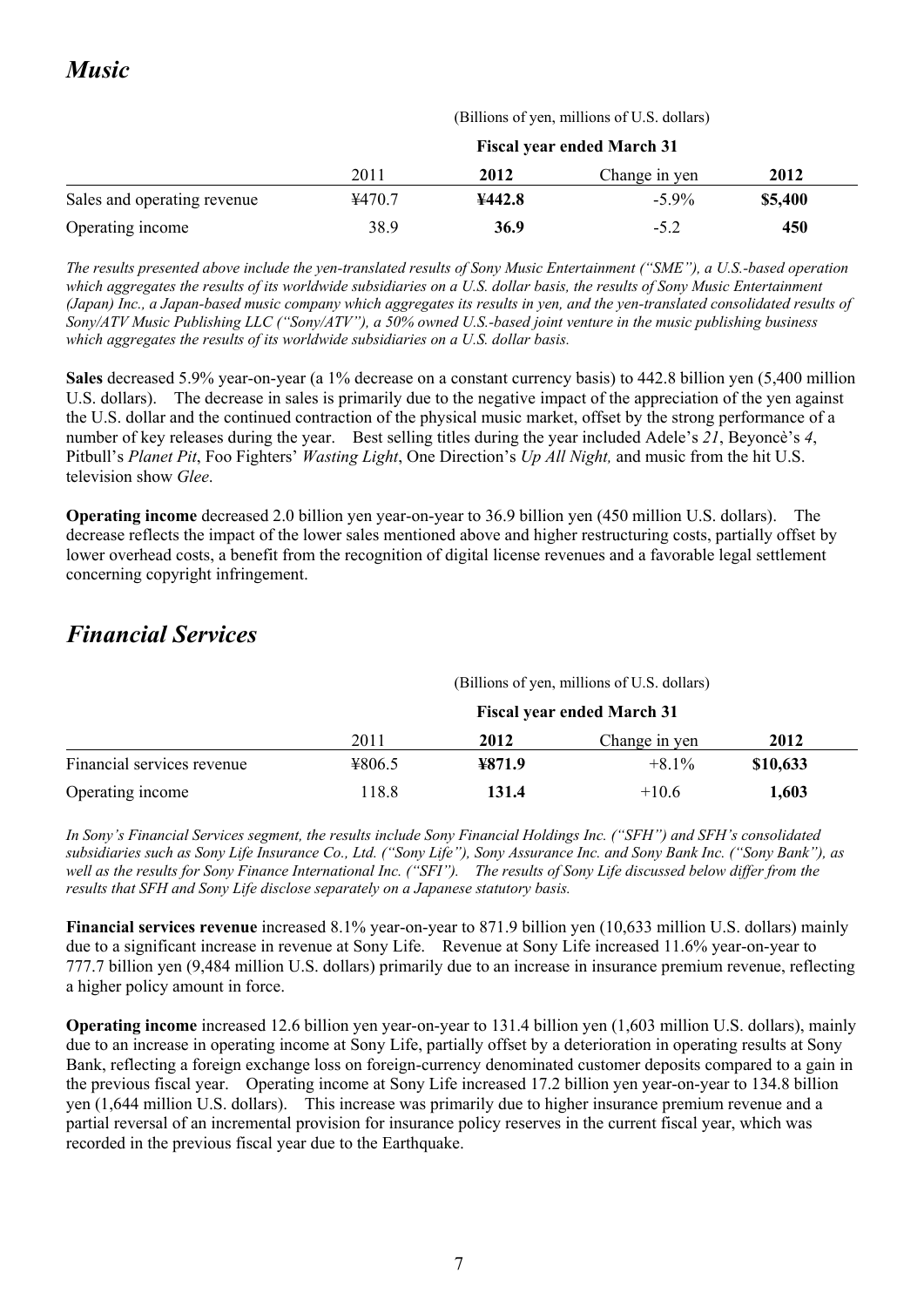# *Sony Mobile Communications*

*On February 15, 2012, Sony acquired Ericsson's 50% equity interest in Sony Ericsson, which changed its name to Sony Mobile Communications AB ("SOMC") upon becoming a wholly-owned subsidiary of Sony.* 

*The following disclosure presents financial results at SOMC, a Sweden-based operation that aggregates the results of its worldwide subsidiaries on a euro basis, which do not include the impact of the acquisition, principally excluding the impact of purchase accounting adjustments and the remeasurement gain of 102.3 billion yen (1,248 million U.S. dollars) associated with obtaining control. Although the results of Sony Ericsson were not consolidated in Sony's consolidated financial statements up to and including February 15, 2012, Sony believes that the following disclosure provides useful analytical information to investors regarding SOMC's operating performance for the full year ended March 31, 2012.* 

|                             |                            | (Millions of euros) |                          |  |  |
|-----------------------------|----------------------------|---------------------|--------------------------|--|--|
|                             | <b>Year ended March 31</b> |                     |                          |  |  |
|                             | 2011                       | 2012                | Change in euros          |  |  |
| Sales and operating revenue | € $6,034$                  | €5,289              | $-12.4%$                 |  |  |
| Income (loss) before taxes  | 133                        | (536)               | $\overline{\phantom{0}}$ |  |  |
| Net income (loss)           | 74                         | (1,145)             | $\overline{\phantom{0}}$ |  |  |

Sales for the year ended March 31, 2012 decreased 12.4% year-on-year to 5,289 million euros. This decline reflects certain component shortages resulting from the Earthquake and the Floods, in addition to the lower number of feature phones shipped as a result of focusing on smartphones. Loss before taxes of 536 million euros was recorded compared to income of 133 million euros in the previous year. This was due to a decrease in units shipped, intense smartphone price competition, and higher restructuring charges. Restructuring charges were 88 million euros compared to 51 million euros in the previous year. A net loss of 1,145 million euros was recorded, compared to income of 74 million euros in the previous year. This was primarily due to Sony Ericsson recording a valuation allowance of 654 million euros against certain of its deferred tax assets in Sweden in the quarter ended December 31, 2011, as well as deterioration in its income (loss) before taxes.

\* \* \* \* \*

The financial results of the SOMC segment included in Sony's consolidated financial statements includes Sony's equity results in Sony Ericsson through February 15, 2012 and the sales, operating revenue and operating income (loss) of SOMC from February 16, 2012 through March 31, 2012, as well as a remeasurement gain associated with obtaining control. The following table provides a reconciliation of the SOMC segment results.

|                                                                                 | <b>Fiscal year ended March 31</b> |        |               |              |
|---------------------------------------------------------------------------------|-----------------------------------|--------|---------------|--------------|
|                                                                                 | 2011                              | 2012   | Change in yen | 2012         |
| Sales and operating revenue from<br>consolidation to March 31, 2012             | ¥<br>$\sim$                       | 477.7  |               | <b>\$948</b> |
| (I) Sony's equity earnings (loss) in Sony<br>Ericsson prior to consolidation    | 4.2                               | (57.7) |               | (703)        |
| Remeasurement gain<br>(II)                                                      |                                   | 102.3  |               | 1,248        |
| $(\mathbb{II})$ Operating income (loss) from<br>consolidation to March 31, 2012 |                                   | (13.2) |               | (162)        |
| Operating income ( $I + II + III$ )                                             | 44.2                              | ¥31.4  | $+655.9\%$    | \$383        |

Sony recorded sales and operating revenue of 77.7 billion yen (948 million U.S. dollars) in the SOMC segment following the consolidation of Sony Ericsson.

For the full fiscal year ended March 31, 2012, the SOMC segment recorded operating income of 31.4 billion yen (383 million U.S. dollars), consisting of the three elements described below.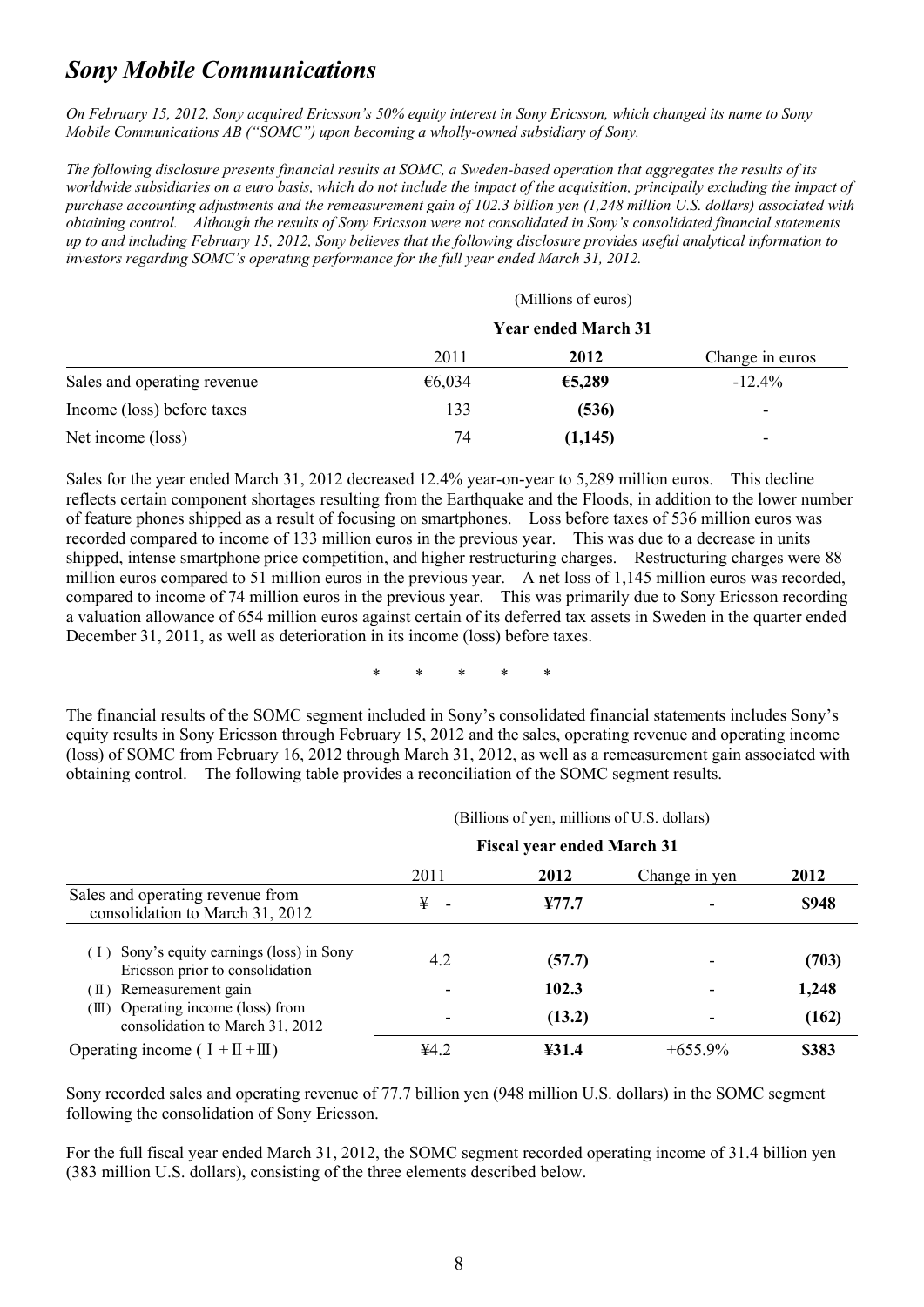For the period through February 15, 2012 in the current fiscal year, Sony recorded equity in net loss of Sony Ericsson of 57.7 billion yen (703 million U.S. dollars), while it recorded equity in net income of 4.2 billion yen for the previous full fiscal year. Under the equity method, in the quarter ended December 31, 2011, Sony reflected its 50% share, or 33.0 billion yen (403 million U.S. dollars), of the valuation allowance recorded by Sony Ericsson against certain of its deferred tax assets in equity in net loss of affiliated companies in its consolidated financial results on a U.S. GAAP basis.

The SOMC segment operating income includes a non-cash gain of 102.3 billion yen (1,248 million U.S. dollars) recorded in connection with obtaining control, due to the remeasurement of Sony's 50% equity interest in Sony Ericsson that Sony owned prior to the acquisition, at fair value. Also included in the segment's operating results was an operating loss of 13.2 billion yen (162 million U.S. dollars) recorded from February 16, 2012 through March 31, 2012 following the consolidation of SOMC in the current fiscal year.

## **Cash Flows**

*For Consolidated Statements of Cash Flows, charts showing Sony's cash flow information for all segments, all segments excluding the Financial Services segment and the Financial Services segment alone, please refer to pages F-5 and F-14, respectively.* 

**Operating Activities:** During the current fiscal year, there was a net cash inflow of 519.5 billion yen (6,336 million U.S. dollars) from operating activities, a decrease of 96.7 billion yen, or 15.7% year-on-year.

For all segments excluding the Financial Services segment, there was a net cash inflow of 176.1 billion yen (2,148 million U.S. dollars) for the current fiscal year, a decrease of 79.7 billion yen, or 31.2% year-on-year. This decrease was mainly due to the negative impact of a deterioration in cash from net loss after taking into account adjustments (including depreciation and amortization, deferred income taxes, equity in net income (loss) of affiliated companies and other operating (income) expenses) and a smaller decrease in notes and accounts receivable, trade. This was partially offset by the positive impact of a shift to a decrease in inventories from an increase in the previous fiscal year. During the third quarter ended December 31, 2011 there was a receipt of a 50.6 billion yen (617 million U.S. dollars) advance payment from a commercial customer, and during the quarter ended March 31, 2012 there was a receipt of insurance proceeds of 6.0 billion yen (73 million U.S. dollars) related to the Earthquake and of 26.9 billion yen (328 million U.S. dollars) related to the Floods.

The Financial Services segment had a net cash inflow of 350.9 billion yen (4,279 million U.S. dollars), a decrease of 18.6 billion yen, or 5.0% year-on-year. This decrease was primarily due to an increase in receivables, other, included in other current assets, as a result of outsourcing the collection of Sony Life insurance premiums to a third-party agency. This was partially offset by an increase in revenue from insurance premiums, reflecting higher policy amounts in force at Sony Life.

**Investing Activities:** During the current fiscal year, Sony used 882.9 billion yen (10,767 million U.S. dollars) of net cash in investing activities, an increase of 168.4 billion yen, or 23.6% year-on-year.

For all segments excluding the Financial Services segment, 321.5 billion yen (3,921 million U.S. dollars) was used, an increase of 184.0 billion yen, or 133.7% year-on-year. This increase was primarily due to an increase in the purchase of semiconductor manufacturing equipment in the current year and a payment for the purchase of the equity interest of Sony Ericsson. This was partially offset by proceeds from the sale of Sony's shares of S-LCD. During the fourth quarter ended March 31, 2012, there was a receipt of insurance proceeds of 9.0 billion yen (110 million U.S. dollars) related to the Earthquake and of 23.5 billion yen (287 million U.S. dollars) related to the Floods.

The Financial Services segment used 555.3 billion yen (6,772 million U.S. dollars) of net cash, an increase of 2.4 billion yen, or 0.4% year-on-year. This increase was mainly due to proceeds from the deconsolidation of a lease and rental business at SFI in the previous fiscal year, partially offset by a smaller increase year-on-year in net payments for investments associated with portfolio changes in the securities investments held by Sony Life.

In all segments excluding the Financial Services segment, net cash used in operating and investing activities combined\* for the current period was 145.4 billion yen (1,773 million U.S. dollars), a 263.7 billion yen deterioration from cash generated in the previous fiscal year.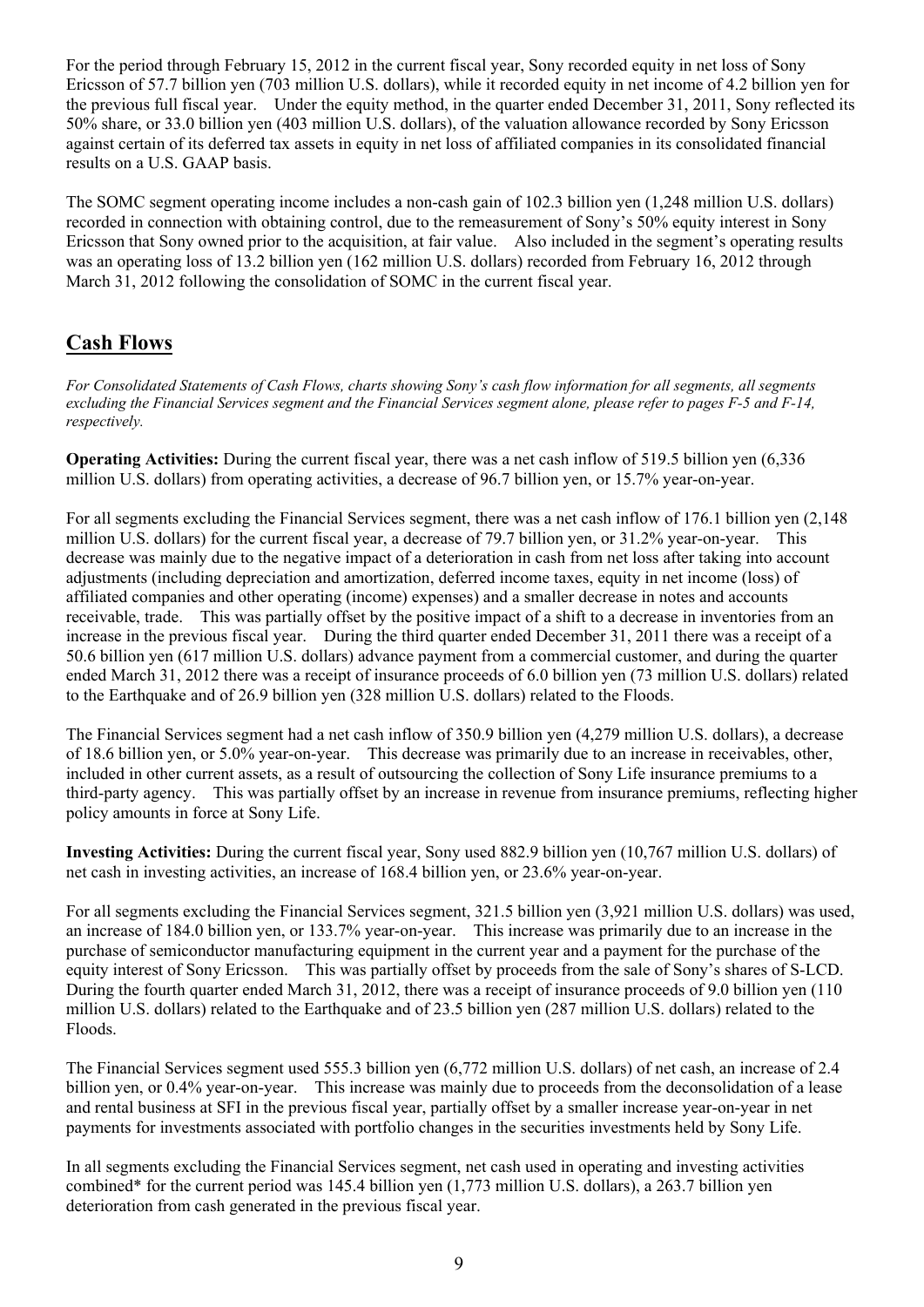**Financing Activities:** During the current fiscal year, 257.3 billion yen (3,138 million U.S. dollars) of net cash was generated by financing activities, compared to 10.1 billion yen of net cash used in the previous fiscal year. For all segments excluding the Financial Services segment, there was a 31.3 billion yen (381 million U.S. dollars) net cash inflow, compared to a 186.9 billion yen net cash outflow in the previous fiscal year. This was primarily due to borrowings from banks, including 111.0 billion yen (1,354 million U.S. dollars) of unsecured bank loans which were used for acquiring Ericsson's 50% equity interest in Sony Ericsson, and issuance of long-term corporate bonds during the current fiscal year. In the Financial Services segment, financing activities generated 212.6 billion yen (2,592 million U.S. dollars) of net cash, an increase of 68.9 billion yen, or 47.9% year-on-year. This increase was primarily due to smaller repayments of long-term debt and an increase in short-term borrowings compared to a decrease in the previous fiscal year. During the current fiscal year, there was an issuance of 10.0 billion yen (122 million U.S. dollars) of corporate bonds of SFH.

**Total Cash and Cash Equivalents:** Accounting for the above factors and the effect of fluctuations in exchange rates, the total outstanding balance of cash and cash equivalents at March 31, 2012 was 894.6 billion yen (10,909 million U.S. dollars). Cash and cash equivalents of all segments excluding the Financial Services segment was 719.4 billion yen (8,773 million U.S. dollars) at March 31, 2012, a decrease of 128.0 billion yen, or 15.1%, compared with the balance as of March 31, 2011. This was an increase of 87.8 billion yen, or 13.9%, compared with the balance as of December 31, 2011. Sony believes it continues to maintain sufficient liquidity through access to a total, translated into yen, of 771.7 billion yen (9,411 million U.S. dollars) of unused committed lines of credit with financial institutions. Within the Financial Services segment, the outstanding balance of cash and cash equivalents was 175.2 billion yen (2,136 million U.S. dollars) at March 31, 2012, an increase of 8.1 billion yen, or 4.9%, compared with the balance as of March 31, 2011. This was an increase of 5.0 billion yen, or 3.0%, compared with the balance as of December 31, 2011.

*\* Sony has included the information for cash flow from operating and investing activities combined, excluding the Financial Services segment's activities, as Sony's management frequently monitors this financial measure and believes this non-U.S. GAAP measurement is important for use in evaluating Sony's ability to generate cash to maintain liquidity and fund debt principal and dividend payments from business activities other than its Financial Services segment. This information is derived from the reconciliations prepared in the Condensed Statements of Cash Flows on page F-14. This information and the separate condensed presentations shown below are not required or prepared in accordance with U.S. GAAP. The Financial Services segment's cash flow is excluded from the measure because SFH, which constitutes a majority of the Financial Services segment, is a separate publicly traded entity in Japan with a significant minority interest and it, as well as its subsidiaries, secures liquidity on its own. This measure may not be comparable to those of other companies. This measure has limitations because it does not represent residual cash flows available for discretionary expenditures, principally due to the fact that the measure does not deduct the principal payments required for debt service. Therefore, Sony believes it is important to view this measure as supplemental to its entire statement of cash flows and together with Sony's disclosures regarding investments, available credit facilities, and overall liquidity.* 

*A reconciliation of the differences between the Consolidated Statement of Cash Flows reported and cash flows from operating and investing activities combined excluding the Financial Services segment's activities is as follows:* 

|                                                                                                                                      | (Billions of yen, millions of U.S. dollars)<br><b>Fiscal year ended March 31</b> |                      |           |
|--------------------------------------------------------------------------------------------------------------------------------------|----------------------------------------------------------------------------------|----------------------|-----------|
|                                                                                                                                      | 2011                                                                             | 2012                 | 2012      |
| Net cash provided by operating activities reported in the consolidated<br>statements of cash flows                                   | ¥616.2                                                                           | ¥519.5               | \$6,336   |
| Net cash used in investing activities reported in the consolidated<br>statements of cash flows                                       | (714.4)                                                                          | (882.9)              | (10,767)  |
|                                                                                                                                      | (98.2)                                                                           | (363.3)              | (4, 431)  |
| Less: Net cash provided by operating activities within the Financial<br>Services segment                                             | 369.5                                                                            | 350.9                | 4,279     |
| Less: Net cash used in investing activities within the Financial<br>Services segment                                                 | (552.9)                                                                          | (555.3)              | (6,772)   |
| Eliminations **                                                                                                                      | 33.1                                                                             | 13.6                 | 165       |
| Cash flow provided by (used in) operating and investing activities<br>combined excluding the Financial Services segment's activities | ¥118.3                                                                           | $\frac{1}{2}(145.4)$ | \$(1,773) |

*\*\* Eliminations primarily consist of intersegment loans and dividend payments. Intersegment loans are between Sony Corporation and SFI, an entity included within the Financial Services segment.*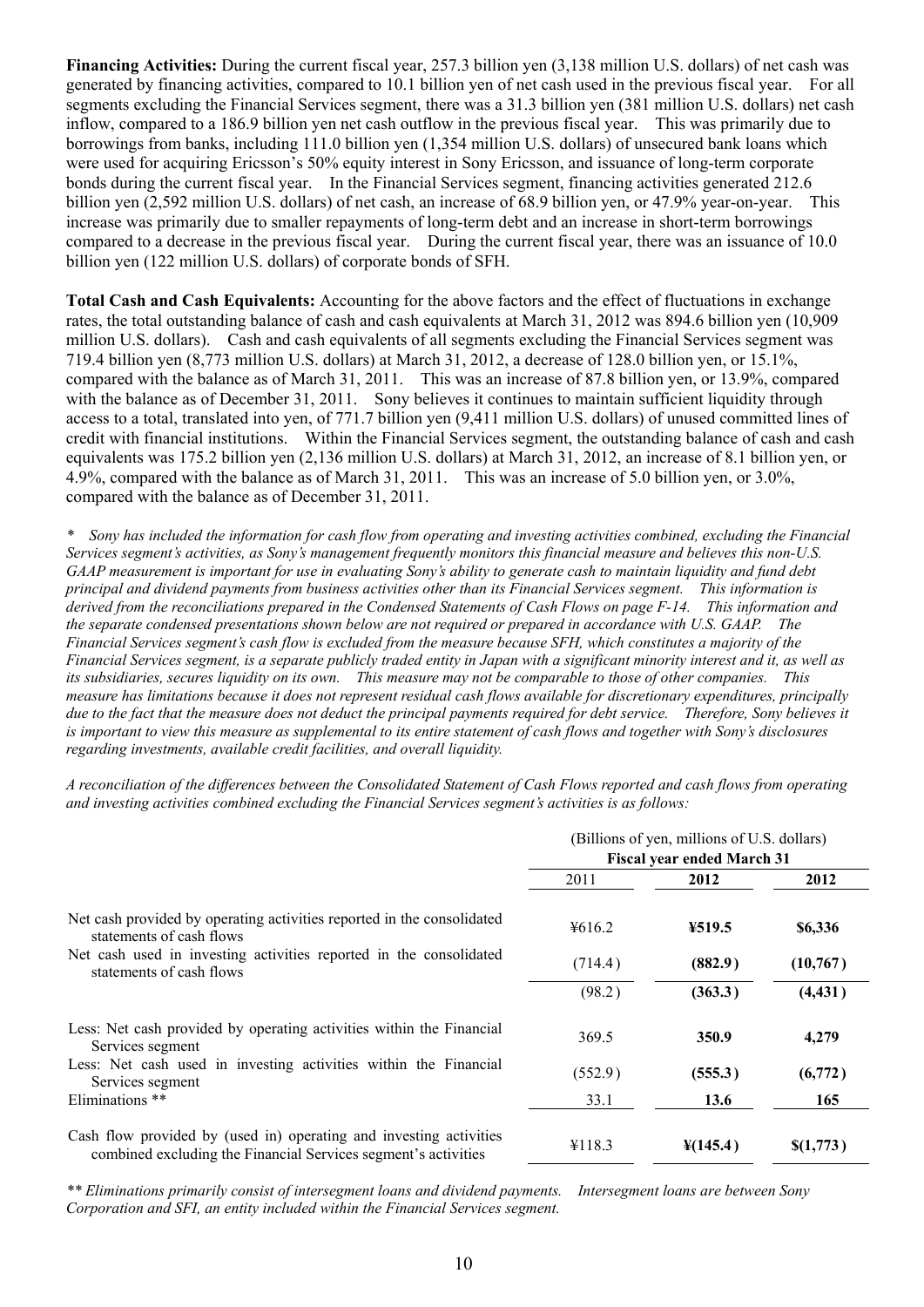## **Consolidated Results for the Fourth Quarter ended March 31, 2012**

**Sales** for the fourth quarter ended March 31, 2012 increased 1.2% year-on-year to 1,600.4 billion yen (19,517 million U.S. dollars). This was primarily due to sales recognized from the consolidation of SOMC, which was accounted for under the equity method in the same period of the previous fiscal year, and higher revenues in the Financial Services segment, partially offset by a significant decrease in sales in the CPS segment.

During the current quarter, the average rates of the yen were 78.3 yen against the U.S. dollar and 102.5 yen against the euro, which were 3.9% and 8.4% higher, respectively, as compared with the same period in the previous fiscal year. On a constant currency basis, consolidated sales increased 4%. For references to sales on a constant currency basis, see Note on page 12.

In the CPS segment, sales decreased significantly due to lower sales of products such as LCD televisions and PCs. In the PDS segment, sales were essentially flat mainly due to a decrease in component sales, partially offset by an increase in semiconductor sales. In the Pictures segment, despite the appreciation of the yen, sales increased due to higher revenues from made-for-cable programming and revenues recognized from the consolidation of GSN, which was accounted for under the equity method in the same period of the previous fiscal year. In the Music segment, sales decreased primarily due to the impact of the appreciation of the yen. In the Financial Services segment, revenue increased significantly primarily due to a significant increase in revenue at Sony Life resulting from an improvement in investment performance. In the SOMC segment, 1.5 months of sales of 77.7 billion yen (948 million U.S. dollars) was recorded. Comparing the three months ended March 31 both in the current and previous fiscal years, aggregate sales at SOMC on a euro basis decreased year-on-year due to the lower number of feature phones shipped during the quarter.

**Operating loss** of 1.4 billion yen (17 million U.S. dollars) was recorded, an improvement of 72.0 billion yen year-on-year. This was primarily due to the remeasurement gain associated with obtaining control of SOMC of 102.3 billion yen (1,248 million U.S. dollars).

In the CPS segment, operating results deteriorated year-on-year and an operating loss was recorded primarily due to impairments of the network business assets and the LCD television assets and unfavorable foreign exchange rates (for further details, see page 5). In the PDS segment, operating income was recorded, compared to operating loss in the same quarter of the previous fiscal year. This was primarily due to an improvement in other operating (income) expense, net, and a decrease in selling, general and administrative expenses. This was primarily due to an improvement in other operating (income) expense, net, and a decrease in selling general and administrative expenses. In the Pictures segment, operating income decreased significantly due to the gains recognized in the same quarter of the previous fiscal year on the acquisition of a controlling interest in GSN and the sale of SPE's remaining equity interest in a Latin American premium pay television business . In the Music segment, operating income decreased primarily due to the lower sales noted above and higher marketing costs, partially offset by lower restructuring and overhead costs. In the Financial Services segment, operating income increased significantly primarily due to an improvement in valuation gains and losses on securities in the general account at Sony Life. In the SOMC segment, operating income of 77.6 billion yen (946 million U.S. dollars) was recorded due to the remeasurement gain of 102.3 billion yen (1,248 million U.S. dollars), partially offset by a 1.5 month consolidated operating loss of 13.2 billion yen (162 million U.S. dollars) for SOMC and a 1.5 month equity in net loss of 11.5 billion yen (140 million U.S. dollars) for Sony Ericsson.

Restructuring charges, recorded as operating expenses, amounted to 19.7 billion yen (240 million U.S. dollars) for the current quarter, compared to 27.4 billion yen for the same period of the previous fiscal year.

**Equity in net loss of affiliated companies,** recorded within operating loss, was 9.2 billion yen (111 million U.S. dollars), a deterioration of 8.9 billion yen year-on-year. Sony recorded equity in net income of 3.4 billion yen (41 million U.S. dollars) for S-LCD during the current quarter compared to a loss of 1.7 billion yen in the same period of the previous fiscal year. This was primarily due to foreign currency adjustments of 3.4 billion yen (41 million U.S. dollars). Sony recorded equity in net loss of 11.5 billion yen (140 million U.S. dollars) for Sony Ericsson for the 1.5 month period prior to its full consolidation, while it recorded equity in net income of 0.5 billion yen during the full quarter period in the previous fiscal year.

Sony incurred expenses of 4.4 billion yen (53 million U.S. dollars) during the current quarter, including charges for the disposal or impairment of fixed assets and inventories and restoration costs (e.g., repair, removal and cleaning costs) directly related to the damages caused by the Floods. In addition, Sony incurred charges of 9.3 billion yen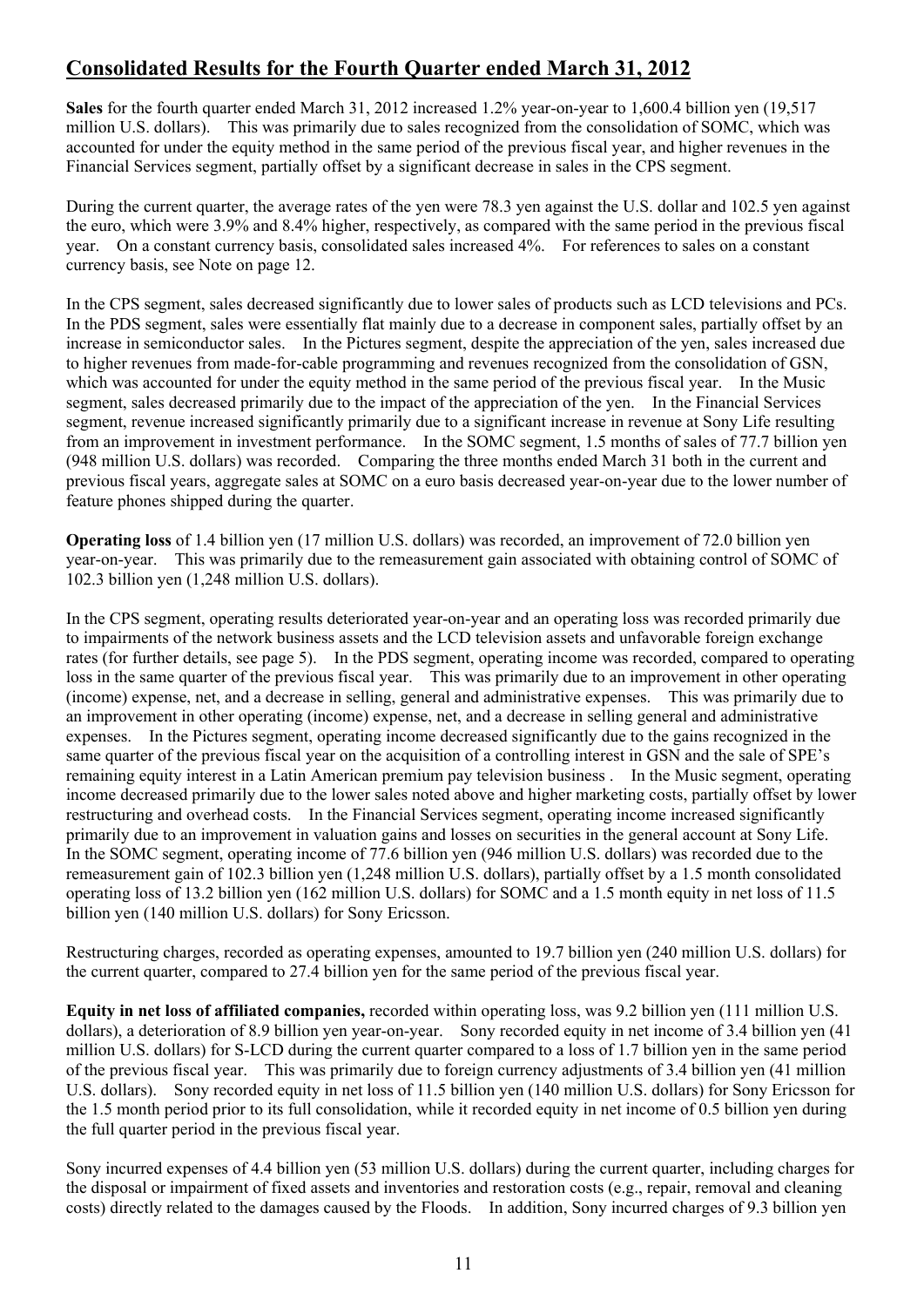(113 million U.S. dollars) during the current quarter, consisting of idle facility costs at manufacturing sites and other additional expenses. Sony also saw a negative impact from the postponement of certain product launches caused by temporary cessation of production at several manufacturing facilities, as well as significantly lower demand from commercial customers resulting from the Floods. Under the insurance policies, the expenses related to the direct damages and the other charges were more than offset by insurance recoveries and the negative impact due to the cessation of production and lower demand was offset by insurance recoveries received in the current quarter. For the impact of the Floods, please also see page 4.

The net effect of **other income and expenses** was income of 0.9 billion yen (11 million U.S. dollars), a deterioration of 4.3 billion yen primarily due to a smaller net gain on sales of securities.

**Loss before income taxes** of 0.5 billion yen (6 million U.S. dollars) was recorded, an improvement of 67.7 billion yen due to the higher operating results noted above.

**Income taxes**: During the current quarter, Sony recorded 240.4 billion yen (2,932 million U.S. dollars) of income taxes, primarily resulting from the recording of a non-cash charge to establish a valuation allowance of 260.3 billion yen (3,174 million U.S. dollars) against certain deferred tax assets held by the subsidiaries in the U.S., Japan and the U.K.

Sony recorded a non-cash charge of 203.0 billion yen (2,476 million U.S. dollars) to establish a valuation allowance against the deferred tax assets held by the consolidated tax filing group in the U.S. In addition, Sony established valuation allowances against certain deferred tax assets held by certain subsidiaries in Japan and the U.K. amounting to 57.3 billion yen (699 million U.S. dollars) as a result of evaluating those deferred tax assets. For further details, see also "Income taxes" on page 4.

**Net loss attributable to Sony Corporation's stockholders** for the current quarter was 255.2 billion yen (3,112 million U.S. dollars), an improvement of 133.6 billion yen year-on-year.

## **Note**

The descriptions of sales on a constant currency basis reflects sales obtained by applying the yen's monthly average exchange rates from the previous fiscal year or the same quarter of the previous fiscal year to local currency-denominated monthly sales in the current fiscal year or the current quarter. In certain cases, most significantly in the Pictures segment and SME and Sony/ATV in the Music segment, the constant currency amounts are after aggregation on a U.S. dollar basis. Sales on a constant currency basis are not reflected in Sony's consolidated financial statements and are not measures in accordance with U.S. GAAP. Sony does not believe that these measures are a substitute for U.S. GAAP measures. However, Sony believes that disclosing sales and operating income (loss) information on a constant currency basis provides additional useful analytical information to investors regarding the operating performance of Sony.

## **Outlook for the Fiscal Year ending March 31, 2013**

The forecast for consolidated results for the fiscal year ending March 31, 2013 is as follows:

|                                                                      | (Billions of yen)       |                           |                           |  |
|----------------------------------------------------------------------|-------------------------|---------------------------|---------------------------|--|
|                                                                      |                         |                           |                           |  |
|                                                                      | <b>Current Forecast</b> | March 31, 2012<br>Results | March 31, 2012<br>Results |  |
| Sales and operating revenue                                          | 47,400                  | $+14.0\%$                 | 46,493.2                  |  |
| Operating income (loss)                                              | <b>180</b>              |                           | (67.3)                    |  |
| Income (loss) before income taxes                                    | 190                     |                           | (83.2)                    |  |
| Net income (loss) attributable to<br>Sony Corporation's stockholders | 30                      |                           | (456.7)                   |  |

Assumed foreign currency exchange rates: approximately 80 yen to the U.S. dollar and approximately 105 yen to the euro.

Restructuring charges are expected to be approximately 75 billion yen for the Sony group in the fiscal year ending March 31, 2013, compared to 54.8 billion yen recorded in the fiscal year ended March 31, 2012. This amount will be recorded as an operating expense included in the above-mentioned forecast for operating income.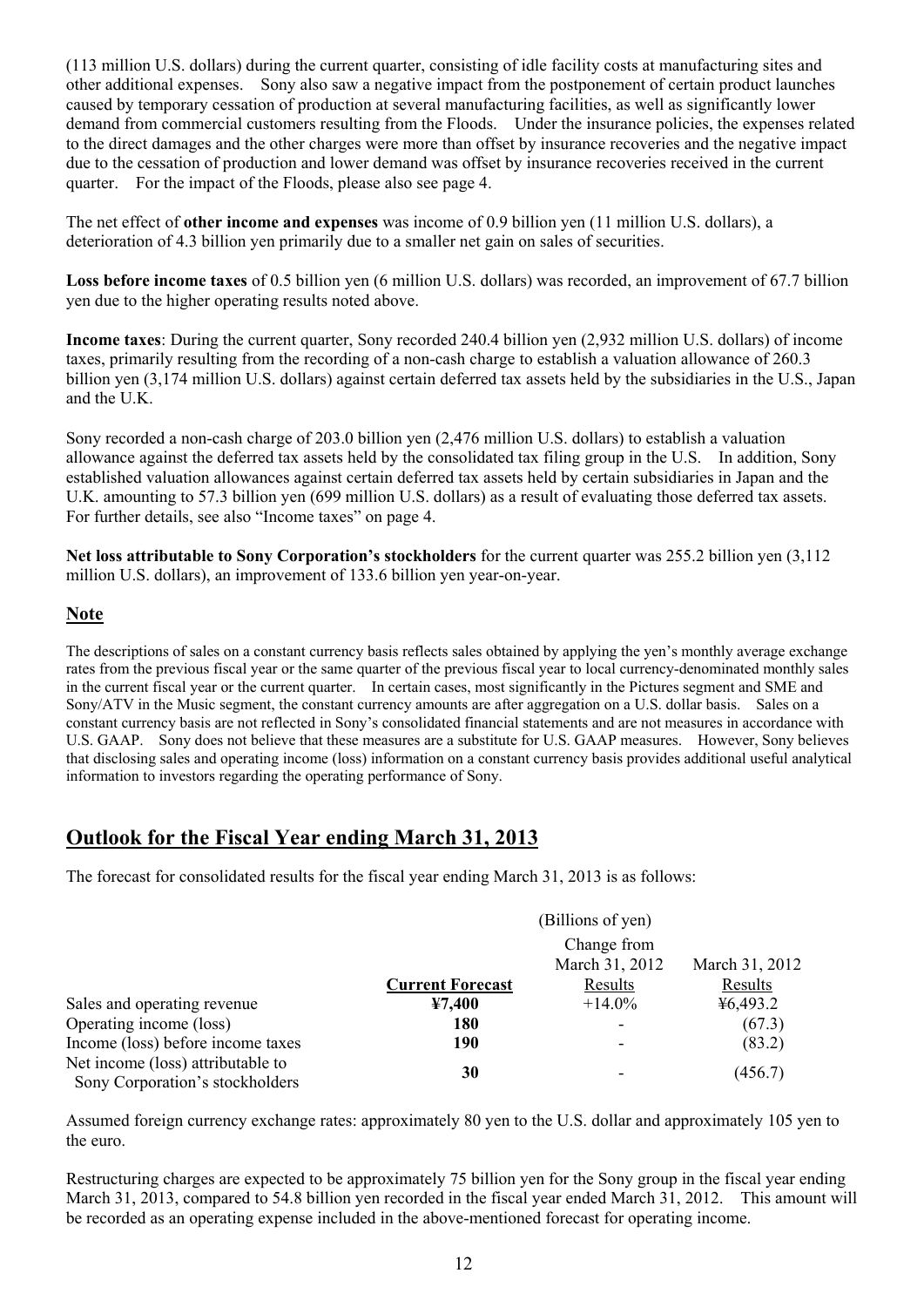Equity in net loss of affiliated companies for the fiscal year ending March 31, 2013 is expected to be approximately 5 billion yen, compared to equity in net loss of 121.7 billion yen in the fiscal year ended March 31, 2012.

The forecast for each business segment is as follows:

## CPS

Despite lower LCD television sales expected from focusing not on pursuing unit sales but on improving profitability, CPS segment sales are expected to increase significantly year-on-year due to an expected recovery from the negative impact of the Earthquake and the Floods, mainly in digital imaging products and PCs. The segment operating loss is expected to decrease significantly, primarily due to recovery from the negative impact of the Earthquake and the Floods, as well as an expected significant year-on-year decrease in loss from LCD televisions primarily due to the exit from the S-LCD joint venture.

## PDS

Despite an expected decrease in semiconductor category sales resulting from the sale of the small- and medium-sized display business, sales in the PDS segment are expected to increase year-on-year due to an expected recovery from the negative impact of the Earthquake and the Floods in the fiscal year ended March 31, 2012. The segment operating results are also expected to improve significantly due to an expected recovery from the negative impact of the Earthquake and the Floods, primarily in the component category.

### Pictures

Pictures segment sales are expected to increase year-on-year due to an increase in theatrical and home entertainment revenue, resulting from a greater number of major motion picture releases compared to the previous fiscal year, higher television revenues from U.S. network and made-for-cable programming, and higher advertising revenues from SPE's worldwide television networks. The segment operating income is expected to increase primarily due to the revenue growth noted above, partially offset by the benefit from the sale of a participation interest in *Spider-Man* merchandising rights recorded in the previous fiscal year.

### Music

Music segment sales are expected to be essentially flat year-on-year primarily due to higher digital revenue despite an expected ongoing contraction of the physical music market. The segment operating income is expected to be essentially flat year-on-year, primarily due to higher digital sales and a decrease in restructuring charges, offset by a benefit from the recognition of digital license revenues and a favorable legal settlement concerning copyright infringement recorded in the previous fiscal year.

### Financial Services

Financial Services Revenue is expected to increase due to the continued steady expansion of the business. The segment operating income is expected to decrease year-on-year due to the absence of a gain mainly on the sale of securities investments in the fiscal year ended March 31, 2012.

As is Sony's policy, the effects of gains and losses on investments held by Financial Services Segment due to market fluctuations for the fiscal year ending March 31, 2013 have not been incorporated within the above forecast as Sony cannot predict where the financial markets will be after April 1, 2012. Accordingly, these market fluctuations could further impact the current forecast.

### Sony Mobile Communications

The financial results of SOMC for the fiscal year ended March 31, 2012, which are included in Sony's consolidated financial results, include Sony's equity earnings in Sony Ericsson through February 15, 2012, when that entity was fully consolidated by Sony, the sales and operating loss after the date of acquisition through March 31, 2012, and the remeasurement gain associated with obtaining control.

As a result of these factors, it is difficult to compare the forecast for the fiscal year ending March 31, 2013 to the previous fiscal year, but sales are expected to increase significantly year-on-year due to the recording of sales from the beginning of the fiscal year. On a pro forma basis, were SOMC 100% consolidated by Sony for the full fiscal year ended March 31, 2012, SOMC sales for the fiscal year ending March 31, 2013 would be expected to increase significantly due to higher units sales of smartphones. Operating results are expected to deteriorate significantly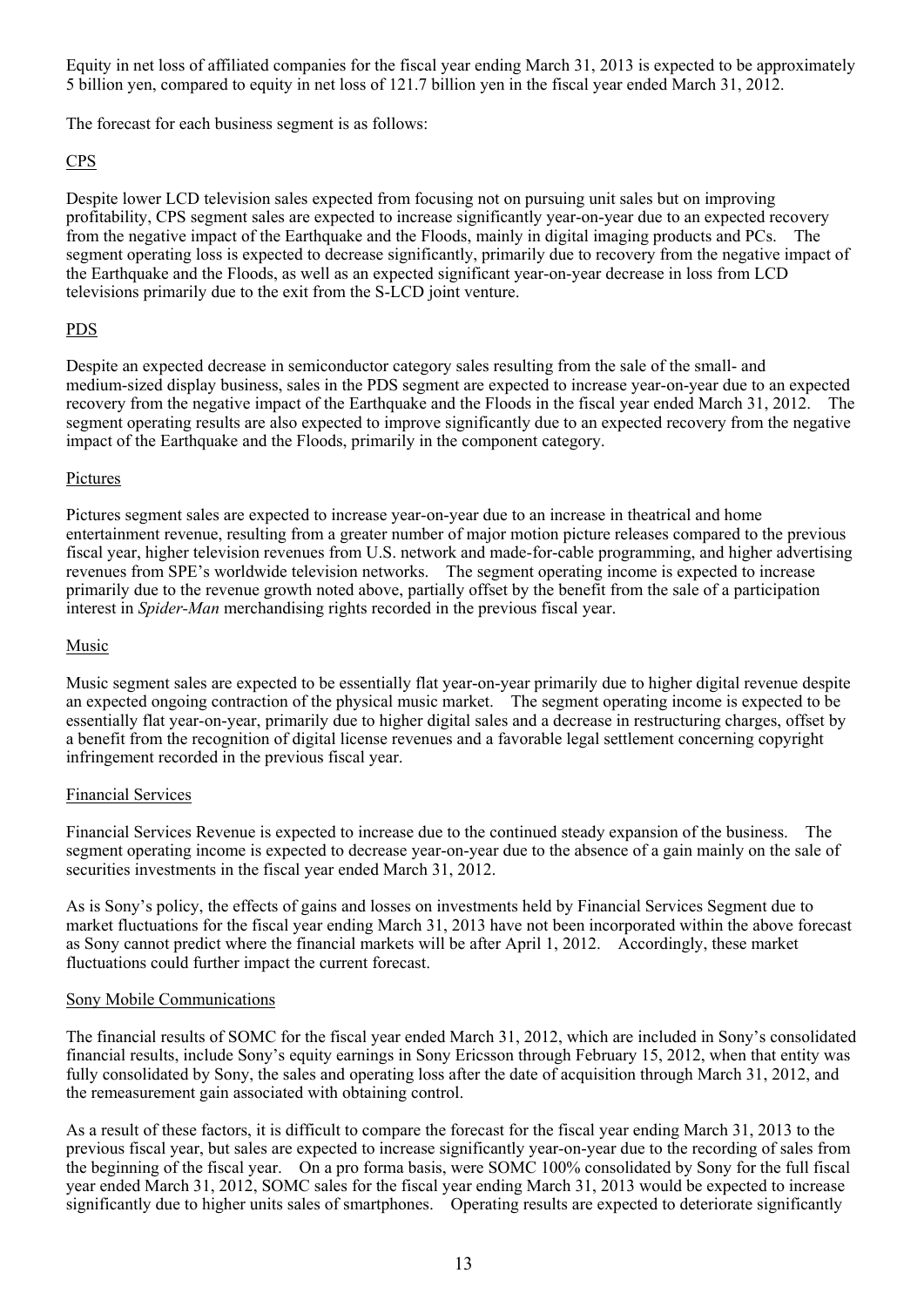year-on-year primarily due to the recording of the large remeasurement gain recorded in the fiscal year ended March 31, 2012. However, compared to the previous fiscal year, excluding the remeasurement gain, operating loss is expected to decrease significantly, primarily due to an improvement in product mix and a reduction in costs, while severe competition in smartphone markets is anticipated to continue in the fiscal year ending March 31, 2013.

#### **Supplemental Information**

|                                                               |          | (Billions of yen) |                     |
|---------------------------------------------------------------|----------|-------------------|---------------------|
|                                                               |          | Change from       |                     |
|                                                               | Current  | March 31, 2012    | March 31, 2012      |
|                                                               | Forecast | Results           | Results             |
| Operating income (loss)                                       | ¥180     | $-9/0$            | $\frac{1}{2}(67.3)$ |
| Less: Equity in net loss of affiliated companies*             | (5)      |                   | (121.7)             |
| Add: Restructuring charges recorded within operating expenses | 75       | $+37.0$           | 54.8                |
| Add: Impairments of long-lived assets**                       |          |                   | 29.3                |
| Operating income, as adjusted                                 | ¥260     | $+87.7\%$         | ¥138.5              |

In addition to operating income (loss), Sony's management also evaluates Sony's performance using non-U.S. GAAP adjusted operating income. Operating income, as adjusted, which excludes equity in net income (loss) of affiliated companies, restructuring charges and impairments of long-lived assets is not a presentation in accordance with U.S. GAAP, and is presented to enhance investors' understanding of Sony's operating income (loss) by providing an alternative measure that may be useful to understand Sony's historical and prospective operating performance. Sony's management uses this measure to review operating trends, perform analytical comparisons, and assess whether its structural transformation initiatives are achieving their objectives. This supplemental non-U.S. GAAP measure should be considered in addition to, not as a substitute for, Sony's operating income (loss) in accordance with U.S. GAAP.

Operating loss and operating income, as adjusted, for the fiscal year ended March 31, 2012, include, respectively, the gain of 102.3 billion yen due to the remeasurement of the 50% equity interest Sony previously owned in Sony Ericsson.

*\* Equity in net loss of affiliated companies for the fiscal year ended March 31, 2012 includes a total loss of 60.0 billion yen (732 million U.S. dollars) including an impairment loss of 63.4 billion yen on Sony's shares of S-LCD, which were sold in January 2012 and subsequent foreign currency adjustments, and a 33.0 billion yen valuation allowance (Sony's 50% share of the valuation allowance which Sony Ericsson recorded in the quarter ended December 31, 2011 under U.S. GAAP against certain of its deferred tax assets). For further details, see page 9.* 

*\*\* The 29.3 billion yen in non-cash impairment charges of long-lived assets recorded within operating results is related to the fair value of long-lived assets in the LCD television and network business asset group being lower than net book value. For further details, see page 2.* 

Sony's forecast for capital expenditures, depreciation and amortization, as well as research and development expenses for the fiscal year ending March 31, 2013 is as per the table below.

|                                                                      |                     | (Billions of yen)                        |                           |
|----------------------------------------------------------------------|---------------------|------------------------------------------|---------------------------|
|                                                                      | Current<br>Forecast | Change from<br>March 31, 2012<br>Results | March 31, 2012<br>Results |
| Capital expenditures<br>(addition to property, plant and equipment)* | ¥210                | $-28.8\%$                                | 4295.1                    |
| Depreciation and amortization**                                      | 330                 | $+3.3$                                   | 319.6                     |
| [for property, plant and equipment (included above)                  | <b>200</b>          | $-4.4$                                   | 209.2]                    |
| Research and development expenses                                    | 480                 | $+10.7$                                  | 433.5                     |

*\* Investments in equity affiliates are not included within the forecast for capital expenditures.* 

*\*\* The forecast for depreciation and amortization includes amortization expenses for intangible assets and for deferred insurance acquisition costs.* 

Capital expenditures are expected to decrease significantly, primarily due to the fact that Sony made a large-scale investment to expand in image sensor production capacity in the fiscal year ended March 31, 2012.

Research and development expenses are expected to increase significantly, mainly due to the consolidation of SOMC.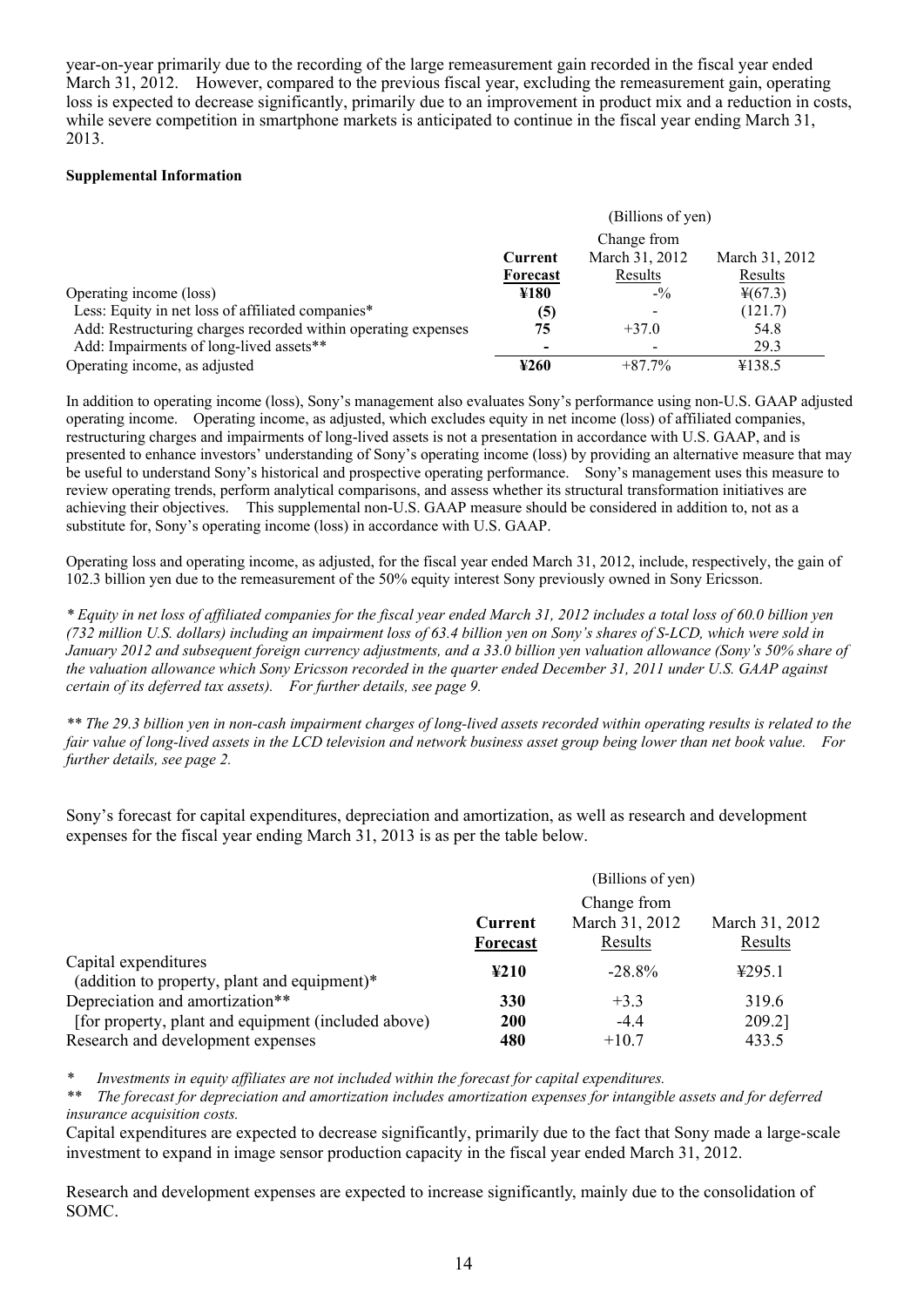This forecast is based on management's current expectations and is subject to uncertainties and changes in circumstances. Actual results may differ materially from those included in this forecast due to a variety of factors. See "Cautionary Statement" below.

## **Management Policy**

Sony announced a series of strategic initiatives to be introduced under the new management team established on April 1, 2012. By implementing a rapid decision-making approach that draws on the strengths of the entire Sony Group as "One Sony," Sony aims to revitalize and grow the electronics business to generate new value, while further strengthening the stable business foundations of the Entertainment and Financial Service businesses. For details of this strategy, please refer to the press release announced on April 12, 2012 available at the following website: http://www.sony.net/SonyInfo/News/Press/201204/12-056E/

### **Cautionary Statement**

 Statements made in this release with respect to Sony's current plans, estimates, strategies and beliefs and other statements that are not historical facts are forward-looking statements about the future performance of Sony. Forward-looking statements include, but are not limited to, those statements using words such as "believe," "expect," "plans," "strategy," "prospects," "forecast," "estimate," "project," "anticipate," "aim," "intend," "seek," "may," "might," "could" or "should," and words of similar meaning in connection with a discussion of future operations, financial performance, events or conditions. From time to time, oral or written forward-looking statements may also be included in other materials released to the public. These statements are based on management's assumptions, judgments and beliefs in light of the information currently available to it. Sony cautions you that a number of important risks and uncertainties could cause actual results to differ materially from those discussed in the forward-looking statements, and therefore you should not place undue reliance on them. You also should not rely on any obligation of Sony to update or revise any forward-looking statements, whether as a result of new information, future events or otherwise. Sony disclaims any such obligation. Risks and uncertainties that might affect Sony include, but are not limited to (i) the global economic environment in which Sony operates and the economic conditions in Sony's markets, particularly levels of consumer spending; (ii) foreign exchange rates, particularly between the yen and the U.S. dollar, the euro and other currencies in which Sony makes significant sales and incurs production costs, or in which Sony's assets and liabilities are denominated; (iii) Sony's ability to continue to design and develop and win acceptance of, as well as achieve sufficient cost reductions for, its products and services, including LCD televisions and game platforms, which are offered in highly competitive markets characterized by continual new product and service introductions, rapid development in technology and subjective and changing consumer preferences; (iv) Sony's ability and timing to recoup large-scale investments required for technology development and production capacity; (v) Sony's ability to implement successful business restructuring and transformation efforts under changing market conditions; (vi) Sony's ability to implement successful hardware, software, and content integration strategies for all segments excluding the Financial Services segment, and to develop and implement successful sales and distribution strategies in light of the Internet and other technological developments; (vii) Sony's continued ability to devote sufficient resources to research and development and, with respect to capital expenditures, to prioritize investments correctly (particularly in the electronics business); (viii) Sony's ability to maintain product quality; (ix) the effectiveness of Sony's strategies and their execution, including but not limited to the success of Sony's acquisitions, joint ventures and other strategic investments (in particular the recent acquisition of Sony Ericsson Mobile Communications AB); (x) Sony's ability to forecast demands, manage timely procurement and control inventories; (xi) the outcome of pending legal and/or regulatory proceedings; (xii) shifts in customer demand for financial services such as life insurance and Sony's ability to conduct successful asset liability management in the Financial Services segment; (xiii) the impact of unfavorable conditions or developments (including market fluctuations or volatility) in the Japanese equity markets on the revenue and operating income of the Financial Services segment; and (xiv) risks related to catastrophic disasters or similar events, including the Great East Japan Earthquake and its aftermath as well as the floods in Thailand. Risks and uncertainties also include the impact of any future events with material adverse impact.

### Investor Relations Contacts:

| Tokyo                | New York                | London              |
|----------------------|-------------------------|---------------------|
| Yoshinori Hashitani  | Justin Hill             | Yas Hasegawa        |
| $+81-(0)3-6748-2111$ | $+1 - 212 - 833 - 6722$ | +44-(0)20-7426-8696 |

IR home page: http://www.sony.net/IR/ Presentation slides: http://www.sony.net/SonyInfo/IR/financial/fr/11q4\_sonypre.pdf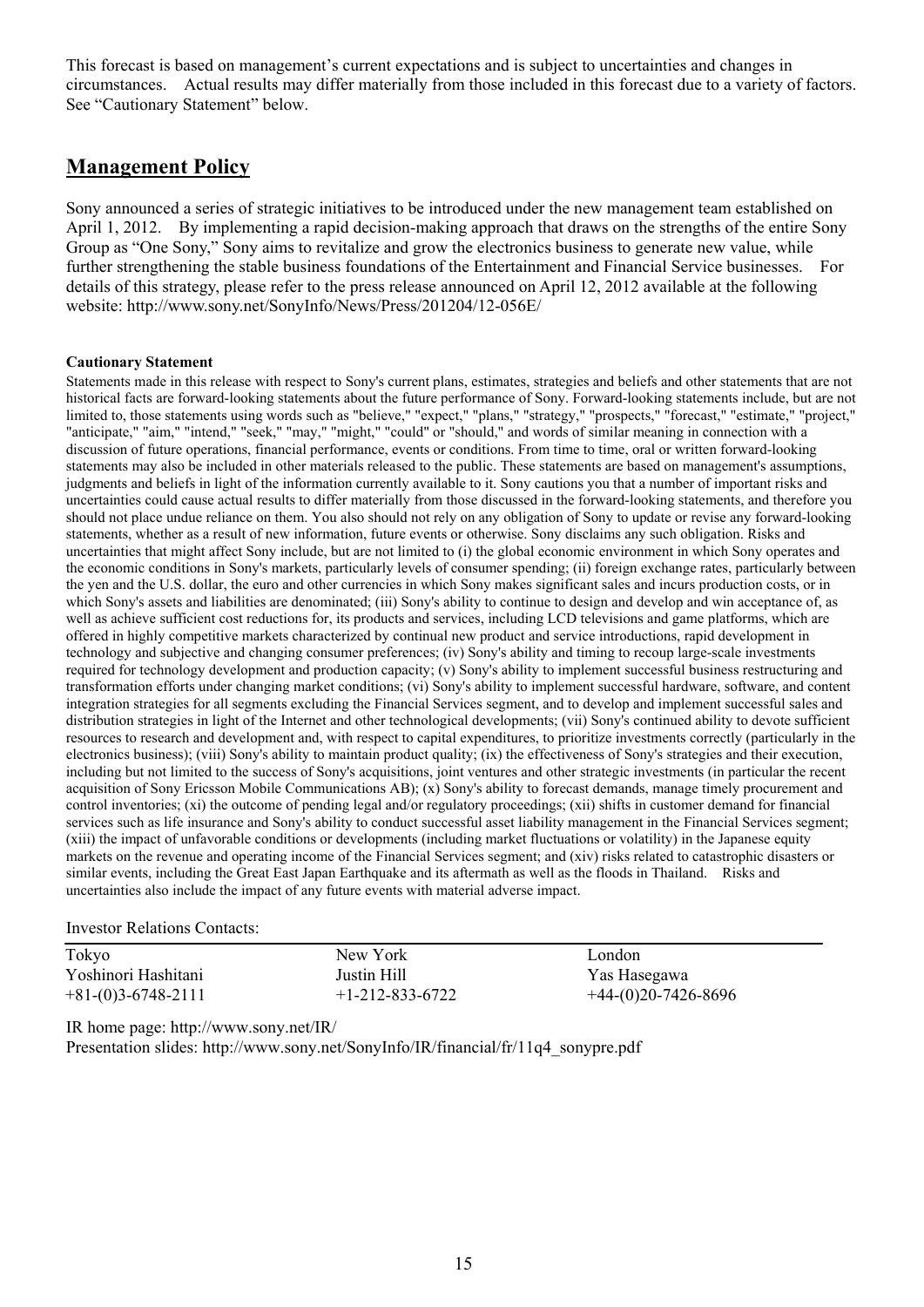#### **Consolidated Financial Statements Consolidated Balance Sheets**

|                                                       |                         |               |                         | (Millions of yen, millions of U.S. dollars) |                         |                |           |
|-------------------------------------------------------|-------------------------|---------------|-------------------------|---------------------------------------------|-------------------------|----------------|-----------|
|                                                       |                         | March 31      |                         | March 31                                    |                         | Change from    | March 31  |
| <b>ASSETS</b>                                         |                         | 2011          |                         | 2012                                        |                         | March 31, 2011 | 2012      |
| Current assets:                                       |                         |               |                         |                                             |                         |                |           |
| Cash and cash equivalents                             | ¥                       | $1,014,412$ ¥ |                         | 894,576                                     | ¥                       | $-119,836$ \$  | 10,909    |
| Marketable securities                                 |                         | 646,171       |                         | 680,913                                     |                         | $+34,742$      | 8,304     |
| Notes and accounts receivable, trade                  |                         | 834,221       |                         | 840,924                                     |                         | $+6,703$       | 10,255    |
| Allowance for doubtful accounts and sales returns     |                         | (90, 531)     |                         | (71,009)                                    |                         | $+19,522$      | (866)     |
| Inventories                                           |                         | 704,043       |                         | 707,052                                     |                         | $+3,009$       | 8,623     |
| Other receivables                                     |                         | 215,181       |                         | 202,044                                     |                         | $-13,137$      | 2,464     |
| Deferred income taxes                                 |                         |               |                         |                                             |                         |                |           |
|                                                       |                         | 133,059       |                         | 36,769                                      |                         | $-96,290$      | 448       |
| Prepaid expenses and other current assets             |                         | 387,490       |                         | 463,693                                     |                         | $+76,203$      | 5,655     |
| Total current assets                                  |                         | 3,844,046     |                         | 3,754,962                                   |                         | $-89,084$      | 45,792    |
| Film costs                                            |                         | 275,389       |                         | 270,048                                     |                         | $-5,341$       | 3,293     |
|                                                       |                         |               |                         |                                             |                         |                |           |
| Investments and advances:                             |                         |               |                         |                                             |                         |                |           |
| Affiliated companies                                  |                         | 221,993       |                         | 36,800                                      |                         | $-185,193$     | 449       |
| Securities investments and other                      |                         | 5,670,662     |                         | 6,282,676                                   |                         | $+612,014$     | 76,618    |
|                                                       |                         | 5,892,655     |                         | 6,319,476                                   |                         | $+426,821$     | 77,067    |
|                                                       |                         |               |                         |                                             |                         |                |           |
| Property, plant and equipment:                        |                         |               |                         |                                             |                         |                |           |
| Land                                                  |                         | 145,968       |                         | 139,413                                     |                         | $-6,555$       | 1,700     |
| <b>Buildings</b>                                      |                         | 868,615       |                         | 817,730                                     |                         | $-50,885$      | 9,972     |
| Machinery and equipment                               |                         | 2,016,956     |                         | 1,957,134                                   |                         | $-59,822$      | 23,868    |
| Construction in progress                              |                         | 53,219        |                         | 35,648                                      |                         | $-17,571$      | 435       |
|                                                       |                         | 3,084,758     |                         | 2,949,925                                   |                         | $-134,833$     | 35,975    |
| Less-Accumulated depreciation                         |                         | 2,159,890     |                         | 2,018,927                                   |                         | $-140.963$     | 24,621    |
|                                                       |                         | 924,868       |                         | 930,998                                     |                         | $+6,130$       | 11,354    |
| Other assets:                                         |                         |               |                         |                                             |                         |                |           |
| Intangibles, net                                      |                         | 391,122       |                         | 503,699                                     |                         | $+112,577$     | 6,143     |
| Goodwill                                              |                         | 469,005       |                         | 576,758                                     |                         | $+107,753$     | 7,034     |
|                                                       |                         |               |                         |                                             |                         |                |           |
| Deferred insurance acquisition costs                  |                         | 428,262       |                         | 441,236                                     |                         | $+12,974$      | 5,381     |
| Deferred income taxes                                 |                         | 300,702       |                         | 100,460                                     |                         | $-200,242$     | 1,225     |
| Other                                                 |                         | 385,073       |                         | 398,030                                     |                         | $+12,957$      | 4,853     |
|                                                       |                         | 1,974,164     |                         | 2,020,183                                   |                         | $+46,019$      | 24,636    |
| Total assets                                          | $\overline{\mathbf{r}}$ | 12,911,122    | $\overline{\textbf{r}}$ | 13,295,667                                  | ¥                       | $+384,545$ \$  | 162,142   |
| <b>LIABILITIES AND EQUITY</b>                         |                         |               |                         |                                             |                         |                |           |
| Current liabilities:                                  |                         |               |                         |                                             |                         |                |           |
|                                                       |                         |               |                         |                                             |                         |                |           |
| Short-term borrowings                                 | ¥                       | 53,737        | ¥                       | 99,878                                      | ¥                       | $+46,141$ \$   | 1,218     |
| Current portion of long-term debt                     |                         | 109,614       |                         | 310,483                                     |                         | $+200,869$     | 3,786     |
| Notes and accounts payable, trade                     |                         | 793,275       |                         | 758,680                                     |                         | $-34,595$      | 9,252     |
| Accounts payable, other and accrued expenses          |                         | 1,013,037     |                         | 1,073,241                                   |                         | $+60,204$      | 13,088    |
| Accrued income and other taxes                        |                         | 87,396        |                         | 63,396                                      |                         | $-24,000$      | 773       |
| Deposits from customers in the banking business       |                         | 1,647,752     |                         | 1,761,137                                   |                         | $+113,385$     | 21,477    |
| Other                                                 |                         | 430,488       |                         | 463,166                                     |                         | $+32,678$      | 5,650     |
| Total current liabilities                             |                         | 4,135,299     |                         | 4,529,981                                   |                         | $+394,682$     | 55,244    |
|                                                       |                         |               |                         |                                             |                         |                |           |
| Long-term debt                                        |                         | 812,235       |                         | 762,226                                     |                         | $-50,009$      | 9,295     |
| Accrued pension and severance costs                   |                         | 271,320       |                         | 309,375                                     |                         | $+38,055$      | 3,773     |
| Deferred income taxes                                 |                         | 306,227       |                         | 284,499                                     |                         | $-21,728$      | 3,470     |
| Future insurance policy benefits and other            |                         | 2,924,121     |                         | 3,208,843                                   |                         | $+284,722$     | 39,132    |
| Policyholders' account in the life insurance business |                         | 1,301,252     |                         | 1,449,644                                   |                         | $+148,392$     | 17,679    |
| Other                                                 |                         | 204,766       |                         |                                             |                         | $+36,212$      |           |
| <b>Total liabilities</b>                              |                         | 9,955,220     |                         | 240,978                                     |                         | $+830,326$     | 2,938     |
|                                                       |                         |               |                         | 10,785,546                                  |                         |                | 131,531   |
| Redeemable noncontrolling interest                    |                         | 19,323        |                         | 20,014                                      |                         | $+691$         | 244       |
|                                                       |                         |               |                         |                                             |                         |                |           |
| Equity:                                               |                         |               |                         |                                             |                         |                |           |
| Sony Corporation's stockholders' equity:              |                         |               |                         |                                             |                         |                |           |
| Common stock                                          |                         | 630,921       |                         | 630,923                                     |                         | $+2$           | 7,694     |
| Additional paid-in capital                            |                         | 1,159,666     |                         | 1,160,236                                   |                         | $+570$         | 14,149    |
| Retained earnings                                     |                         | 1,566,274     |                         | 1,084,462                                   |                         | $-481,812$     | 13,225    |
| Accumulated other comprehensive income                |                         | (804, 204)    |                         | (842,093)                                   |                         | $-37,889$      | (10, 268) |
| Treasury stock, at cost                               |                         | (4,670)       |                         | (4,637)                                     |                         | $+33$          | (57)      |
|                                                       |                         | 2,547,987     |                         | 2,028,891                                   |                         | $-519,096$     | 24,743    |
|                                                       |                         |               |                         |                                             |                         |                |           |
| Noncontrolling interests                              |                         | 388,592       |                         | 461,216                                     |                         | $+72,624$      | 5,624     |
| Total equity                                          |                         | 2,936,579     |                         | 2,490,107                                   |                         | $-446,472$     | 30,367    |
| Total liabilities and equity                          | ¥                       | 12,911,122    | $\overline{\mathbf{v}}$ | 13,295,667                                  | $\overline{\mathbf{r}}$ | $+384,545$ \$  | 162,142   |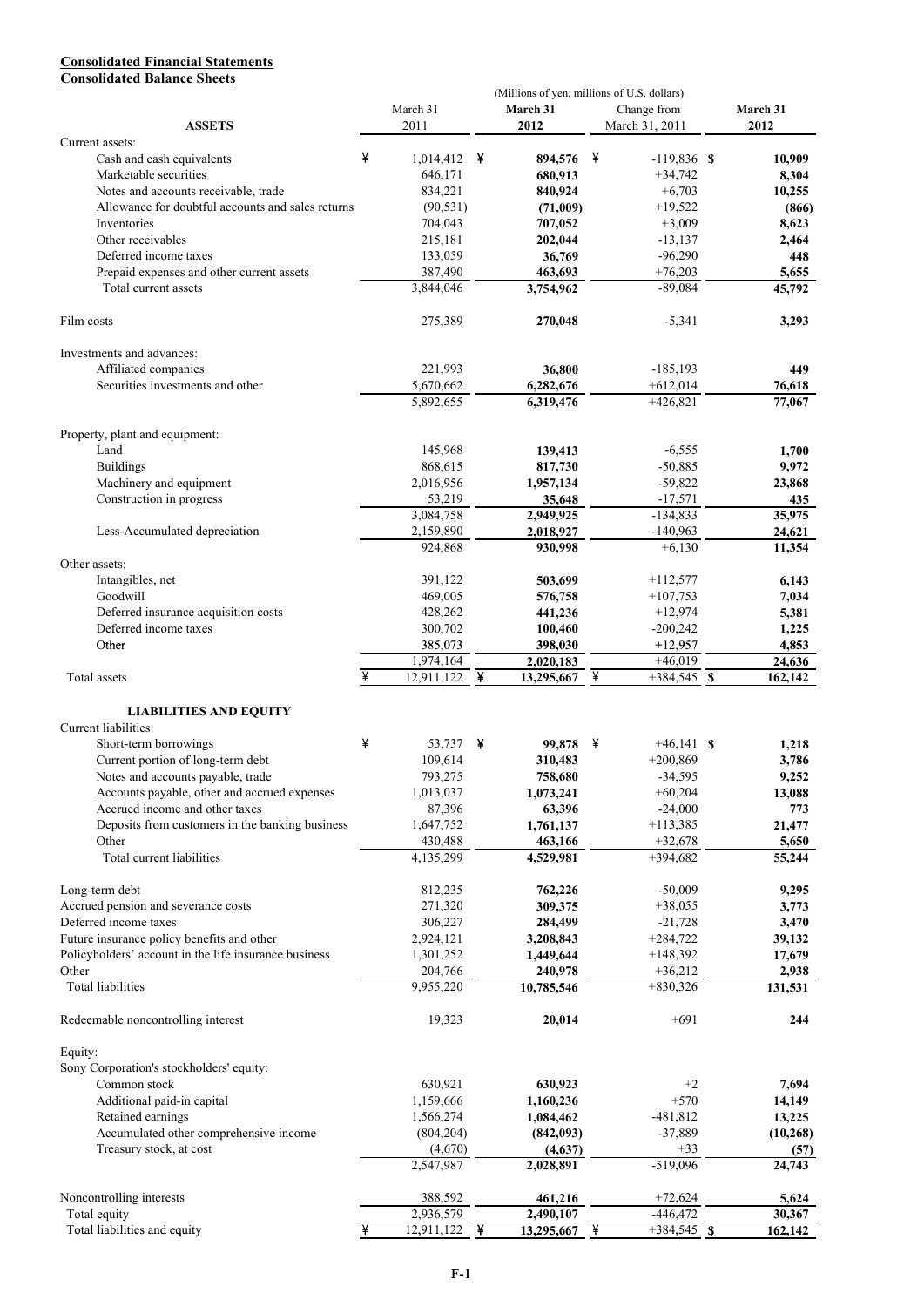## **Consolidated Statements of Income**

(Millions of yen, millions of U.S. dollars, except per share amounts)

|                                                                                        |   |                         |            | <b>Fiscal year ended March 31</b>  |          |
|----------------------------------------------------------------------------------------|---|-------------------------|------------|------------------------------------|----------|
|                                                                                        |   | 2011                    | 2012       | Change from 2011                   | 2012     |
| Sales and operating revenue:                                                           |   |                         |            |                                    |          |
| Net sales                                                                              | ¥ | 6,304,401 $\frac{1}{2}$ | 5,526,611  | \$                                 | 67,398   |
| Financial services revenue                                                             |   | 798,495                 | 868,971    |                                    | 10,597   |
| Other operating revenue                                                                |   | 78,377                  | 97,630     |                                    | 1,191    |
|                                                                                        |   | 7,181,273               | 6,493,212  | $-9.6%$                            | 79,186   |
| <b>Costs and expenses:</b>                                                             |   |                         |            |                                    |          |
| Cost of sales                                                                          |   | 4,831,363               | 4,386,447  |                                    | 53,494   |
| Selling, general and administrative                                                    |   | 1,501,813               | 1,375,887  |                                    | 16,779   |
| Financial services expenses                                                            |   | 675,788                 | 736,050    |                                    | 8,976    |
| Other operating (income) expense, net                                                  |   | (13, 450)               | (59, 594)  |                                    | (727)    |
|                                                                                        |   | 6,995,514               | 6,438,790  | $-8.0$                             | 78,522   |
| Equity in net income (loss) of affiliated companies                                    |   | 14,062                  | (121,697)  |                                    | (1,484)  |
| <b>Operating income (loss)</b>                                                         |   | 199,821                 | (67, 275)  |                                    | (820)    |
| Other income:                                                                          |   |                         |            |                                    |          |
| Interest and dividends                                                                 |   | 11,783                  | 15,101     |                                    | 184      |
| Gain on sale of securities investments, net                                            |   | 14,325                  | 671        |                                    | 8        |
| Foreign exchange gain, net                                                             |   | 9,297                   |            |                                    |          |
| Other                                                                                  |   | 9,561                   | 7,706      |                                    | 94       |
|                                                                                        |   | 44,966                  | 23,478     | $-47.8$                            | 286      |
| Other expenses:                                                                        |   |                         |            |                                    |          |
| Interest                                                                               |   | 23,909                  | 23,432     |                                    | 286      |
| Loss on devaluation of securities investments                                          |   | 7,669                   | 3,604      |                                    | 44       |
| Foreign exchange loss, net                                                             |   |                         | 5,089      |                                    | 62       |
| Other                                                                                  |   | 8,196                   | 7,264      |                                    | 88       |
|                                                                                        |   | 39,774                  | 39,389     | $-1.0$                             | 480      |
| Income (loss) before income taxes                                                      |   | 205,013                 | (83, 186)  |                                    | (1,014)  |
| Income taxes                                                                           |   | 425,339                 | 315,239    |                                    | 3,845    |
| <b>Net loss</b>                                                                        |   | (220, 326)              | (398, 425) |                                    | (4, 859) |
| Less - Net income attributable to noncontrolling interests                             |   | 39,259                  | 58,235     |                                    | 710      |
| Net loss attributable to Sony Corporation's stockholders                               | ¥ | $(259,585)$ ¥           | (456, 660) | $%$ \$<br>$\overline{\phantom{a}}$ | (5,569)  |
| Per share data:<br>Net loss attributable to Sony Corporation's stockholders<br>— Basic | ¥ | $(258.66)$ ¥            | (455.03)   | $%$ \$<br>-                        | (5.55)   |
| — Diluted                                                                              |   | (258.66)                | (455.03)   |                                    | (5.55)   |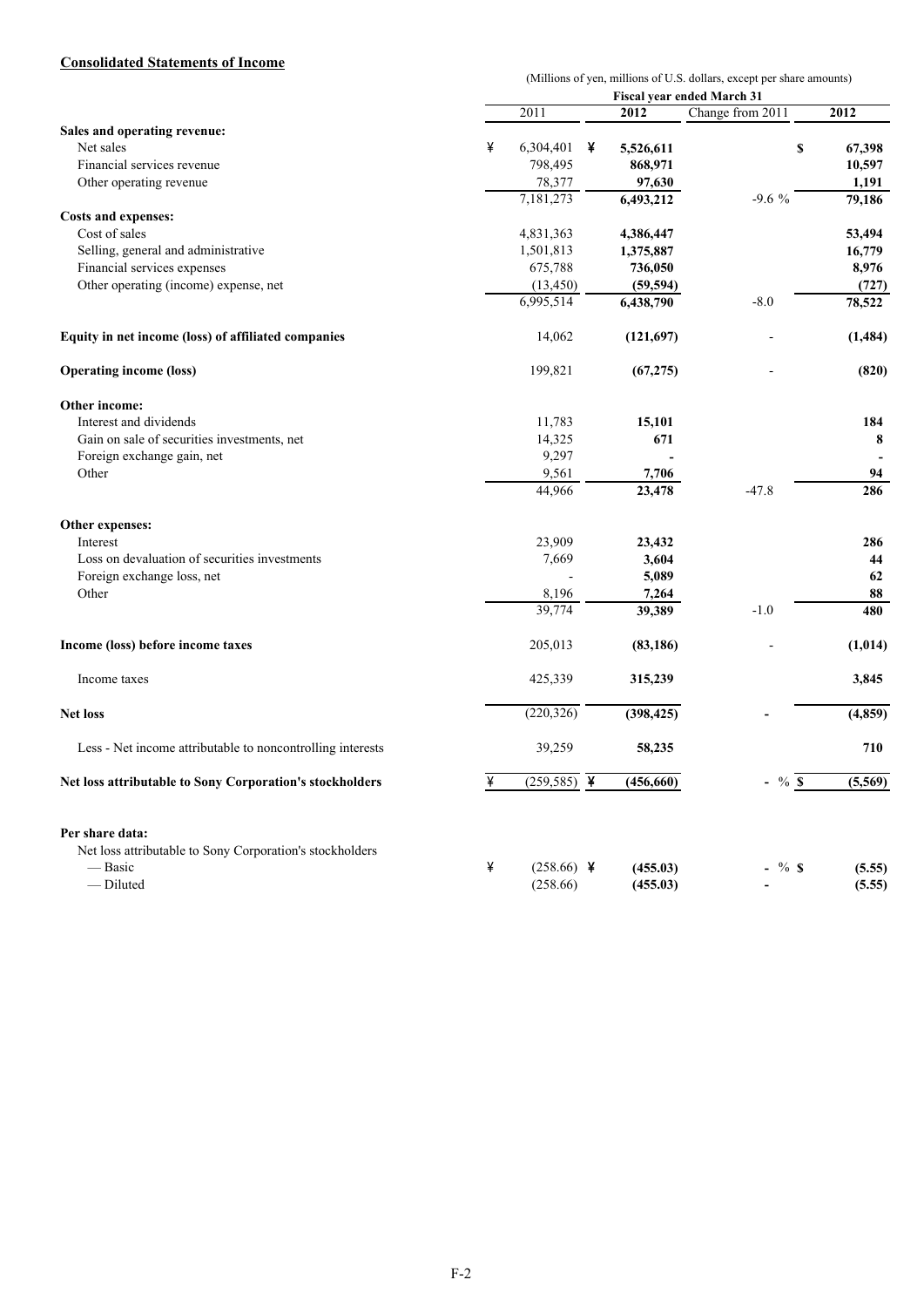#### **Consolidated Statements of Income**

(Millions of yen, millions of U.S. dollars, except per share amounts)

|                                                                             |   |                |   |            | Three months ended March 31    |          |  |  |
|-----------------------------------------------------------------------------|---|----------------|---|------------|--------------------------------|----------|--|--|
|                                                                             |   | 2011           |   | 2012       | Change from 2011               | 2012     |  |  |
| Sales and operating revenue:                                                |   |                |   |            |                                |          |  |  |
| Net sales                                                                   | ¥ | 1,355,773      | ¥ | 1,290,054  | \$                             | 15,732   |  |  |
| Financial services revenue                                                  |   | 205,391        |   | 265,335    |                                | 3,236    |  |  |
| Other operating revenue                                                     |   | 19,662         |   | 45,037     |                                | 549      |  |  |
|                                                                             |   | 1,580,826      |   | 1,600,426  | $+1.2 \%$                      | 19,517   |  |  |
| Costs and expenses:                                                         |   |                |   |            |                                |          |  |  |
| Cost of sales                                                               |   | 1,102,057      |   | 1,108,344  |                                | 13,516   |  |  |
| Selling, general and administrative                                         |   | 375,601        |   | 354,674    |                                | 4,325    |  |  |
| Financial services expenses                                                 |   | 190,157        |   | 219,496    |                                | 2,677    |  |  |
| Other operating (income) expense, net                                       |   | (13,882)       |   | (89, 863)  |                                | (1,096)  |  |  |
|                                                                             |   | 1,653,933      |   | 1,592,651  | $-3.7$                         | 19,422   |  |  |
| Equity in net loss of affiliated companies                                  |   | (261)          |   | (9, 187)   |                                | (112)    |  |  |
| <b>Operating loss</b>                                                       |   | (73, 368)      |   | (1, 412)   |                                | (17)     |  |  |
| Other income:                                                               |   |                |   |            |                                |          |  |  |
| Interest and dividends                                                      |   | 3,518          |   | 6,017      |                                | 73       |  |  |
| Gain on sale of securities investments, net                                 |   | 10,862         |   | 28         |                                | $\bf{0}$ |  |  |
| Foreign exchange gain, net                                                  |   |                |   | 2,347      |                                | 29       |  |  |
| Other                                                                       |   | 3,536          |   | 1,486      |                                | 18       |  |  |
|                                                                             |   | 17,916         |   | 9,878      | $-44.9$                        | 120      |  |  |
| Other expenses:                                                             |   |                |   |            |                                |          |  |  |
| Interest                                                                    |   | 7,391          |   | 5,888      |                                | 72       |  |  |
| Foreign exchange loss, net                                                  |   | 2,906          |   |            |                                |          |  |  |
| Other                                                                       |   | 2,393          |   | 3,064      |                                | 37       |  |  |
|                                                                             |   | 12,690         |   | 8,952      | $-29.5$                        | 109      |  |  |
| Loss before income taxes                                                    |   | (68, 142)      |   | (486)      |                                | (6)      |  |  |
| Income taxes                                                                |   | 313,330        |   | 240,431    |                                | 2,932    |  |  |
| <b>Net loss</b>                                                             |   | (381, 472)     |   | (240, 917) |                                | (2,938)  |  |  |
| Less - Net income attributable to noncontrolling interests                  |   | 7,330          |   | 14,296     |                                | 174      |  |  |
| Net loss attributable to Sony Corporation's stockholders                    | ¥ | $(388, 802)$ ¥ |   | (255, 213) | $-$ % $\overline{\$}$          | (3, 112) |  |  |
| Per share data:<br>Net loss attributable to Sony Corporation's stockholders |   |                |   |            |                                |          |  |  |
| — Basic                                                                     | ¥ | $(387.42)$ ¥   |   | (254.30)   | %S<br>$\overline{\phantom{0}}$ | (3.10)   |  |  |
| — Diluted                                                                   |   | (387.42)       |   | (254.30)   |                                | (3.10)   |  |  |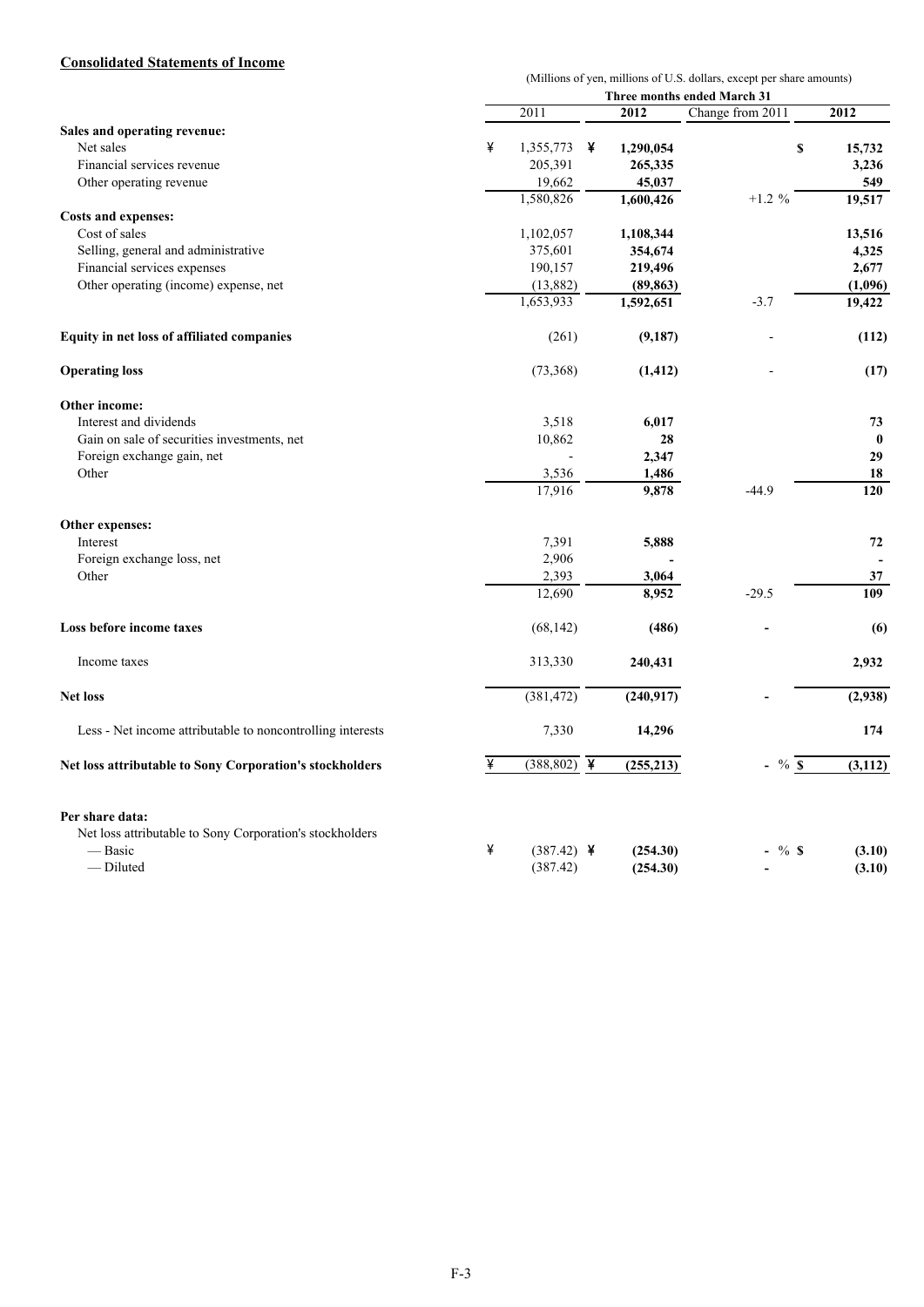#### **Consolidated Statements of Changes in Stockholders' Equity**

(Millions of yen)

|                                                                                               |   | Common stock   |   | Additional paid-<br>in capital |   | Retained<br>earnings |   | Accumulated<br>other<br>comprehensive<br>income |   | Treasury stock,<br>at cost |   | Corporation's<br>stockholders'<br>equity |                         |                 |   |                           |  |  |  |  |  |  |  |  |  |  |  |  |  |  |  |  |  |  |  |  |  |  |  |  |  |  |  |  |  | Sony |  |  |  | Noncontrolling<br>interests |  | Total equity |
|-----------------------------------------------------------------------------------------------|---|----------------|---|--------------------------------|---|----------------------|---|-------------------------------------------------|---|----------------------------|---|------------------------------------------|-------------------------|-----------------|---|---------------------------|--|--|--|--|--|--|--|--|--|--|--|--|--|--|--|--|--|--|--|--|--|--|--|--|--|--|--|--|--|------|--|--|--|-----------------------------|--|--------------|
| Balance at March 31, 2010<br>Exercise of stock acquisition rights<br>Stock based compensation | ¥ | 630.822<br>99  | ¥ | 1,157,812<br>99<br>1,782       | ¥ | 1,851,004            | ¥ | (669, 058)                                      | ¥ | (4,675)                    | ¥ | 2,965,905<br>198<br>1,782                | $\overline{\mathbf{y}}$ | 319,650<br>22   | ¥ | 3,285,555<br>220<br>1,782 |  |  |  |  |  |  |  |  |  |  |  |  |  |  |  |  |  |  |  |  |  |  |  |  |  |  |  |  |  |      |  |  |  |                             |  |              |
| Comprehensive income:<br>Net income (loss)<br>Other comprehensive income, net of tax          |   |                |   |                                |   | (259, 585)           |   |                                                 |   |                            |   | (259, 585)                               |                         | 39,259          |   | (220, 326)                |  |  |  |  |  |  |  |  |  |  |  |  |  |  |  |  |  |  |  |  |  |  |  |  |  |  |  |  |  |      |  |  |  |                             |  |              |
| Unrealized losses on securities                                                               |   |                |   |                                |   |                      |   | (12,001)                                        |   |                            |   | (12,001)                                 |                         | (3,516)         |   | (15, 517)                 |  |  |  |  |  |  |  |  |  |  |  |  |  |  |  |  |  |  |  |  |  |  |  |  |  |  |  |  |  |      |  |  |  |                             |  |              |
| Unrealized losses on derivative instruments                                                   |   |                |   |                                |   |                      |   | (1, 553)                                        |   |                            |   | (1, 553)                                 |                         |                 |   | (1, 553)                  |  |  |  |  |  |  |  |  |  |  |  |  |  |  |  |  |  |  |  |  |  |  |  |  |  |  |  |  |  |      |  |  |  |                             |  |              |
| Pension liability adjustment                                                                  |   |                |   |                                |   |                      |   | (3,176)                                         |   |                            |   | (3,176)                                  |                         | (123)           |   | (3,299)                   |  |  |  |  |  |  |  |  |  |  |  |  |  |  |  |  |  |  |  |  |  |  |  |  |  |  |  |  |  |      |  |  |  |                             |  |              |
| Foreign currency translation adjustments<br>Total comprehensive income (loss)                 |   |                |   |                                |   |                      |   | (118, 416)                                      |   |                            |   | (118, 416)<br>(394, 731)                 |                         | (616)<br>35,004 |   | (119, 032)<br>(359, 727)  |  |  |  |  |  |  |  |  |  |  |  |  |  |  |  |  |  |  |  |  |  |  |  |  |  |  |  |  |  |      |  |  |  |                             |  |              |
|                                                                                               |   |                |   |                                |   |                      |   |                                                 |   |                            |   |                                          |                         |                 |   |                           |  |  |  |  |  |  |  |  |  |  |  |  |  |  |  |  |  |  |  |  |  |  |  |  |  |  |  |  |  |      |  |  |  |                             |  |              |
| Stock issue costs, net of tax                                                                 |   |                |   |                                |   | (8)                  |   |                                                 |   |                            |   | (8)                                      |                         |                 |   | (8)                       |  |  |  |  |  |  |  |  |  |  |  |  |  |  |  |  |  |  |  |  |  |  |  |  |  |  |  |  |  |      |  |  |  |                             |  |              |
| Dividends declared                                                                            |   |                |   |                                |   | (25,089)             |   |                                                 |   |                            |   | (25,089)                                 |                         | (6, 599)        |   | (31,688)                  |  |  |  |  |  |  |  |  |  |  |  |  |  |  |  |  |  |  |  |  |  |  |  |  |  |  |  |  |  |      |  |  |  |                             |  |              |
| Purchase of treasury stock<br>Reissuance of treasury stock                                    |   |                |   |                                |   | (48)                 |   |                                                 |   | (111)<br>116               |   | (111)<br>68                              |                         |                 |   | (111)<br>68               |  |  |  |  |  |  |  |  |  |  |  |  |  |  |  |  |  |  |  |  |  |  |  |  |  |  |  |  |  |      |  |  |  |                             |  |              |
| Transactions with noncontrolling interests                                                    |   |                |   |                                |   |                      |   |                                                 |   |                            |   |                                          |                         |                 |   |                           |  |  |  |  |  |  |  |  |  |  |  |  |  |  |  |  |  |  |  |  |  |  |  |  |  |  |  |  |  |      |  |  |  |                             |  |              |
| shareholders and other                                                                        |   |                |   | (27)                           |   |                      |   |                                                 |   |                            |   | (27)                                     |                         | 40,515          |   | 40,488                    |  |  |  |  |  |  |  |  |  |  |  |  |  |  |  |  |  |  |  |  |  |  |  |  |  |  |  |  |  |      |  |  |  |                             |  |              |
| Balance at March 31, 2011                                                                     | ¥ | 630,921        | ¥ | 1.159.666                      | ¥ | 1,566,274            | ¥ | (804, 204)                                      | ¥ | (4,670)                    |   | 2,547,987                                | ¥                       | 388,592         |   | 2,936,579                 |  |  |  |  |  |  |  |  |  |  |  |  |  |  |  |  |  |  |  |  |  |  |  |  |  |  |  |  |  |      |  |  |  |                             |  |              |
|                                                                                               |   |                |   |                                |   |                      |   |                                                 |   |                            |   |                                          |                         |                 |   |                           |  |  |  |  |  |  |  |  |  |  |  |  |  |  |  |  |  |  |  |  |  |  |  |  |  |  |  |  |  |      |  |  |  |                             |  |              |
| Balance at March 31, 2011                                                                     |   | 630,921        | ¥ | 1.159.666                      |   | 1,566,274            | ¥ | (804, 204)                                      | ¥ | (4,670)                    |   | 2,547,987                                | ¥                       | 388,592         | ¥ | 2,936,579                 |  |  |  |  |  |  |  |  |  |  |  |  |  |  |  |  |  |  |  |  |  |  |  |  |  |  |  |  |  |      |  |  |  |                             |  |              |
| Exercise of stock acquisition rights                                                          |   | $\overline{2}$ |   | $\mathbf{2}$                   |   |                      |   |                                                 |   |                            |   | $\boldsymbol{4}$                         |                         | 165             |   | 169                       |  |  |  |  |  |  |  |  |  |  |  |  |  |  |  |  |  |  |  |  |  |  |  |  |  |  |  |  |  |      |  |  |  |                             |  |              |
| Stock based compensation                                                                      |   |                |   | 1,838                          |   |                      |   |                                                 |   |                            |   | 1,838                                    |                         |                 |   | 1,838                     |  |  |  |  |  |  |  |  |  |  |  |  |  |  |  |  |  |  |  |  |  |  |  |  |  |  |  |  |  |      |  |  |  |                             |  |              |
| Comprehensive income:<br>Net income (loss)<br>Other comprehensive income, net of tax          |   |                |   |                                |   | (456, 660)           |   |                                                 |   |                            |   | (456, 660)                               |                         | 58,235          |   | (398, 425)                |  |  |  |  |  |  |  |  |  |  |  |  |  |  |  |  |  |  |  |  |  |  |  |  |  |  |  |  |  |      |  |  |  |                             |  |              |
| Unrealized gains on securities                                                                |   |                |   |                                |   |                      |   | 14,546                                          |   |                            |   | 14,546                                   |                         | 6,011           |   | 20,557                    |  |  |  |  |  |  |  |  |  |  |  |  |  |  |  |  |  |  |  |  |  |  |  |  |  |  |  |  |  |      |  |  |  |                             |  |              |
| Unrealized gains on derivative instruments                                                    |   |                |   |                                |   |                      |   | 539                                             |   |                            |   | 539                                      |                         |                 |   | 539                       |  |  |  |  |  |  |  |  |  |  |  |  |  |  |  |  |  |  |  |  |  |  |  |  |  |  |  |  |  |      |  |  |  |                             |  |              |
| Pension liability adjustment                                                                  |   |                |   |                                |   |                      |   | (34, 668)                                       |   |                            |   | (34, 668)                                |                         | 1,495           |   | (33, 173)                 |  |  |  |  |  |  |  |  |  |  |  |  |  |  |  |  |  |  |  |  |  |  |  |  |  |  |  |  |  |      |  |  |  |                             |  |              |
| Foreign currency translation adjustments                                                      |   |                |   |                                |   |                      |   | (18,306)                                        |   |                            |   | (18,306)                                 |                         | 395             |   | (17, 911)                 |  |  |  |  |  |  |  |  |  |  |  |  |  |  |  |  |  |  |  |  |  |  |  |  |  |  |  |  |  |      |  |  |  |                             |  |              |
| Total comprehensive income (loss)                                                             |   |                |   |                                |   |                      |   |                                                 |   |                            |   | (494, 549)                               |                         | 66,136          |   | (428, 413)                |  |  |  |  |  |  |  |  |  |  |  |  |  |  |  |  |  |  |  |  |  |  |  |  |  |  |  |  |  |      |  |  |  |                             |  |              |
| Stock issue costs, net of tax                                                                 |   |                |   |                                |   | (1)                  |   |                                                 |   |                            |   | (1)                                      |                         |                 |   | (1)                       |  |  |  |  |  |  |  |  |  |  |  |  |  |  |  |  |  |  |  |  |  |  |  |  |  |  |  |  |  |      |  |  |  |                             |  |              |
| Dividends declared                                                                            |   |                |   |                                |   | (25,090)             |   |                                                 |   |                            |   | (25,090)                                 |                         | (7,760)         |   | (32, 850)                 |  |  |  |  |  |  |  |  |  |  |  |  |  |  |  |  |  |  |  |  |  |  |  |  |  |  |  |  |  |      |  |  |  |                             |  |              |
| Purchase of treasury stock                                                                    |   |                |   |                                |   |                      |   |                                                 |   | (79)                       |   | (79)                                     |                         |                 |   | (79)                      |  |  |  |  |  |  |  |  |  |  |  |  |  |  |  |  |  |  |  |  |  |  |  |  |  |  |  |  |  |      |  |  |  |                             |  |              |
| Reissuance of treasury stock                                                                  |   |                |   |                                |   | (61)                 |   |                                                 |   | 112                        |   | 51                                       |                         |                 |   | 51                        |  |  |  |  |  |  |  |  |  |  |  |  |  |  |  |  |  |  |  |  |  |  |  |  |  |  |  |  |  |      |  |  |  |                             |  |              |
| Transactions with noncontrolling interests                                                    |   |                |   |                                |   |                      |   |                                                 |   |                            |   |                                          |                         | 14,083          |   | 12,813                    |  |  |  |  |  |  |  |  |  |  |  |  |  |  |  |  |  |  |  |  |  |  |  |  |  |  |  |  |  |      |  |  |  |                             |  |              |
| shareholders and other                                                                        | ¥ |                |   | (1,270)                        |   |                      |   |                                                 |   |                            |   | (1,270)                                  |                         |                 |   |                           |  |  |  |  |  |  |  |  |  |  |  |  |  |  |  |  |  |  |  |  |  |  |  |  |  |  |  |  |  |      |  |  |  |                             |  |              |
| Balance at March 31, 2012                                                                     |   | 630,923        | ¥ | 1,160,236                      | ¥ | 1,084,462            | ¥ | (842,093)                                       | ¥ | (4,637)                    |   | 2,028,891                                | ¥                       | 461,216         | ¥ | 2,490,107                 |  |  |  |  |  |  |  |  |  |  |  |  |  |  |  |  |  |  |  |  |  |  |  |  |  |  |  |  |  |      |  |  |  |                             |  |              |

(Millions of U.S. dollars)

|                                                                          | Common stock |   | Additional paid-<br>in capital |   | Retained<br>earnings |   | Accumulated<br>other<br>comprehensive<br>income |    | Treasury stock,<br>at cost |   | Sony<br>Corporation's<br>stockholders'<br>equity |   | Noncontrolling<br>interests |   | Total equity |
|--------------------------------------------------------------------------|--------------|---|--------------------------------|---|----------------------|---|-------------------------------------------------|----|----------------------------|---|--------------------------------------------------|---|-----------------------------|---|--------------|
| Balance at March 31, 2011                                                | 7,694        | S | 14,142                         | S | 19,101               | S | (9,807)                                         | -S | (57)                       | S | 31,073                                           | S | 4,739                       | S | 35,812       |
| Exercise of stock acquisition rights                                     |              |   |                                |   |                      |   |                                                 |    |                            |   |                                                  |   |                             |   | $\mathbf{Z}$ |
| Stock based compensation                                                 |              |   | 22                             |   |                      |   |                                                 |    |                            |   | 22                                               |   |                             |   | 22           |
| Comprehensive income:                                                    |              |   |                                |   |                      |   |                                                 |    |                            |   |                                                  |   |                             |   |              |
| Net income (loss)                                                        |              |   |                                |   | (5,569)              |   |                                                 |    |                            |   | (5,569)                                          |   | 710                         |   | (4, 859)     |
| Other comprehensive income, net of tax<br>Unrealized gains on securities |              |   |                                |   |                      |   | 177                                             |    |                            |   | 177                                              |   | 73                          |   | 250          |
| Unrealized gains on derivative instruments                               |              |   |                                |   |                      |   |                                                 |    |                            |   |                                                  |   |                             |   |              |
| Pension liability adjustment                                             |              |   |                                |   |                      |   | (423)                                           |    |                            |   | (423)                                            |   | 18                          |   | (405)        |
| Foreign currency translation adjustments                                 |              |   |                                |   |                      |   | (222)                                           |    |                            |   | (222)                                            |   |                             |   | (218)        |
| Total comprehensive income (loss)                                        |              |   |                                |   |                      |   |                                                 |    |                            |   | (6,030)                                          |   | 805                         |   | (5, 225)     |
| Stock issue costs, net of tax                                            |              |   |                                |   |                      |   |                                                 |    |                            |   |                                                  |   |                             |   |              |
| Dividends declared                                                       |              |   |                                |   | (306)                |   |                                                 |    |                            |   | (306)                                            |   | (94)                        |   | (400)        |
| Purchase of treasury stock                                               |              |   |                                |   |                      |   |                                                 |    | (2)                        |   | (2)                                              |   |                             |   | (2)          |
| Reissuance of treasury stock                                             |              |   |                                |   | (1)                  |   |                                                 |    | $\overline{2}$             |   |                                                  |   |                             |   |              |
| Transactions with noncontrolling interests                               |              |   |                                |   |                      |   |                                                 |    |                            |   |                                                  |   |                             |   |              |
| shareholders and other                                                   |              |   | (15)                           |   |                      |   |                                                 |    |                            |   | (15)                                             |   | 172                         |   | 157          |
| Balance at March 31, 2012                                                | 7,694        |   | 14,149                         |   | 13,225               |   | (10, 268)                                       | S  | (57)                       |   | 24,743                                           |   | 5,624                       |   | 30,367       |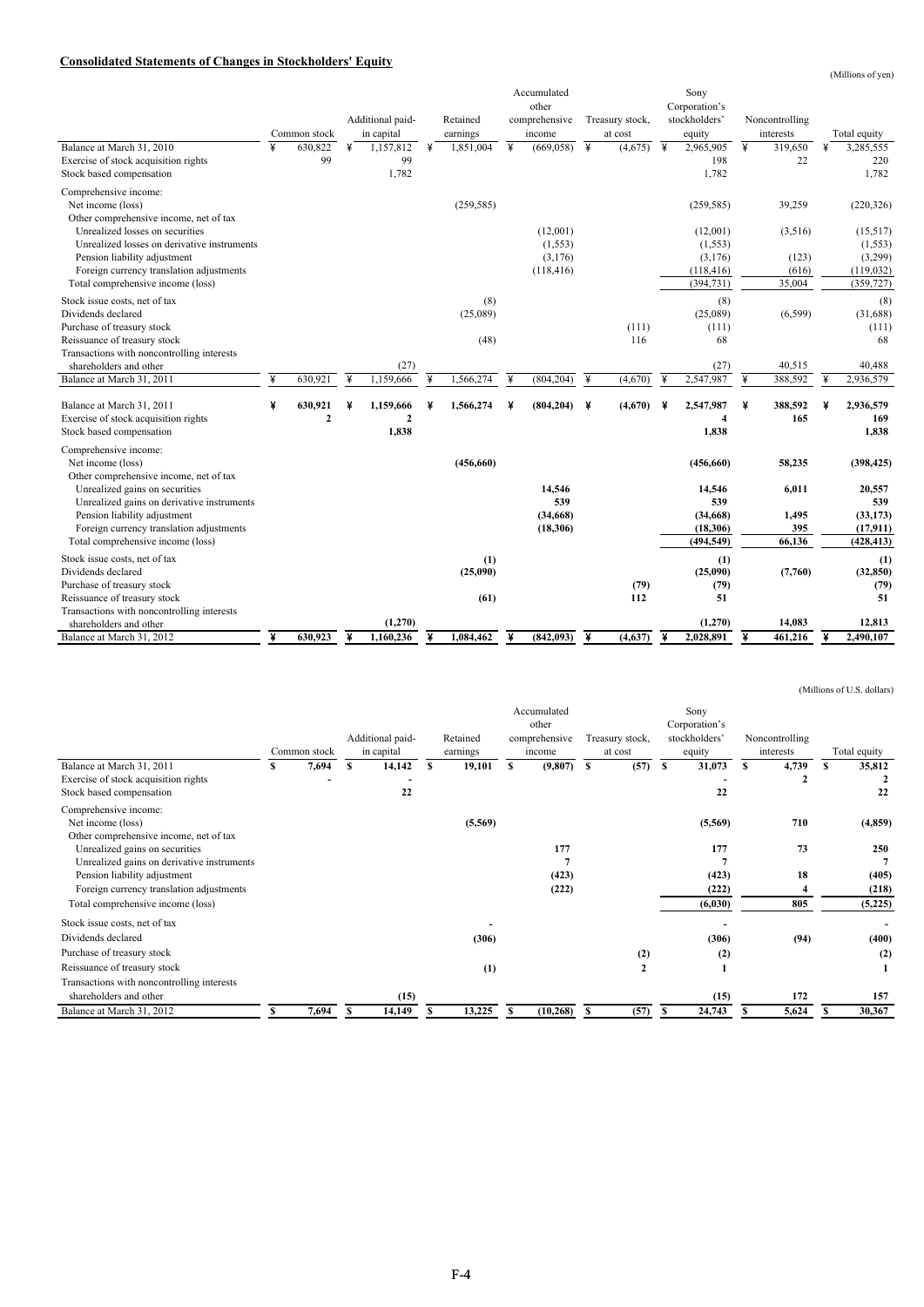## **Consolidated Statements of Cash Flows**

|                                                                                                | (Millions of yen, millions of U.S. dollars) |             |   |                            |    |           |
|------------------------------------------------------------------------------------------------|---------------------------------------------|-------------|---|----------------------------|----|-----------|
|                                                                                                |                                             |             |   | Fiscal year ended March 31 |    |           |
|                                                                                                |                                             | 2011        |   | 2012                       |    | 2012      |
| Cash flows from operating activities:                                                          |                                             |             |   |                            |    |           |
| Net loss                                                                                       | ¥                                           | (220, 326)  | ¥ | (398, 425)                 | S  | (4,859)   |
| Adjustments to reconcile net loss to net cash provided by operating activities-                |                                             |             |   |                            |    |           |
| Depreciation and amortization, including amortization of deferred insurance acquisition costs  |                                             | 325,366     |   | 319,594                    |    | 3,897     |
| Amortization of film costs                                                                     |                                             | 250,192     |   | 188,836                    |    | 2,303     |
| Stock-based compensation expense                                                               |                                             | 1,952       |   | 1,952                      |    | 24        |
| Accrual for pension and severance costs, less payments                                         |                                             | (15,229)    |   | 36,647                     |    | 447       |
| Other operating (income) expense, net                                                          |                                             | (13, 450)   |   | (59, 594)                  |    | (727)     |
| (Gain) loss on sale or devaluation of securities investments, net                              |                                             | (6,656)     |   | 2,933                      |    | 36        |
| (Gain) loss on revaluation of marketable securities held in the financial                      |                                             |             |   |                            |    |           |
| services business for trading purposes, net                                                    |                                             | 10,958      |   | (21,080)                   |    | (257)     |
| Loss on revaluation or impairment of securities investments held                               |                                             |             |   |                            |    |           |
| in the financial services business, net                                                        |                                             | 5,080       |   | 2,819                      |    | 34        |
| Deferred income taxes                                                                          |                                             | 307,421     |   | 206,694                    |    | 2,521     |
| Equity in net (income) losses of affiliated companies, net of dividends                        |                                             | (11, 479)   |   | 138,772                    |    | 1,692     |
| Changes in assets and liabilities:                                                             |                                             |             |   |                            |    |           |
| Decrease in notes and accounts receivable, trade                                               |                                             | 104,515     |   | 4,427                      |    | 54        |
| (Increase) decrease in inventories                                                             |                                             | (112,089)   |   | 29,778                     |    | 363       |
| Increase in film costs                                                                         |                                             |             |   |                            |    |           |
|                                                                                                |                                             | (244, 063)  |   | (186, 783)                 |    | (2,278)   |
| Decrease in notes and accounts payable, trade                                                  |                                             | (18, 119)   |   | (59, 410)                  |    | (725)     |
| Decrease in accrued income and other taxes                                                     |                                             | (8,020)     |   | (44, 635)                  |    | (544)     |
| Increase in future insurance policy benefits and other                                         |                                             | 278,897     |   | 332,728                    |    | 4,058     |
| Increase in deferred insurance acquisition costs                                               |                                             | (69, 196)   |   | (68, 634)                  |    | (837)     |
| Increase in marketable securities held in the financial services business for trading purposes |                                             | (30,102)    |   | (39,161)                   |    | (478)     |
| Increase in other current assets                                                               |                                             | (89, 473)   |   | (35, 181)                  |    | (429)     |
| Increase in other current liabilities                                                          |                                             | 56,076      |   | 10,595                     |    | 129       |
| Other                                                                                          |                                             | 113,990     |   | 156,667                    |    | 1,912     |
| Net cash provided by operating activities                                                      |                                             | 616,245     |   | 519,539                    |    | 6,336     |
|                                                                                                |                                             |             |   |                            |    |           |
| Cash flows from investing activities:                                                          |                                             |             |   |                            |    |           |
| Payments for purchases of fixed assets                                                         |                                             | (253, 688)  |   | (382, 549)                 |    | (4,665)   |
| Proceeds from sales of fixed assets                                                            |                                             | 18,743      |   | 22,661                     |    | 276       |
| Payments for investments and advances by financial services business                           |                                             | (1,458,912) |   | (1,028,150)                |    | (12, 538) |
| Payments for investments and advances (other than financial services business)                 |                                             | (15,316)    |   | (28, 021)                  |    | (342)     |
| Proceeds from sales or return of investments and collections of advances                       |                                             | 874,031     |   | 474,466                    |    | 5,786     |
| by financial services business                                                                 |                                             |             |   |                            |    |           |
| Proceeds from sales or return of investments and collections of advances                       |                                             | 30,332      |   | 93,165                     |    | 1,136     |
| (other than financial services business)                                                       |                                             |             |   |                            |    |           |
| Proceeds from sales of businesses                                                              |                                             | 99,335      |   | 8,430                      |    | 103       |
| Payment for Sony Ericsson acquisition, net of cash acquired                                    |                                             |             |   | (71, 843)                  |    | (876)     |
| Other                                                                                          |                                             | (8,964)     |   | 28,955                     |    | 353       |
| Net cash used in investing activities                                                          |                                             | (714, 439)  |   | (882, 886)                 |    | (10, 767) |
|                                                                                                |                                             |             |   |                            |    |           |
| Cash flows from financing activities:                                                          |                                             |             |   |                            |    |           |
| Proceeds from issuance of long-term debt                                                       |                                             | 1,499       |   | 216,887                    |    | 2,645     |
| Payments of long-term debt                                                                     |                                             | (216,212)   |   | (112, 043)                 |    | (1,366)   |
| Increase (decrease) in short-term borrowings, net                                              |                                             | 6,120       |   | (26, 158)                  |    | (319)     |
| Increase in deposits from customers in the financial services business, net                    |                                             | 229,327     |   | 211,597                    |    | 2,580     |
| Dividends paid                                                                                 |                                             | (25,098)    |   | (25,078)                   |    | (306)     |
| Other                                                                                          |                                             | (5,748)     |   | (7, 869)                   |    | (96)      |
| Net cash provided by (used in) financing activities                                            |                                             | (10, 112)   |   | 257,336                    |    | 3,138     |
| Effect of exchange rate changes on cash and cash equivalents                                   |                                             | (68, 890)   |   | (13, 825)                  |    | (169)     |
| Net decrease in cash and cash equivalents                                                      |                                             | (177, 196)  |   | (119, 836)                 |    | (1, 462)  |
| Cash and cash equivalents at beginning of the fiscal year                                      |                                             | 1,191,608   |   |                            |    |           |
|                                                                                                |                                             |             |   | 1,014,412                  |    | 12,371    |
| Cash and cash equivalents at end of the period                                                 |                                             | 1,014,412   | ¥ | 894,576                    | \$ | 10,909    |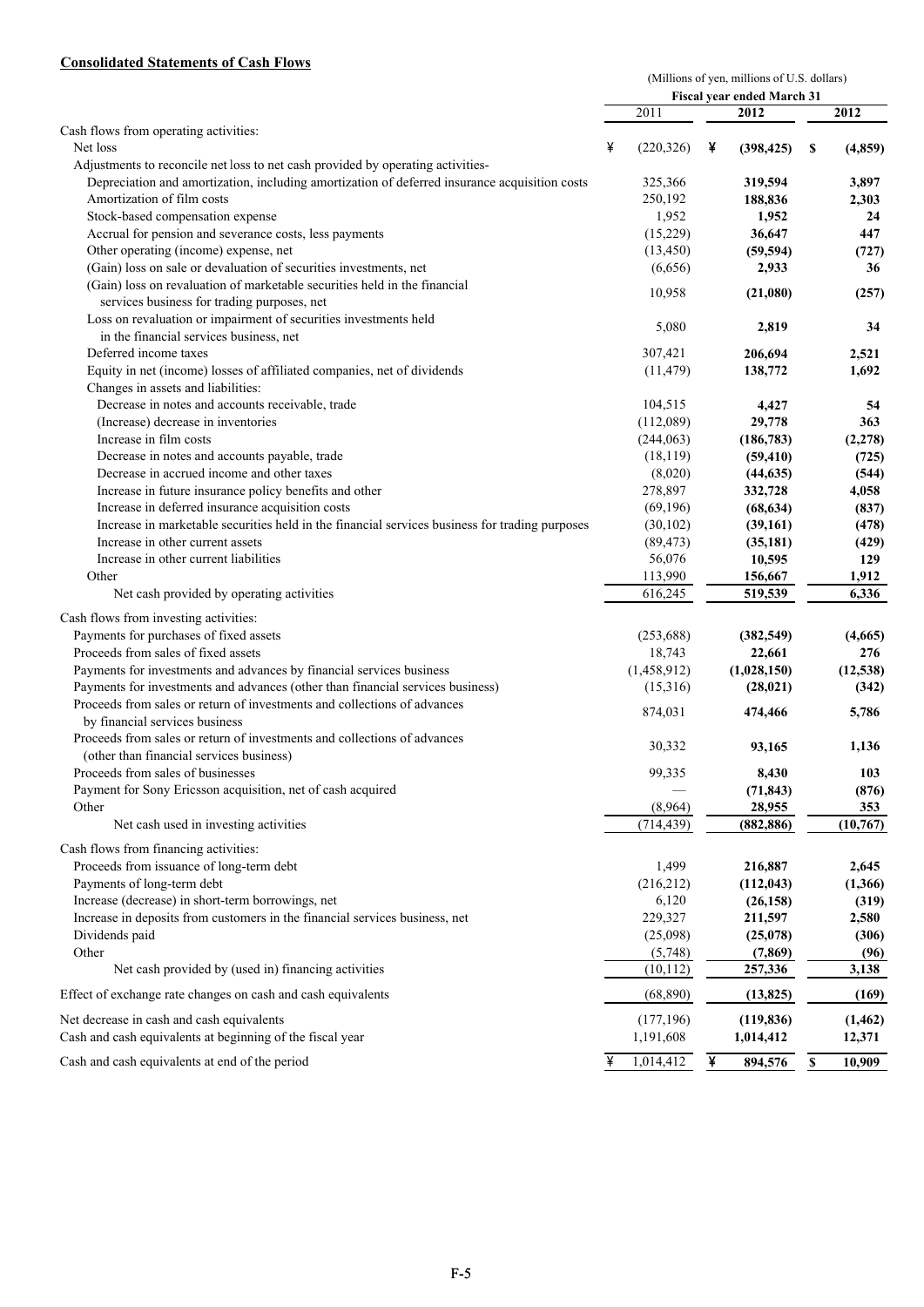#### **Business Segment Information**

|                                  | (Millions of yen, millions of U.S. dollars) |                |                            |                        |  |  |  |  |  |  |  |
|----------------------------------|---------------------------------------------|----------------|----------------------------|------------------------|--|--|--|--|--|--|--|
|                                  |                                             |                | Fiscal year ended March 31 |                        |  |  |  |  |  |  |  |
| Sales and operating revenue      | $\overline{2011}$                           | $\sqrt{2012}$  | Change                     | 2012                   |  |  |  |  |  |  |  |
| Consumer Products & Services     |                                             |                |                            |                        |  |  |  |  |  |  |  |
| Customers                        | 3,771,610<br>¥                              | 3,061,214<br>¥ | $-18.8%$                   | \$<br>37,332           |  |  |  |  |  |  |  |
| Intersegment                     | 78,223                                      | 75,543         |                            | 921                    |  |  |  |  |  |  |  |
| Total                            | 3,849,833                                   | 3,136,757      | $-18.5$                    | 38,253                 |  |  |  |  |  |  |  |
| Professional, Device & Solutions |                                             |                |                            |                        |  |  |  |  |  |  |  |
| Customers                        | 1,066,574                                   | 967,603        | $-9.3$                     | 11,800                 |  |  |  |  |  |  |  |
| Intersegment                     | 436,690                                     | 346,168        |                            | 4,222                  |  |  |  |  |  |  |  |
| Total                            | 1,503,264                                   | 1,313,771      | $-12.6$                    | 16,022                 |  |  |  |  |  |  |  |
| Pictures                         |                                             |                |                            |                        |  |  |  |  |  |  |  |
| Customers                        | 599,654                                     | 656,097        | $+9.4$                     | 8,001                  |  |  |  |  |  |  |  |
| Intersegment                     | 312                                         | 1,624          |                            | 20                     |  |  |  |  |  |  |  |
| Total                            | 599,966                                     | 657,721        | $+9.6$                     | 8,021                  |  |  |  |  |  |  |  |
| Music                            |                                             |                |                            |                        |  |  |  |  |  |  |  |
| Customers                        | 457,771                                     | 430,751        | $-5.9$                     | 5,253                  |  |  |  |  |  |  |  |
| Intersegment                     | 12,972                                      | 12,038         |                            | 147                    |  |  |  |  |  |  |  |
| Total                            | 470,743                                     | 442,789        | $-5.9$                     | 5,400                  |  |  |  |  |  |  |  |
| <b>Financial Services</b>        |                                             |                |                            |                        |  |  |  |  |  |  |  |
| Customers                        | 798,495                                     | 868,971        | $+8.8$                     | 10,597                 |  |  |  |  |  |  |  |
| Intersegment                     | 8,031                                       | 2,924          |                            | 36                     |  |  |  |  |  |  |  |
| Total                            | 806,526                                     | 871,895        | $+8.1$                     | 10,633                 |  |  |  |  |  |  |  |
| Sony Mobile Communications       |                                             |                |                            |                        |  |  |  |  |  |  |  |
| Customers                        |                                             | 77,732         |                            | 948                    |  |  |  |  |  |  |  |
| Intersegment                     |                                             |                |                            |                        |  |  |  |  |  |  |  |
| Total                            |                                             | 77,732         |                            | 948                    |  |  |  |  |  |  |  |
| All Other                        |                                             |                |                            |                        |  |  |  |  |  |  |  |
| Customers                        | 377,822                                     | 378,071        | $+0.1$                     | 4,611                  |  |  |  |  |  |  |  |
| Intersegment                     | 70,004                                      | 64,598         |                            | 787                    |  |  |  |  |  |  |  |
| Total                            | 447,826                                     | 442,669        | $-1.2$                     | 5,398                  |  |  |  |  |  |  |  |
| Corporate and elimination        | (496, 885)                                  | (450, 122)     |                            | (5,489)                |  |  |  |  |  |  |  |
| Consolidated total               | ¥<br>7,181,273                              | ¥<br>6,493,212 | $-9.6 \%$                  | $\mathbf{s}$<br>79,186 |  |  |  |  |  |  |  |

Consumer Products & Services ("CPS") intersegment amounts primarily consist of transactions with All Other. Professional, Device & Solutions ("PDS") intersegment amounts primarily consist of transactions with the CPS segment. On February 15, 2012, Sony acquired Telefonaktiebolaget LM Ericsson's ("Ericsson") 50% equity interest in Sony Ericsson Mobile Communications AB ("Sony Ericsson"), which changed its name to Sony Mobile Communications AB upon becoming a wholly-owned subsidiary of Sony. Accordingly, the Sony Ericsson segment that had been presented as a separate segment was renamed the Sony Mobile Communications ("SOMC") segment in the current quarter. The SOMC segment includes sales and operating revenue from February 16, 2012 through March 31, 2012. All Other intersegment amounts primarily consist of transactions with the Pictures segment, the Music segment and the CPS segment. Corporate and elimination includes certain brand and patent royalty income.

| <b>Operating income (loss)</b>   |   | 2011      | 2012       | Change   |    | 2012     |
|----------------------------------|---|-----------|------------|----------|----|----------|
| Consumer Products & Services     | ¥ | 10,817    | (229, 807) | $-$ %    | -8 | (2, 803) |
| Professional, Device & Solutions |   | 27,650    | (20, 194)  |          |    | (246)    |
| Pictures                         |   | 38,669    | 34,130     | $-11.7$  |    | 416      |
| Music                            |   | 38,927    | 36,887     | $-5.2$   |    | 450      |
| <b>Financial Services</b>        |   | 118,818   | 131,421    | $+10.6$  |    | 1.603    |
| Sony Mobile Communications       |   | 4,155     | 31,407     | $+655.9$ |    | 383      |
| All Other                        |   | 7,116     | (3,546)    |          |    | (43)     |
| Total                            |   | 246,152   | (19,702)   |          |    | (240)    |
| Corporate and elimination        |   | (46, 331) | (47,573)   |          |    | (580)    |
| Consolidated total               | ¥ | 199.821   | (67, 275)  | $-$ %    |    | (820)    |

The 2011 segment disclosure above has been restated to reflect the change in business segment classification discussed in Note 5. Operating income (loss) is Sales and operating revenue less Costs and expenses, and includes Equity in net income (loss) of affiliated companies. The SOMC segment includes Sony's equity in net loss for Sony Ericsson of 57,680 million yen through February 15, 2012 and the operating income (loss) from February 16, 2012 through March 31, 2012, as well as a gain of 102,331 million yen recorded on the remeasurement of Sony's 50% equity interest in Sony Ericsson at fair value upon obtaining control through the acquisition of Ericsson's 50% equity interest in Sony Ericsson. Corporate and elimination includes headquarters restructuring costs and certain other corporate expenses, including the amortization of certain intellectual property assets such as the cross-licensing intangible assets acquired from Ericsson at the time of the SOMC acquisition, which are not allocated to segments.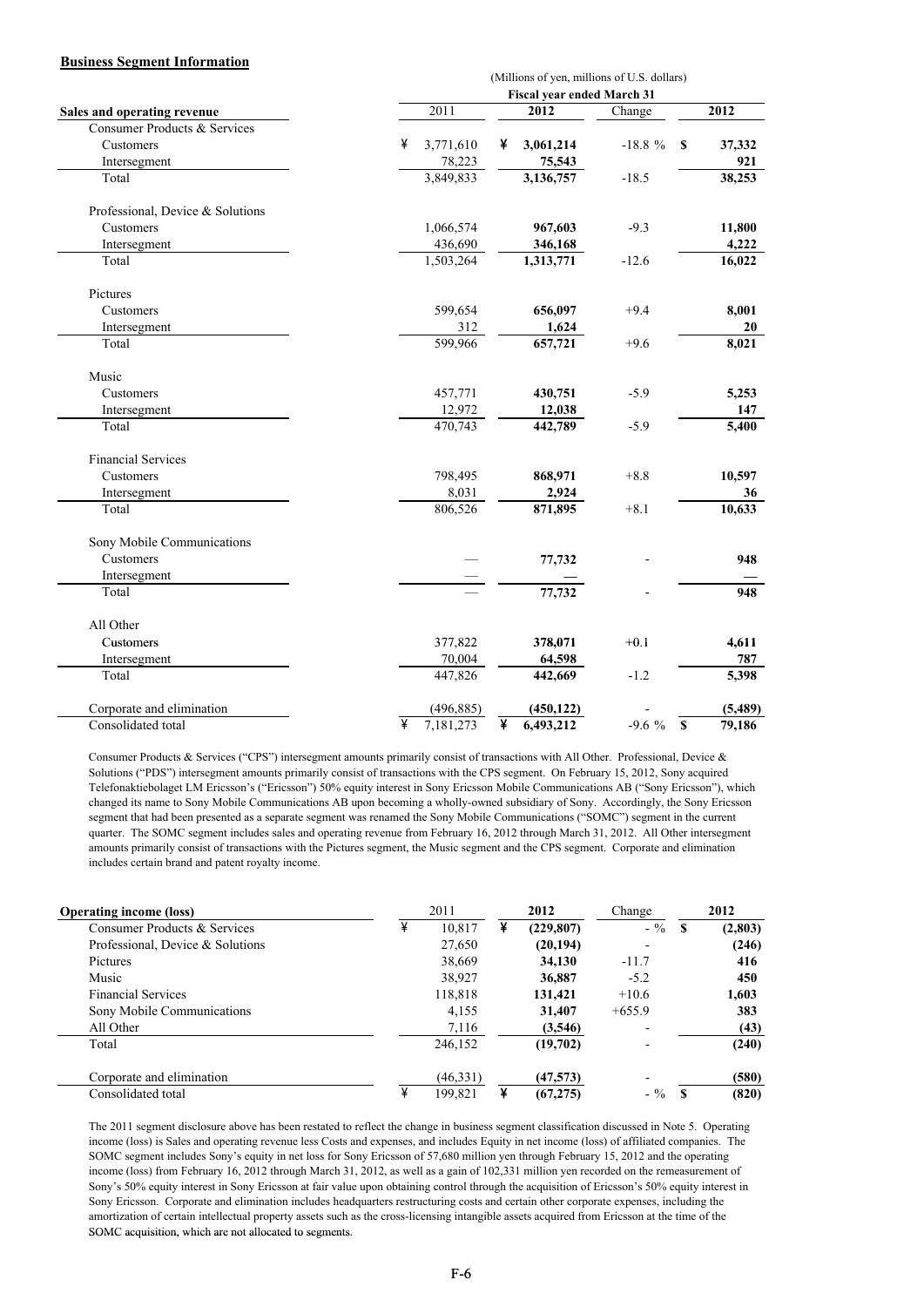#### **Business Segment Information**

|                                  | (Millions of yen, millions of U.S. dollars) |                   |   |                             |           |                       |  |  |  |  |  |  |
|----------------------------------|---------------------------------------------|-------------------|---|-----------------------------|-----------|-----------------------|--|--|--|--|--|--|
|                                  |                                             |                   |   | Three months ended March 31 |           |                       |  |  |  |  |  |  |
| Sales and operating revenue      |                                             | $\overline{2011}$ |   | $\sqrt{2012}$               | Change    | 2012                  |  |  |  |  |  |  |
| Consumer Products & Services     |                                             |                   |   |                             |           |                       |  |  |  |  |  |  |
| Customers                        | ¥                                           | 737,320           | ¥ | 620,099                     | $-15.9%$  | 7,562<br>S            |  |  |  |  |  |  |
| Intersegment                     |                                             | 13,331            |   | 8,174                       |           | 100                   |  |  |  |  |  |  |
| Total                            |                                             | 750,651           |   | 628,273                     | $-16.3$   | 7,662                 |  |  |  |  |  |  |
| Professional, Device & Solutions |                                             |                   |   |                             |           |                       |  |  |  |  |  |  |
| Customers                        |                                             | 253,081           |   | 236,336                     | $-6.6$    | 2,882                 |  |  |  |  |  |  |
| Intersegment                     |                                             | 77,004            |   | 90,235                      |           | 1,101                 |  |  |  |  |  |  |
| Total                            |                                             | 330,085           |   | 326,571                     | $-1.1$    | 3,983                 |  |  |  |  |  |  |
| Pictures                         |                                             |                   |   |                             |           |                       |  |  |  |  |  |  |
| Customers                        |                                             | 173,768           |   | 182,044                     | $+4.8$    | 2,220                 |  |  |  |  |  |  |
| Intersegment                     |                                             | 312               |   | 1,394                       |           | 17                    |  |  |  |  |  |  |
| Total                            |                                             | 174,080           |   | 183,438                     | $+5.4$    | 2,237                 |  |  |  |  |  |  |
| Music                            |                                             |                   |   |                             |           |                       |  |  |  |  |  |  |
| Customers                        |                                             | 106,622           |   | 103,354                     | $-3.1$    | 1,260                 |  |  |  |  |  |  |
| Intersegment                     |                                             | 3,030             |   | 2,761                       |           | 34                    |  |  |  |  |  |  |
| Total                            |                                             | 109,652           |   | 106,115                     | $-3.2$    | 1,294                 |  |  |  |  |  |  |
| <b>Financial Services</b>        |                                             |                   |   |                             |           |                       |  |  |  |  |  |  |
| Customers                        |                                             | 205,391           |   | 265,335                     | $+29.2$   | 3,236                 |  |  |  |  |  |  |
| Intersegment                     |                                             | 1,145             |   | 727                         |           | 9                     |  |  |  |  |  |  |
| Total                            |                                             | 206,536           |   | 266,062                     | $+28.8$   | 3,245                 |  |  |  |  |  |  |
| Sony Mobile Communications       |                                             |                   |   |                             |           |                       |  |  |  |  |  |  |
| Customers                        |                                             |                   |   | 77,732                      |           | 948                   |  |  |  |  |  |  |
| Intersegment                     |                                             |                   |   |                             |           |                       |  |  |  |  |  |  |
| Total                            |                                             |                   |   | 77,732                      |           | 948                   |  |  |  |  |  |  |
| All Other                        |                                             |                   |   |                             |           |                       |  |  |  |  |  |  |
| Customers                        |                                             | 75,815            |   | 100,900                     | $+33.1$   | 1,230                 |  |  |  |  |  |  |
| Intersegment                     |                                             | 15,904            |   | 15,377                      |           | 188                   |  |  |  |  |  |  |
| Total                            |                                             | 91,719            |   | 116,277                     | $+26.8$   | 1,418                 |  |  |  |  |  |  |
| Corporate and elimination        |                                             | (81, 897)         |   | (104, 042)                  |           | (1,270)               |  |  |  |  |  |  |
| Consolidated total               | ¥                                           | 1,580,826         | ¥ | 1,600,426                   | $+1.2 \%$ | $\mathbf S$<br>19,517 |  |  |  |  |  |  |

Consumer Products & Services ("CPS") intersegment amounts primarily consist of transactions with All Other. Professional, Device & Solutions ("PDS") intersegment amounts primarily consist of transactions with the CPS segment. On February 15, 2012, Sony acquired Telefonaktiebolaget LM Ericsson's ("Ericsson") 50% equity interest in Sony Ericsson Mobile Communications AB ("Sony Ericsson"), which changed its name to Sony Mobile Communications AB upon becoming a wholly-owned subsidiary of Sony. Accordingly, the Sony Ericsson segment that had been presented as a separate segment was renamed the Sony Mobile Communications ("SOMC") segment in the current quarter. The SOMC segment includes sales and operating revenue from February 16, 2012 through March 31, 2012. All Other intersegment amounts primarily consist of transactions with the Pictures segment, the Music segment and the CPS segment. Corporate and elimination includes certain brand and patent royalty income.

| <b>Operating income (loss)</b>   | 2011 |           | 2012      | Change   |      | 2012    |
|----------------------------------|------|-----------|-----------|----------|------|---------|
| Consumer Products & Services     | ¥    | (82, 207) | (111,201) | $-$ %    | - \$ | (1,356) |
| Professional, Device & Solutions |      | (21, 943) | 4,622     |          |      | 56      |
| Pictures                         |      | 35,936    | 8,509     | $-76.3$  |      | 104     |
| Music                            |      | 3,846     | 3,207     | $-16.6$  |      | 39      |
| <b>Financial Services</b>        |      | 13.099    | 45,657    | $+248.6$ |      | 557     |
| Sony Mobile Communications       |      | 522       | 77,567    |          |      | 946     |
| All Other                        |      | 925       | (4,003)   |          |      | (49)    |
| Total                            |      | (49, 822) | 24,358    |          |      | 297     |
| Corporate and elimination        |      | (23, 546) | (25,770)  |          |      | (314)   |
| Consolidated total               | ¥    | (73,368)  | (1, 412)  | $-$ %    |      | (17)    |

The 2011 segment disclosure above has been restated to reflect the change in business segment classification discussed in Note 5. Operating income (loss) is Sales and operating revenue less Costs and expenses, and includes Equity in net income (loss) of affiliated companies. The SOMC segment includes Sony's equity in net loss for Sony Ericsson of 11,520 million yen through February 15, 2012 and the operating income (loss) from February 16, 2012 through March 31, 2012, as well as a gain of 102,331 million yen recorded on the remeasurement of Sony's 50% equity interest in Sony Ericsson at fair value upon obtaining control through the acquisition of Ericsson's 50% equity interest in Sony Ericsson. Corporate and elimination includes headquarters restructuring costs and certain other corporate expenses, including the amortization of certain intellectual property assets such as the cross-licensing intangible assets acquired from Ericsson at the time of the SOMC acquisition, which are not allocated to segments.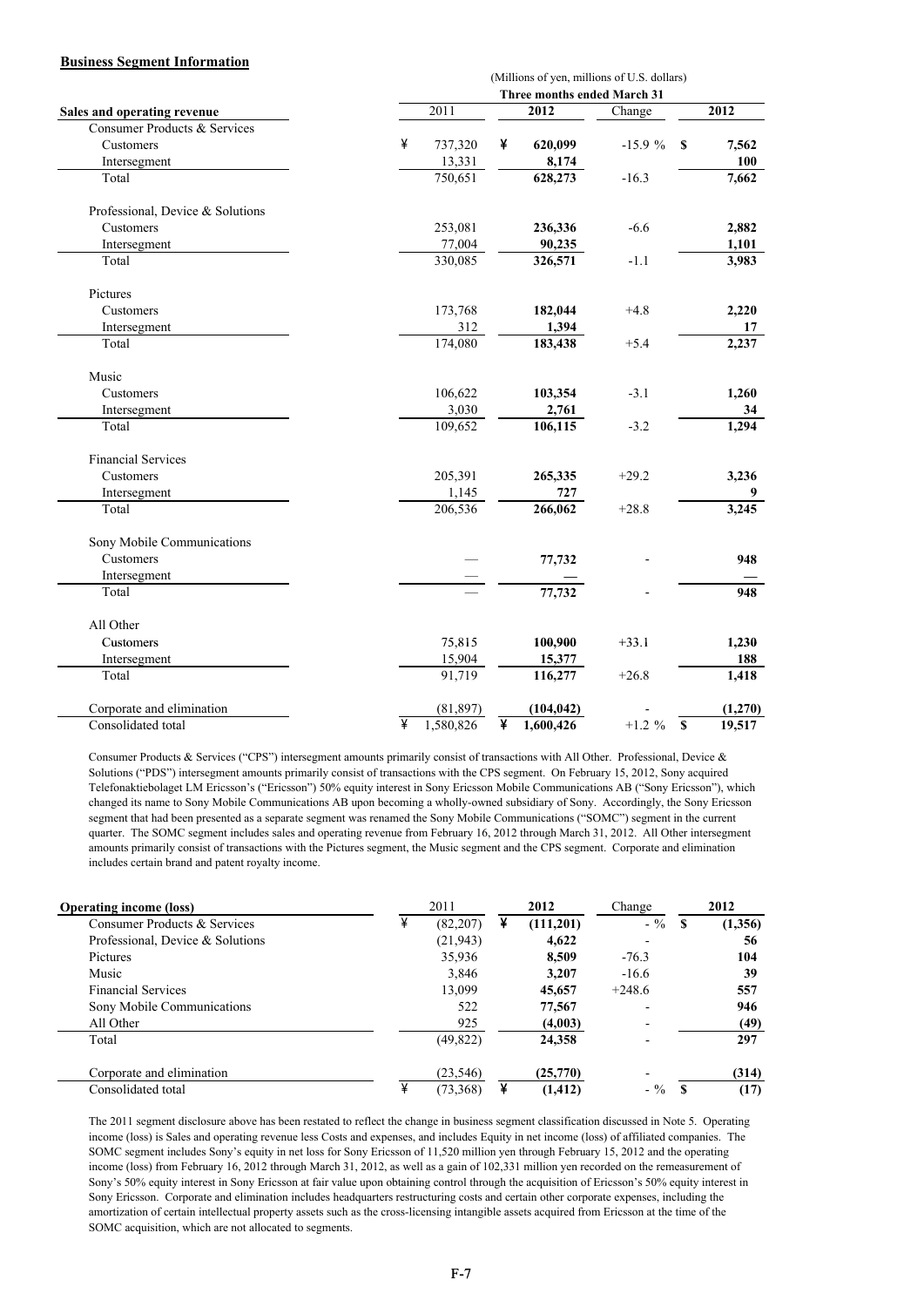#### **Sales to Customers by Product Category**

|                                                     | (Millions of yen, millions of U.S. dollars)<br><b>Fiscal year ended March 31</b> |                        |   |           |            |     |        |  |  |  |  |
|-----------------------------------------------------|----------------------------------------------------------------------------------|------------------------|---|-----------|------------|-----|--------|--|--|--|--|
| Sales and operating revenue (to external customers) |                                                                                  | 2011                   |   | 2012      | Change     |     | 2012   |  |  |  |  |
| Consumer Products & Services                        |                                                                                  |                        |   |           |            |     |        |  |  |  |  |
| Televisions                                         | ¥                                                                                | 1,200,491              | ¥ | 840,359   | $-30.0 \%$ | \$. | 10,248 |  |  |  |  |
| Home Audio and Video                                |                                                                                  | 285,297                |   | 241,885   | $-15.2$    |     | 2,950  |  |  |  |  |
| Digital Imaging                                     |                                                                                  | 642,570                |   | 497,957   | $-22.5$    |     | 6,073  |  |  |  |  |
| Personal and Mobile Products                        |                                                                                  | 828,375                |   | 722,301   | $-12.8$    |     | 8,809  |  |  |  |  |
| Game                                                |                                                                                  | 798,405                |   | 744,285   | $-6.8$     |     | 9,077  |  |  |  |  |
| Other                                               |                                                                                  | 16,472                 |   | 14,427    | $-12.4$    |     | 175    |  |  |  |  |
| Total                                               |                                                                                  | $\overline{3,771,610}$ |   | 3,061,214 | $-18.8$    |     | 37,332 |  |  |  |  |
| Professional, Device & Solutions                    |                                                                                  |                        |   |           |            |     |        |  |  |  |  |
| Professional Solutions                              |                                                                                  | 287,394                |   | 280,645   | $-2.3$     |     | 3,423  |  |  |  |  |
| <b>Semiconductors</b>                               |                                                                                  | 358,396                |   | 375,891   | $+4.9$     |     | 4,584  |  |  |  |  |
| Components                                          |                                                                                  | 410,090                |   | 297,108   | $-27.6$    |     | 3,623  |  |  |  |  |
| Other                                               |                                                                                  | 10,694                 |   | 13,959    | $+30.5$    |     | 170    |  |  |  |  |
| Total                                               |                                                                                  | 1,066,574              |   | 967,603   | $-9.3$     |     | 11,800 |  |  |  |  |
| Pictures                                            |                                                                                  | 599,654                |   | 656,097   | $+9.4$     |     | 8,001  |  |  |  |  |
| Music                                               |                                                                                  | 457,771                |   | 430,751   | $-5.9$     |     | 5,253  |  |  |  |  |
| <b>Financial Services</b>                           |                                                                                  | 798,495                |   | 868,971   | $+8.8$     |     | 10,597 |  |  |  |  |
| Sony Mobile Communications                          |                                                                                  |                        |   | 77,732    |            |     | 948    |  |  |  |  |
| All Other                                           |                                                                                  | 377,822                |   | 378,071   | $+0.1$     |     | 4,611  |  |  |  |  |
| Corporate                                           |                                                                                  | 109,347                |   | 52,773    | $-51.7$    |     | 644    |  |  |  |  |
| Consolidated total                                  | ¥                                                                                | 7,181,273              | ¥ | 6,493,212 | $-9.6 \%$  | S   | 79,186 |  |  |  |  |

|                                                     | (Millions of yen, millions of U.S. dollars) |           |   |                             |           |   |        |  |  |  |  |
|-----------------------------------------------------|---------------------------------------------|-----------|---|-----------------------------|-----------|---|--------|--|--|--|--|
|                                                     |                                             |           |   | Three months ended March 31 |           |   |        |  |  |  |  |
| Sales and operating revenue (to external customers) |                                             | 2011      |   | 2012                        | Change    |   | 2012   |  |  |  |  |
| Consumer Products & Services                        |                                             |           |   |                             |           |   |        |  |  |  |  |
| <b>Televisions</b>                                  | ¥                                           | 230,822   | ¥ | 146,391                     | $-36.6\%$ | S | 1,785  |  |  |  |  |
| Home Audio and Video                                |                                             | 53,294    |   | 44,200                      | $-17.1$   |   | 539    |  |  |  |  |
| Digital Imaging                                     |                                             | 119,371   |   | 103,900                     | $-13.0$   |   | 1,267  |  |  |  |  |
| Personal and Mobile Products                        |                                             | 168,885   |   | 152,899                     | $-9.5$    |   | 1,865  |  |  |  |  |
| Game                                                |                                             | 161,892   |   | 169,159                     | $+4.5$    |   | 2,063  |  |  |  |  |
| Other                                               |                                             | 3,056     |   | 3,550                       | $+16.2$   |   | 43     |  |  |  |  |
| Total                                               |                                             | 737,320   |   | 620,099                     | $-15.9$   |   | 7,562  |  |  |  |  |
| Professional, Device & Solutions                    |                                             |           |   |                             |           |   |        |  |  |  |  |
| Professional Solutions                              |                                             | 72,636    |   | 71,419                      | $-1.7$    |   | 871    |  |  |  |  |
| Semiconductors                                      |                                             | 81,482    |   | 92,869                      | $+14.0$   |   | 1,133  |  |  |  |  |
| Components                                          |                                             | 95,180    |   | 67,312                      | $-29.3$   |   | 821    |  |  |  |  |
| Other                                               |                                             | 3,783     |   | 4,736                       | $+25.2$   |   | 57     |  |  |  |  |
| Total                                               |                                             | 253,081   |   | 236,336                     | $-6.6$    |   | 2,882  |  |  |  |  |
| Pictures                                            |                                             | 173,768   |   | 182,044                     | $+4.8$    |   | 2,220  |  |  |  |  |
| Music                                               |                                             | 106,622   |   | 103,354                     | $-3.1$    |   | 1,260  |  |  |  |  |
| <b>Financial Services</b>                           |                                             | 205,391   |   | 265,335                     | $+29.2$   |   | 3,236  |  |  |  |  |
| Sony Mobile Communications                          |                                             |           |   | 77,732                      |           |   | 948    |  |  |  |  |
| All Other                                           |                                             | 75,815    |   | 100,900                     | $+33.1$   |   | 1,230  |  |  |  |  |
| Corporate                                           |                                             | 28,829    |   | 14,626                      | $-49.3$   |   | 179    |  |  |  |  |
| Consolidated total                                  | ¥                                           | 1,580,826 | ¥ | 1,600,426                   | $+1.2 \%$ | S | 19,517 |  |  |  |  |

The above tables include a breakdown of CPS segment and PDS segment sales and operating revenue to customers which is shown in the Business Segment Information on pages F-6 and F-7. Sony management views the CPS segment and the PDS segment as single operating segments. However, Sony believes that the breakdown of CPS segment and PDS segment sales and operating revenue to customers in this table is useful to investors in understanding sales by the product category in these business segments. Additionally, Sony has partially realigned its product category configuration from the first quarter of the fiscal year ending March 31, 2012. In connection with the realignment, all prior period sales amounts by product category in the tables above have been restated to conform to the current presentation.

In the CPS segment, Televisions includes LCD televisions; Home Audio and Video includes home audio, Blu-ray disc players and recorders; Digital Imaging includes compact digital cameras, video cameras and interchangeable single lens cameras; Personal and Mobile Products includes personal computers and memory-based portable audio devices; and Game includes game consoles, software and online services.

In the PDS segment, Professional Solutions includes broadcast- and professional-use products; Semiconductors includes image sensors and small- and mediumsized LCD panels; and Components includes batteries, recording media and data recording systems.

The Sony Mobile Communications segment includes the sales and operating revenue after the date of acquisition, February 15, 2012, through March 31, 2012.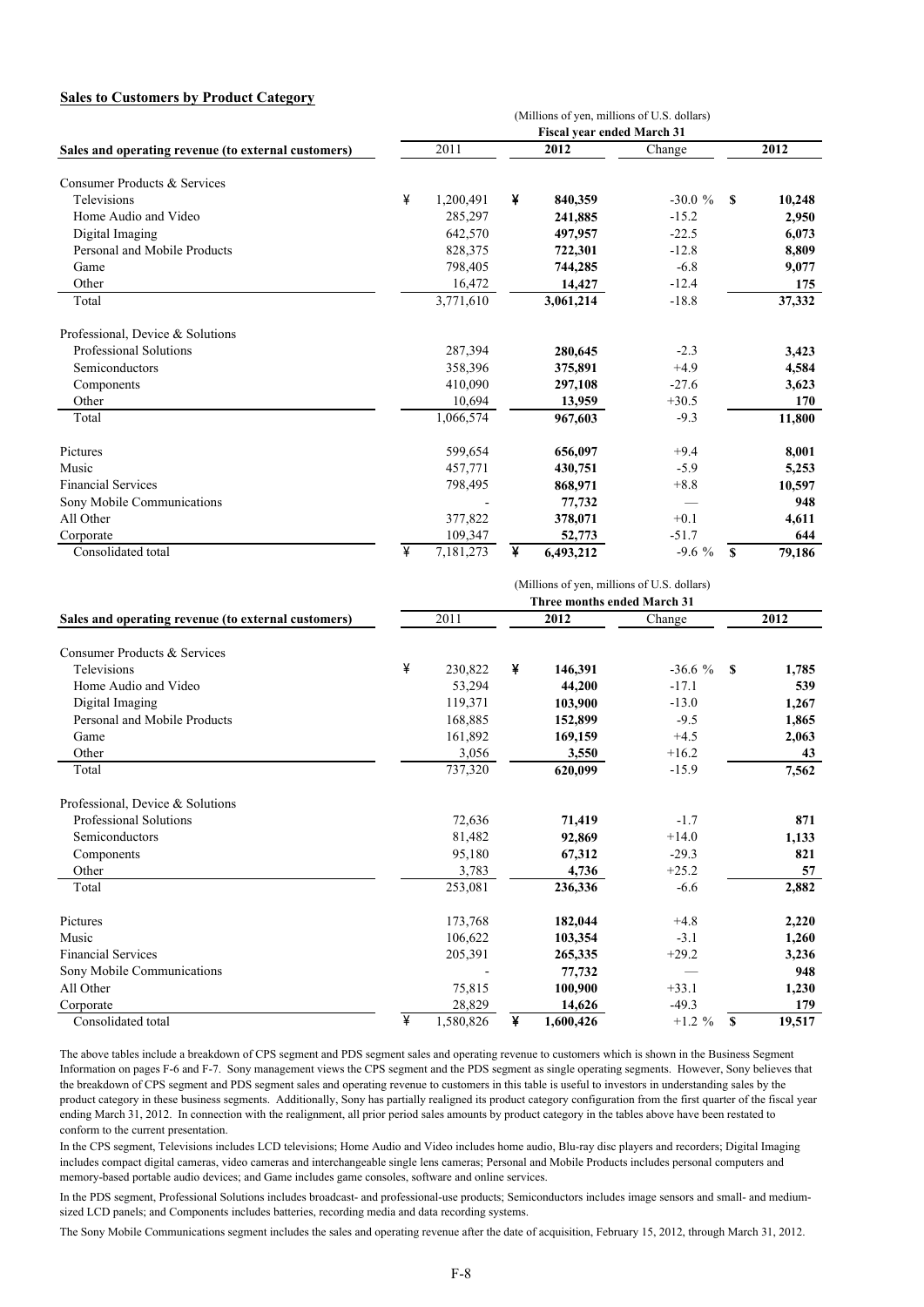#### **Geographic Information**

(Millions of yen, millions of U.S. dollars)

| Sales and operating revenue (to external customers) | <b>Fiscal year ended March 31</b> |           |      |           |           |      |        |  |  |  |  |
|-----------------------------------------------------|-----------------------------------|-----------|------|-----------|-----------|------|--------|--|--|--|--|
|                                                     | 2011                              |           | 2012 |           | Change    | 2012 |        |  |  |  |  |
| Japan                                               |                                   | 2,152,552 | ¥    | 2,104,669 | $-2.2 \%$ |      | 25,667 |  |  |  |  |
| <b>United States</b>                                |                                   | 1,443,693 |      | 1,211,849 | $-16.1$   |      | 14,779 |  |  |  |  |
| Europe                                              |                                   | 1,539,432 |      | 1,268,258 | $-17.6$   |      | 15,466 |  |  |  |  |
| China                                               |                                   | 562,048   |      | 495,101   | $-11.9$   |      | 6,038  |  |  |  |  |
| Asia-Pacific                                        |                                   | 726.364   |      | 636,489   | $-12.4$   |      | 7,762  |  |  |  |  |
| Other Areas                                         |                                   | 757,184   |      | 776,846   | $+2.6$    |      | 9,474  |  |  |  |  |
| Total                                               |                                   | 7,181,273 |      | 6,493,212 | $-9.6\%$  |      | 79,186 |  |  |  |  |

### (Millions of yen, millions of U.S. dollars)

|                                                     | Three months ended March 31 |           |      |           |           |   |        |  |  |  |  |
|-----------------------------------------------------|-----------------------------|-----------|------|-----------|-----------|---|--------|--|--|--|--|
| Sales and operating revenue (to external customers) | 2011                        |           | 2012 |           | Change    |   | 2012   |  |  |  |  |
| Japan                                               |                             | 503,597   |      | 578,670   | $+14.9%$  | S | 7,057  |  |  |  |  |
| <b>United States</b>                                |                             | 301,337   |      | 291,110   | $-3.4$    |   | 3,550  |  |  |  |  |
| Europe                                              |                             | 320,907   |      | 306,539   | $-4.5$    |   | 3,738  |  |  |  |  |
| China                                               |                             | 124,965   |      | 108,534   | $-13.1$   |   | 1,324  |  |  |  |  |
| Asia-Pacific                                        |                             | 164,213   |      | 146,130   | $-11.0$   |   | 1,782  |  |  |  |  |
| Other Areas                                         |                             | 165,807   |      | 169,443   | $+2.2$    |   | 2,066  |  |  |  |  |
| Total                                               |                             | 1,580,826 |      | 1,600,426 | $+1.2 \%$ |   | 19,517 |  |  |  |  |

The 2011 geographic information in the tables above has been restated to reflect the change in geographic classification.

Classification of Geographic Information shows sales and operating revenue recognized by location of customers.

Major areas in each geographic segment excluding Japan, United States and China are as follows:

(1) Europe: United Kingdom, France, Germany, Russia and Spain

(2) Asia-Pacific: India, South Korea and Oceania

(3) Other Areas: The Middle East/Africa, Brazil, Mexico and Canada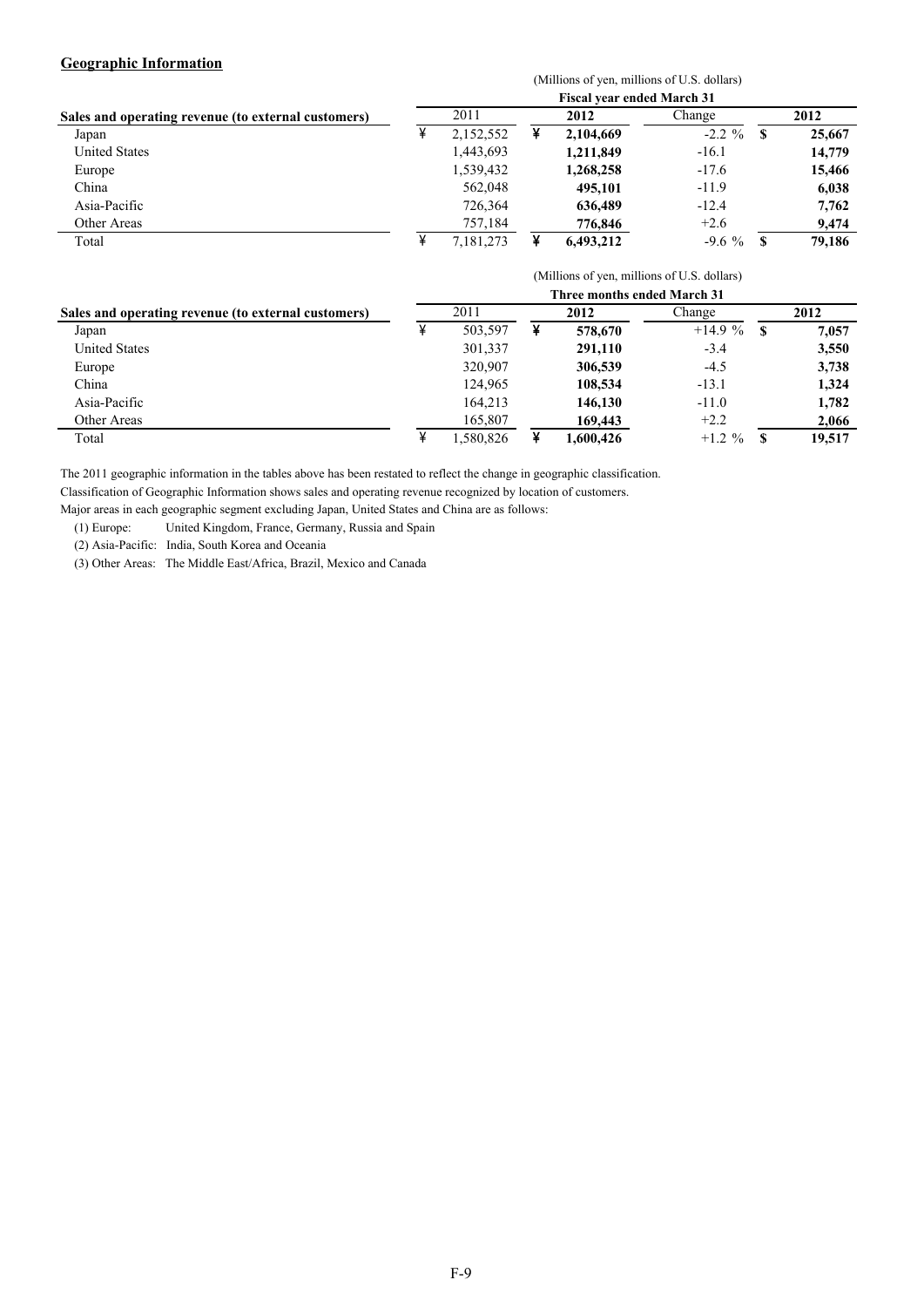#### **Condensed Financial Services Financial Statements**

The results of the Financial Services segment are included in Sony's consolidated financial statements. The following schedules show unaudited condensed financial statements for the Financial Services segment and all other segments excluding Financial Services. These presentations are not in accordance with U.S. GAAP, which is used by Sony to prepare its consolidated financial statements. However, because the Financial Services segment is different in nature from Sony's other segments, Sony believes that a comparative presentation may be useful in understanding and analyzing Sony's consolidated financial statements. Transactions between the Financial Services segment and Sony without the Financial Services segment, including noncontrolling interests, are included in those respective presentations, then eliminated in the consolidated figures shown below.

#### **Condensed Balance Sheet**

|                                                       | (Millions of yen, millions of U.S. dollars) |           |   |           |             |        |  |  |  |  |
|-------------------------------------------------------|---------------------------------------------|-----------|---|-----------|-------------|--------|--|--|--|--|
| <b>Financial Services</b>                             |                                             | March 31  |   |           | March 31    |        |  |  |  |  |
| <b>ASSETS</b>                                         |                                             | 2011      |   | 2012      |             | 2012   |  |  |  |  |
| Current assets:                                       |                                             |           |   |           |             |        |  |  |  |  |
| Cash and cash equivalents                             | ¥                                           | 167,009   | ¥ | 175,151   | S           | 2,136  |  |  |  |  |
| Marketable securities                                 |                                             | 643,171   |   | 677,543   |             | 8,263  |  |  |  |  |
| Other                                                 |                                             | 146,566   |   | 149,581   |             | 1,824  |  |  |  |  |
|                                                       |                                             | 956,746   |   | 1,002,275 |             | 12,223 |  |  |  |  |
| Investments and advances                              |                                             | 5,580,418 |   | 6,174,810 |             | 75,303 |  |  |  |  |
| Property, plant and equipment                         |                                             | 30,034    |   | 12,569    |             | 153    |  |  |  |  |
| Other assets:                                         |                                             |           |   |           |             |        |  |  |  |  |
| Deferred insurance acquisition costs                  |                                             | 428,262   |   | 441,236   |             | 5,381  |  |  |  |  |
| Other                                                 |                                             | 66,944    |   | 48,472    |             | 591    |  |  |  |  |
|                                                       |                                             | 495,206   |   | 489,708   |             | 5,972  |  |  |  |  |
|                                                       | ¥                                           | 7,062,404 | ¥ | 7,679,362 | $\mathbb S$ | 93,651 |  |  |  |  |
| <b>LIABILITIES AND EQUITY</b><br>Current liabilities: |                                             |           |   |           |             |        |  |  |  |  |
| Short-term borrowings                                 | ¥                                           | 23,191    | ¥ | 18,781    | S           | 229    |  |  |  |  |
| Notes and accounts payable, trade                     |                                             | 1,705     |   |           |             |        |  |  |  |  |
| Deposits from customers in the banking business       |                                             | 1,647,752 |   | 1,761,137 |             | 21,477 |  |  |  |  |
| Other                                                 |                                             | 209,168   |   | 183,172   |             | 2,234  |  |  |  |  |
|                                                       |                                             | 1,881,816 |   | 1,963,090 |             | 23,940 |  |  |  |  |
| Long-term debt                                        |                                             | 16,936    |   | 17,145    |             | 209    |  |  |  |  |
| Future insurance policy benefits and other            |                                             | 2,924,121 |   | 3,208,843 |             | 39,132 |  |  |  |  |
| Policyholders' account in the life insurance business |                                             | 1,301,252 |   | 1,449,644 |             | 17,679 |  |  |  |  |
| Other                                                 |                                             | 209,040   |   | 213,234   |             | 2,601  |  |  |  |  |
| <b>Total liabilities</b>                              |                                             | 6,333,165 |   | 6,851,956 |             | 83,561 |  |  |  |  |
| Equity:                                               |                                             |           |   |           |             |        |  |  |  |  |
| Stockholders' equity of Financial Services            |                                             | 727,955   |   | 825,499   |             | 10,067 |  |  |  |  |
| Noncontrolling interests                              |                                             | 1,284     |   | 1,907     |             | 23     |  |  |  |  |
| Total equity                                          |                                             | 729,239   |   | 827,406   |             | 10,090 |  |  |  |  |
|                                                       | ¥                                           | 7,062,404 | ¥ | 7,679,362 | \$          | 93,651 |  |  |  |  |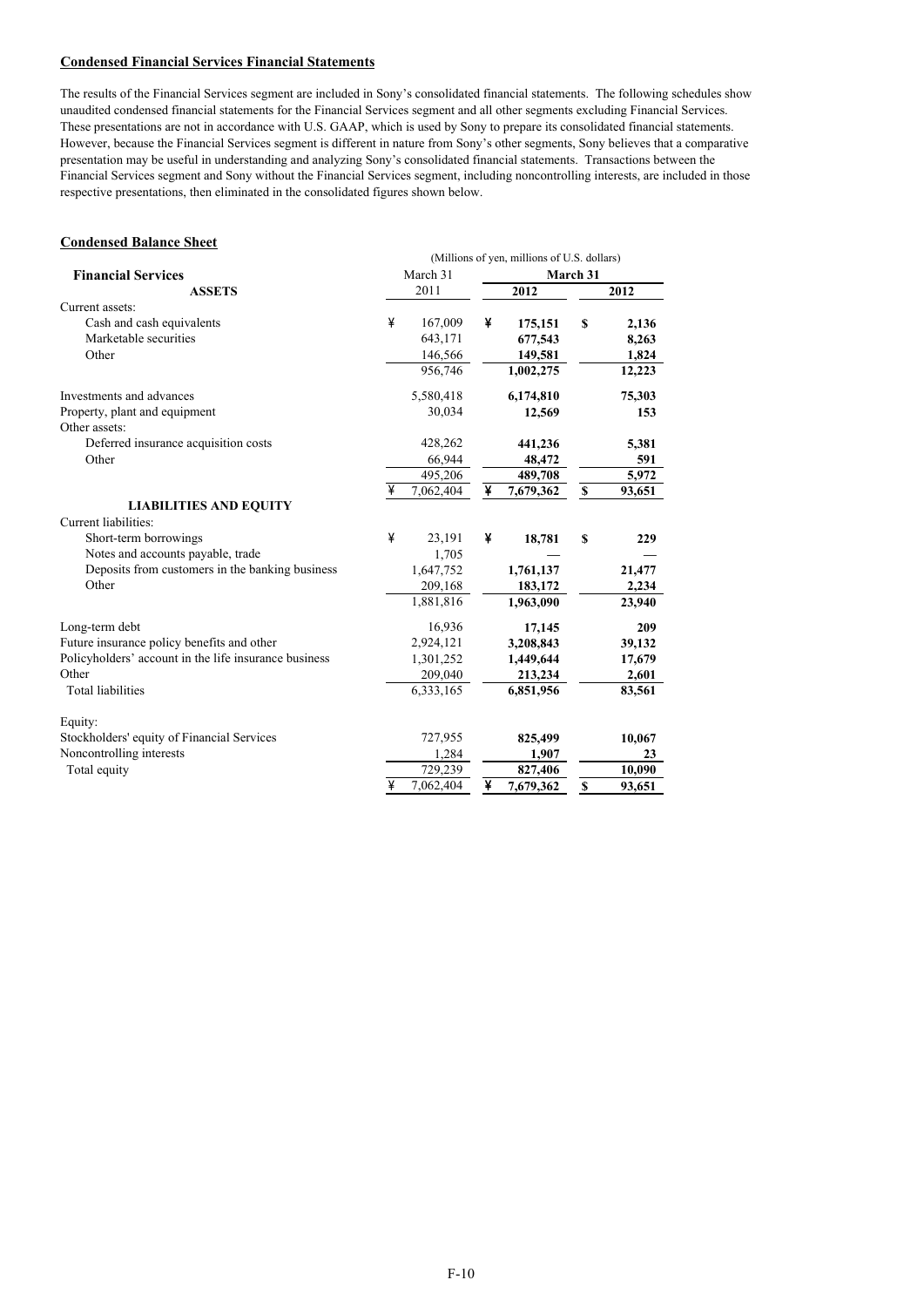|                                                         | (Millions of yen, millions of U.S. dollars) |           |          |           |             |        |  |  |  |  |
|---------------------------------------------------------|---------------------------------------------|-----------|----------|-----------|-------------|--------|--|--|--|--|
| <b>Sony without Financial Services</b>                  |                                             | March 31  | March 31 |           |             |        |  |  |  |  |
| <b>ASSETS</b>                                           |                                             | 2011      |          | 2012      |             | 2012   |  |  |  |  |
| Current assets:                                         |                                             |           |          |           |             |        |  |  |  |  |
| Cash and cash equivalents                               | ¥                                           | 847,403   | ¥        | 719,425   | S           | 8,773  |  |  |  |  |
| Marketable securities                                   |                                             | 3,000     |          | 3,370     |             | 41     |  |  |  |  |
| Notes and accounts receivable, trade                    |                                             | 742,297   |          | 768,697   |             | 9,374  |  |  |  |  |
| Other                                                   |                                             | 1,314,419 |          | 1,274,826 |             | 15,548 |  |  |  |  |
|                                                         |                                             | 2,907,119 |          | 2,766,318 |             | 33,736 |  |  |  |  |
| Film costs                                              |                                             | 275,389   |          | 270,048   |             | 3,293  |  |  |  |  |
| Investments and advances                                |                                             | 345,660   |          | 176,270   |             | 2,150  |  |  |  |  |
| Investments in Financial Services, at cost              |                                             | 115,806   |          | 115,773   |             | 1,412  |  |  |  |  |
| Property, plant and equipment                           |                                             | 894,834   |          | 918,429   |             | 11,200 |  |  |  |  |
| Other assets                                            |                                             | 1,512,523 |          | 1,535,075 |             | 18,720 |  |  |  |  |
|                                                         | ¥                                           | 6,051,331 | ¥        | 5,781,913 | \$          | 70,511 |  |  |  |  |
| <b>LIABILITIES AND EQUITY</b>                           |                                             |           |          |           |             |        |  |  |  |  |
| Current liabilities:                                    |                                             |           |          |           |             |        |  |  |  |  |
| Short-term borrowings                                   | ¥                                           | 152,664   | ¥        | 399,882   | S           | 4,877  |  |  |  |  |
| Notes and accounts payable, trade                       |                                             | 791,570   |          | 758,680   |             | 9,252  |  |  |  |  |
| Other                                                   |                                             | 1,329,061 |          | 1,421,947 |             | 17,341 |  |  |  |  |
|                                                         |                                             | 2,273,295 |          | 2,580,509 |             | 31,470 |  |  |  |  |
| Long-term debt                                          |                                             | 799,389   |          | 748,689   |             | 9,130  |  |  |  |  |
| Accrued pension and severance costs                     |                                             | 257,395   |          | 294,035   |             | 3,586  |  |  |  |  |
| Other                                                   |                                             | 379,752   |          | 361,161   |             | 4,404  |  |  |  |  |
| <b>Total liabilities</b>                                |                                             | 3,709,831 |          | 3,984,394 |             | 48,590 |  |  |  |  |
| Redeemable noncontrolling interest                      |                                             | 19,323    |          | 20,014    |             | 244    |  |  |  |  |
| Equity:                                                 |                                             |           |          |           |             |        |  |  |  |  |
| Stockholders' equity of Sony without Financial Services |                                             | 2,217,106 |          | 1,651,856 |             | 20,145 |  |  |  |  |
| Noncontrolling interests                                |                                             | 105,071   |          | 125,649   |             | 1,532  |  |  |  |  |
| Total equity                                            |                                             | 2,322,177 |          | 1,777,505 |             | 21,677 |  |  |  |  |
|                                                         | ¥                                           | 6,051,331 | ¥        | 5,781,913 | $\mathbf S$ | 70,511 |  |  |  |  |

|                                                       |                        | (Millions of yen, millions of U.S. dollars) |                        |
|-------------------------------------------------------|------------------------|---------------------------------------------|------------------------|
| Consolidated                                          | March 31               |                                             | March 31               |
| <b>ASSETS</b>                                         | 2011                   | 2012                                        | 2012                   |
| Current assets:                                       |                        |                                             |                        |
| Cash and cash equivalents                             | ¥<br>1,014,412         | ¥<br>894,576                                | S<br>10,909            |
| Marketable securities                                 | 646,171                | 680,913                                     | 8,304                  |
| Notes and accounts receivable, trade                  | 743,690                | 769,915                                     | 9,389                  |
| Other                                                 | 1,439,773              | 1,409,558                                   | 17,190                 |
|                                                       | 3,844,046              | 3,754,962                                   | 45,792                 |
| Film costs                                            | 275,389                | 270,048                                     | 3,293                  |
| Investments and advances                              | 5,892,655              | 6,319,476                                   | 77,067                 |
| Property, plant and equipment<br>Other assets:        | 924,868                | 930,998                                     | 11,354                 |
| Deferred insurance acquisition costs                  | 428,262                | 441,236                                     | 5,381                  |
| Other                                                 | 1,545,902              | 1,578,947                                   | 19,255                 |
|                                                       | $\overline{1,}974,164$ | 2,020,183                                   | 24,636                 |
|                                                       | ¥<br>12,911,122        | ¥<br>13,295,667                             | $\mathbb S$<br>162,142 |
| <b>LIABILITIES AND EQUITY</b><br>Current liabilities: |                        |                                             |                        |
| Short-term borrowings                                 | ¥<br>163,351           | ¥                                           | 5,004<br>S             |
| Notes and accounts payable, trade                     | 793,275                | 410,361                                     |                        |
| Deposits from customers in the banking business       | 1,647,752              | 758,680                                     | 9,252                  |
| Other                                                 | 1,530,921              | 1,761,137<br>1,599,803                      | 21,477<br>19,511       |
|                                                       | 4,135,299              | 4,529,981                                   | 55,244                 |
|                                                       |                        |                                             |                        |
| Long-term debt                                        | 812,235                | 762,226                                     | 9,295                  |
| Accrued pension and severance costs                   | 271,320                | 309,375                                     | 3,773                  |
| Future insurance policy benefits and other            | 2,924,121              | 3,208,843                                   | 39,132                 |
| Policyholders' account in the life insurance business | 1,301,252              | 1,449,644                                   | 17,679                 |
| Other                                                 | 510,993                | 525,477                                     | 6,408                  |
| <b>Total liabilities</b>                              | 9,955,220              | 10,785,546                                  | 131,531                |
| Redeemable noncontrolling interest                    | 19,323                 | 20,014                                      | 244                    |
| Equity:                                               |                        |                                             |                        |
| Sony Corporation's stockholders' equity               | 2,547,987              | 2,028,891                                   | 24,743                 |
| Noncontrolling interests                              | 388,592                | 461,216                                     | 5,624                  |
| Total equity                                          | 2,936,579              | 2,490,107                                   | 30,367                 |
|                                                       | ¥<br>12,911,122        | ¥<br>13,295,667                             | \$<br>162,142          |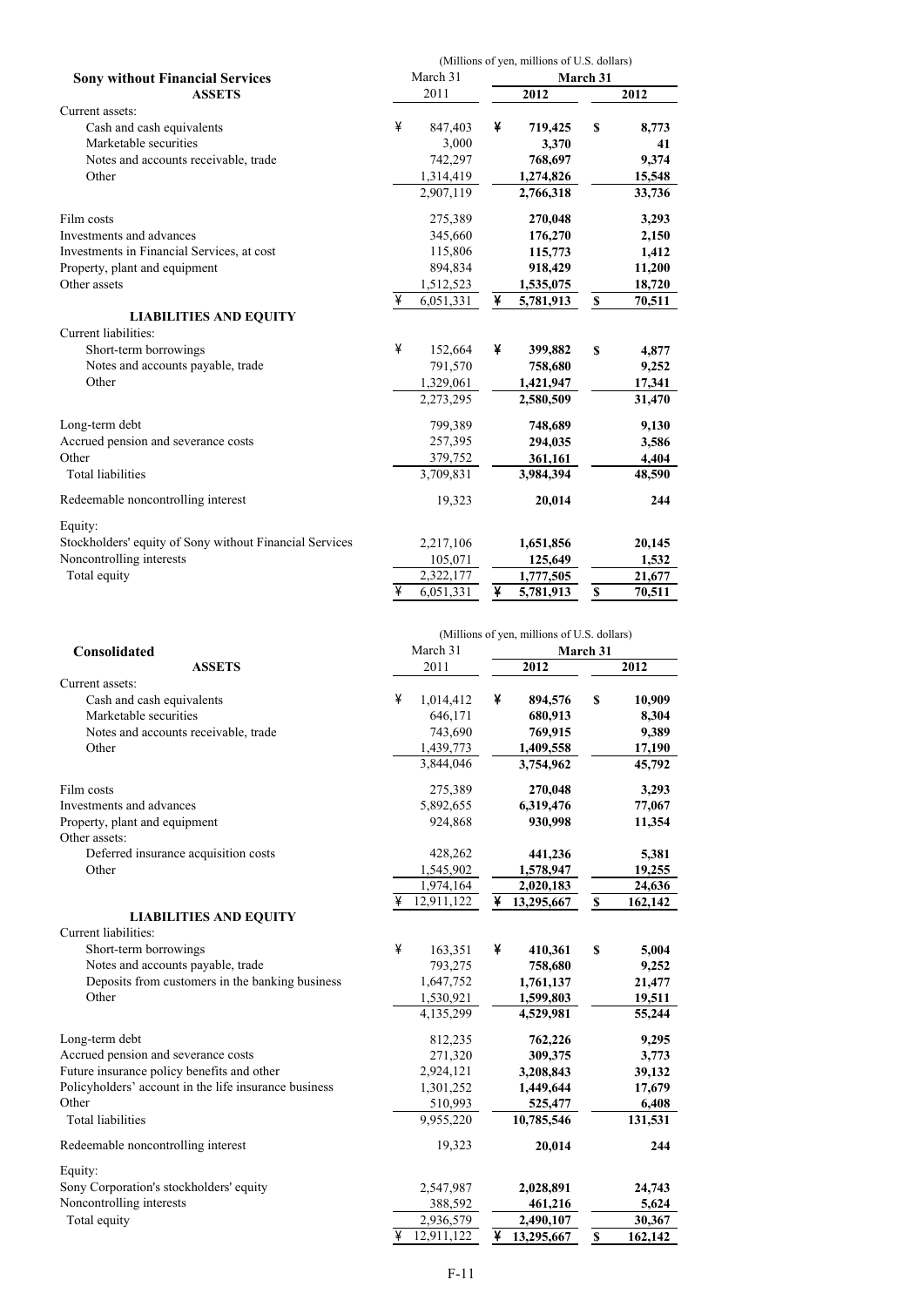#### **Condensed Statements of Income**

|                                            | (Millions of yen, millions of U.S. dollars) |                                   |      |         |            |     |        |  |  |  |  |
|--------------------------------------------|---------------------------------------------|-----------------------------------|------|---------|------------|-----|--------|--|--|--|--|
| <b>Financial Services</b>                  |                                             | <b>Fiscal year ended March 31</b> |      |         |            |     |        |  |  |  |  |
|                                            |                                             | 2011                              | 2012 |         | Change     |     | 2012   |  |  |  |  |
| Financial services revenue                 | ¥                                           | 806,526                           | ¥    | 871,895 | $+8.1%$    | \$. | 10,633 |  |  |  |  |
| Financial services expenses                |                                             | 685,747                           |      | 739,222 | $+7.8$     |     | 9,015  |  |  |  |  |
| Equity in net loss of affiliated companies |                                             | (1,961)                           |      | (1,252) |            |     | (15)   |  |  |  |  |
| <b>Operating income</b>                    |                                             | 118,818                           |      | 131,421 | $+10.6$    |     | 1,603  |  |  |  |  |
| Other income (expenses), net               |                                             | 868                               |      | 1,069   | $+23.2$    |     | 13     |  |  |  |  |
| Income before income taxes                 |                                             | 119.686                           |      | 132,490 | $+10.7$    |     | 1,616  |  |  |  |  |
| Income taxes and other                     |                                             | 48,570                            |      | 18,380  | $-62.2$    |     | 224    |  |  |  |  |
| <b>Net income of Financial Services</b>    |                                             | 71.116                            |      | 114,110 | $+60.5 \%$ | \$. | 1.392  |  |  |  |  |

|                                                     | (Millions of yen, millions of U.S. dollars) |            |  |                                   |                                           |   |          |  |  |  |  |
|-----------------------------------------------------|---------------------------------------------|------------|--|-----------------------------------|-------------------------------------------|---|----------|--|--|--|--|
| <b>Sony without Financial Services</b>              |                                             |            |  | <b>Fiscal year ended March 31</b> |                                           |   |          |  |  |  |  |
|                                                     |                                             | 2011       |  | 2012                              | Change                                    |   | 2012     |  |  |  |  |
| Net sales and operating revenue                     | ¥                                           | 6.388.759  |  | 5,627,893                         | $-11.9%$                                  | S | 68,633   |  |  |  |  |
| Costs and expenses                                  |                                             | 6,326,233  |  | 5,708,607                         | $-9.8$                                    |   | 69,617   |  |  |  |  |
| Equity in net income (loss) of affiliated companies |                                             | 16,023     |  | (120, 445)                        |                                           |   | (1, 469) |  |  |  |  |
| <b>Operating income (loss)</b>                      |                                             | 78.549     |  | (201, 159)                        |                                           |   | (2, 453) |  |  |  |  |
| Other income (expenses), net                        |                                             | 10,790     |  | (9,181)                           |                                           |   | (112)    |  |  |  |  |
| Income (loss) before income taxes                   |                                             | 89.339     |  | (210,340)                         |                                           |   | (2, 565) |  |  |  |  |
| Income taxes and other                              |                                             | 387, 375   |  | 309,486                           | $-20.1$                                   |   | 3,774    |  |  |  |  |
| <b>Net loss of Sony without Financial Services</b>  |                                             | (298, 036) |  | (519, 826)                        | $\frac{0}{0}$<br>$\overline{\phantom{0}}$ |   | (6,339)  |  |  |  |  |

| <b>Consolidated</b>                                      |   | (Millions of yen, millions of U.S. dollars)<br><b>Fiscal year ended March 31</b> |      |            |         |      |          |  |  |  |  |
|----------------------------------------------------------|---|----------------------------------------------------------------------------------|------|------------|---------|------|----------|--|--|--|--|
|                                                          |   | 2011                                                                             | 2012 |            | Change  | 2012 |          |  |  |  |  |
| Financial services revenue                               | ¥ | 798.495                                                                          | ¥    | 868,971    | $+8.8%$ | S    | 10,597   |  |  |  |  |
| Net sales and operating revenue.                         |   | 6,382,778                                                                        |      | 5,624,241  | $-11.9$ |      | 68,589   |  |  |  |  |
|                                                          |   | 7,181,273                                                                        |      | 6.493.212  | $-9.6$  |      | 79,186   |  |  |  |  |
| Costs and expenses                                       |   | 6,995,514                                                                        |      | 6,438,790  | $-8.0$  |      | 78,522   |  |  |  |  |
| Equity in net income (loss) of affiliated companies      |   | 14,062                                                                           |      | (121,697)  |         |      | (1, 484) |  |  |  |  |
| <b>Operating income (loss)</b>                           |   | 199.821                                                                          |      | (67, 275)  |         |      | (820)    |  |  |  |  |
| Other income (expenses), net                             |   | 5,192                                                                            |      | (15,911)   |         |      | (194)    |  |  |  |  |
| Income (loss) before income taxes                        |   | 205,013                                                                          |      | (83, 186)  |         |      | (1, 014) |  |  |  |  |
| Income taxes and other                                   |   | 464,598                                                                          |      | 373,474    | $-19.6$ |      | 4,555    |  |  |  |  |
| Net loss attributable to Sony Corporation's stockholders |   | (259, 585)                                                                       |      | (456, 660) | $-$ %   |      | (5, 569) |  |  |  |  |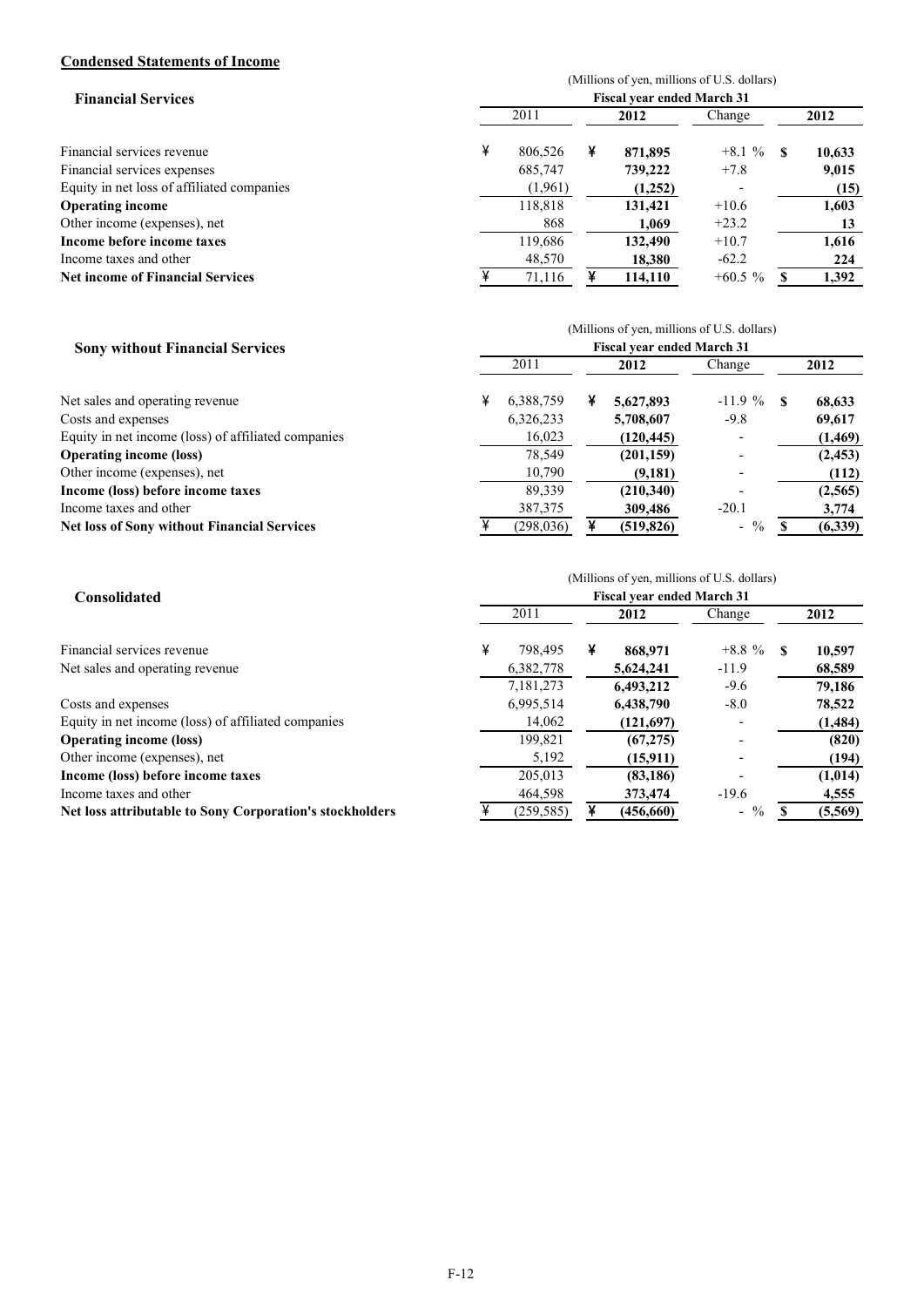#### **Condensed Statements of Income**

|                                            | (Millions of yen, millions of U.S. dollars) |                             |   |         |           |     |       |  |  |  |  |
|--------------------------------------------|---------------------------------------------|-----------------------------|---|---------|-----------|-----|-------|--|--|--|--|
| <b>Financial Services</b>                  |                                             | Three months ended March 31 |   |         |           |     |       |  |  |  |  |
|                                            |                                             | 2011                        |   | 2012    | Change    |     | 2012  |  |  |  |  |
| Financial services revenue                 | ¥                                           | 206.536                     | ¥ | 266,062 | $+28.8%$  | -SS | 3,245 |  |  |  |  |
| Financial services expenses                |                                             | 192,773                     |   | 220,259 | $+14.3$   |     | 2,686 |  |  |  |  |
| Equity in net loss of affiliated companies |                                             | (664)                       |   | (146)   |           |     | (2)   |  |  |  |  |
| <b>Operating income</b>                    |                                             | 13,099                      |   | 45,657  | $+248.6$  |     | 557   |  |  |  |  |
| Other income (expenses), net               |                                             | 889                         |   | 915     | $+2.9$    |     | 11    |  |  |  |  |
| Income before income taxes                 |                                             | 13.988                      |   | 46,572  | $+232.9$  |     | 568   |  |  |  |  |
| Income taxes and other                     |                                             | 7,968                       |   | 16,871  | $+111.7$  |     | 206   |  |  |  |  |
| <b>Net income of Financial Services</b>    |                                             | 6.020                       |   | 29,701  | $+393.4%$ | \$. | 362   |  |  |  |  |

| (Millions of yen, millions of U.S. dollars) |            |      |            |                                  |    |         |  |  |  |  |  |
|---------------------------------------------|------------|------|------------|----------------------------------|----|---------|--|--|--|--|--|
| Three months ended March 31                 |            |      |            |                                  |    |         |  |  |  |  |  |
|                                             | 2011       | 2012 |            | Change                           |    | 2012    |  |  |  |  |  |
| ¥                                           | 1,376,949  |      | 1,335,898  | $-3.0 \%$                        | £. | 16,291  |  |  |  |  |  |
|                                             | 1,464,437  |      | 1,374,544  | $-6.1$                           |    | 16,763  |  |  |  |  |  |
|                                             | 403        |      | (9,041)    |                                  |    | (110)   |  |  |  |  |  |
|                                             | (87,085)   |      | (47,687)   |                                  |    | (582)   |  |  |  |  |  |
|                                             | 4,955      |      | 630        | $-87.3$                          |    |         |  |  |  |  |  |
|                                             | (82, 130)  |      | (47, 057)  |                                  |    | (574)   |  |  |  |  |  |
|                                             | 308,742    |      | 225,366    | $-27.0$                          |    | 2,748   |  |  |  |  |  |
|                                             | (390, 872) |      | (272, 423) | $\%$<br>$\overline{\phantom{0}}$ |    | (3,322) |  |  |  |  |  |
|                                             |            |      |            |                                  |    |         |  |  |  |  |  |

|  | (Millions of yen, millions of U.S. dollars) |  |  |
|--|---------------------------------------------|--|--|
|--|---------------------------------------------|--|--|

| <b>Consolidated</b>                                      | Three months ended March 31 |            |      |            |                                  |   |         |  |  |
|----------------------------------------------------------|-----------------------------|------------|------|------------|----------------------------------|---|---------|--|--|
|                                                          |                             | 2011       | 2012 |            | Change                           |   | 2012    |  |  |
| Financial services revenue                               | ¥                           | 205.391    |      | 265,335    | $+29.2%$                         | S | 3,236   |  |  |
| Net sales and operating revenue.                         |                             | 1,375,435  |      | 1,335,091  | $-2.9$                           |   | 16,281  |  |  |
|                                                          |                             | 1,580,826  |      | 1,600,426  | $+1.2$                           |   | 19,517  |  |  |
| Costs and expenses                                       |                             | 1,653,933  |      | 1,592,651  | $-3.7$                           |   | 19,422  |  |  |
| Equity in net loss of affiliated companies               |                             | (261)      |      | (9,187)    |                                  |   | (112)   |  |  |
| <b>Operating loss</b>                                    |                             | (73,368)   |      | (1, 412)   |                                  |   | (17)    |  |  |
| Other income (expenses), net                             |                             | 5,226      |      | 926        | $-82.3$                          |   | 11      |  |  |
| Loss before income taxes                                 |                             | (68, 142)  |      | (486)      |                                  |   | (6)     |  |  |
| Income taxes and other                                   |                             | 320,660    |      | 254,727    | $-20.6$                          |   | 3,106   |  |  |
| Net loss attributable to Sony Corporation's stockholders |                             | (388, 802) |      | (255, 213) | $\%$<br>$\overline{\phantom{0}}$ |   | (3,112) |  |  |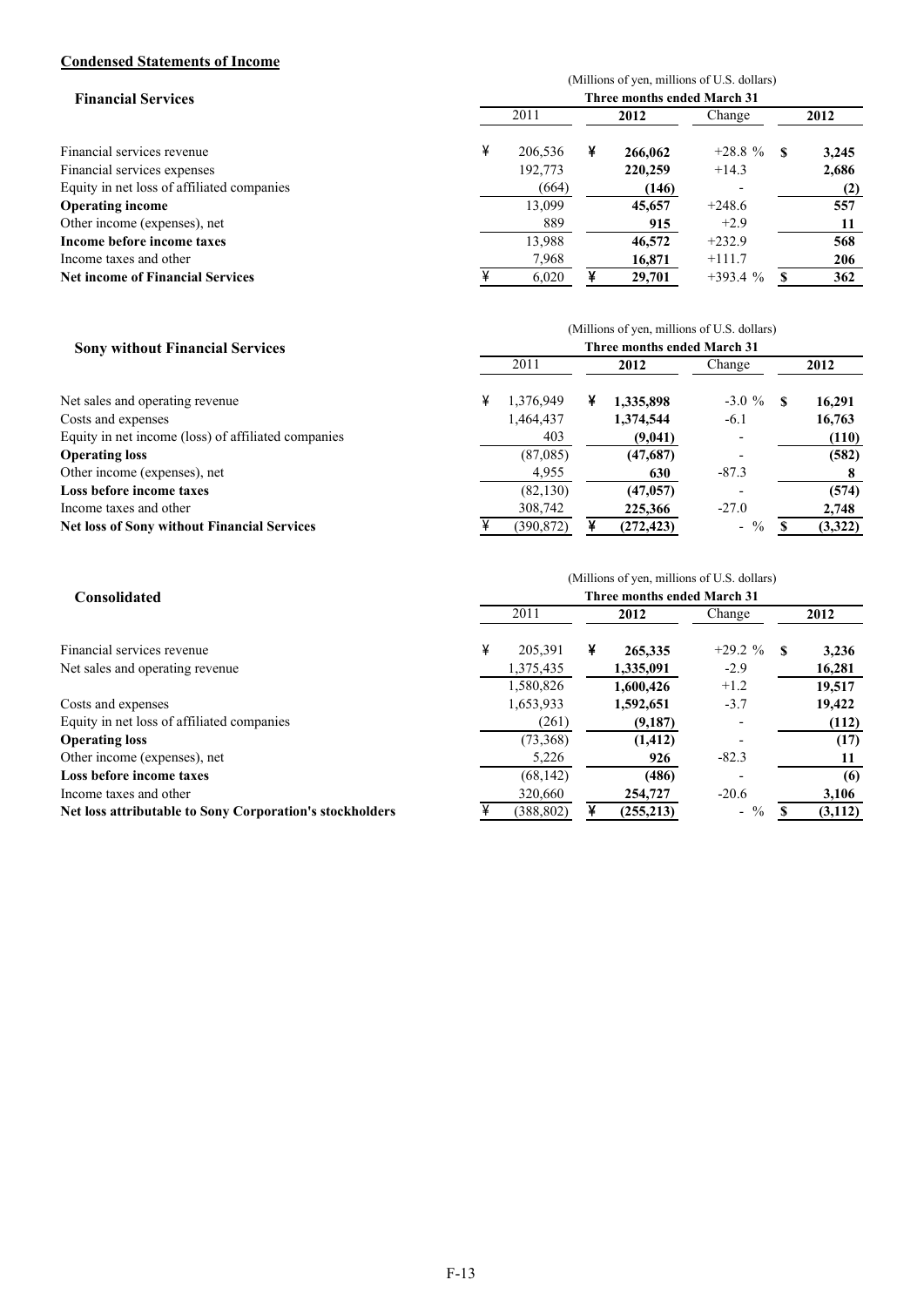## **Condensed Statements of Cash Flows**

| Congensea Statements of Cash Flows                        |                                                                                  |            |   |            |   |         |  |  |  |
|-----------------------------------------------------------|----------------------------------------------------------------------------------|------------|---|------------|---|---------|--|--|--|
|                                                           | (Millions of yen, millions of U.S. dollars)<br><b>Fiscal year ended March 31</b> |            |   |            |   |         |  |  |  |
| <b>Financial Services</b>                                 |                                                                                  |            |   |            |   |         |  |  |  |
|                                                           |                                                                                  | 2011       |   | 2012       |   | 2012    |  |  |  |
| Net cash provided by operating activities                 | ¥                                                                                | 369.458    | ¥ | 350,863    | S | 4,279   |  |  |  |
| Net cash used in investing activities                     |                                                                                  | (552, 889) |   | (555, 283) |   | (6,772) |  |  |  |
| Net cash provided by financing activities                 |                                                                                  | 143,698    |   | 212,562    |   | 2,592   |  |  |  |
| Net increase (decrease) in cash and cash equivalents      |                                                                                  | (39,733)   |   | 8,142      |   | 99      |  |  |  |
| Cash and cash equivalents at beginning of the fiscal year |                                                                                  | 206,742    |   | 167,009    |   | 2,037   |  |  |  |
| Cash and cash equivalents at end of the period            |                                                                                  | 167,009    |   | 175,151    |   | 2,136   |  |  |  |
|                                                           |                                                                                  |            |   |            |   |         |  |  |  |

|                                                              | (Millions of yen, millions of U.S. dollars)<br><b>Fiscal year ended March 31</b> |            |   |            |   |          |  |  |  |
|--------------------------------------------------------------|----------------------------------------------------------------------------------|------------|---|------------|---|----------|--|--|--|
| <b>Sony without Financial Services</b>                       |                                                                                  |            |   |            |   |          |  |  |  |
|                                                              |                                                                                  | 2011       |   | 2012       |   | 2012     |  |  |  |
| Net cash provided by operating activities                    | ¥                                                                                | 255.849    | ¥ | 176,120    | S | 2,148    |  |  |  |
| Net cash used in investing activities                        |                                                                                  | (137, 561) |   | (321, 547) |   | (3,921)  |  |  |  |
| Net cash provided by (used in) financing activities          |                                                                                  | (186, 861) |   | 31,274     |   | 381      |  |  |  |
| Effect of exchange rate changes on cash and cash equivalents |                                                                                  | (68, 890)  |   | (13, 825)  |   | (169)    |  |  |  |
| Net decrease in cash and cash equivalents                    |                                                                                  | (137, 463) |   | (127,978)  |   | (1, 561) |  |  |  |
| Cash and cash equivalents at beginning of the fiscal year    |                                                                                  | 984,866    |   | 847,403    |   | 10,334   |  |  |  |
| Cash and cash equivalents at end of the period               |                                                                                  | 847,403    |   | 719,425    |   | 8,773    |  |  |  |

| Consolidated                                                 | (Millions of yen, millions of U.S. dollars)<br><b>Fiscal year ended March 31</b> |            |   |            |    |          |  |  |  |
|--------------------------------------------------------------|----------------------------------------------------------------------------------|------------|---|------------|----|----------|--|--|--|
|                                                              |                                                                                  | 2011       |   | 2012       |    | 2012     |  |  |  |
| Net cash provided by operating activities                    | ¥                                                                                | 616.245    | ¥ | 519,539    | £. | 6,336    |  |  |  |
| Net cash used in investing activities                        |                                                                                  | (714, 439) |   | (882, 886) |    | (10,767) |  |  |  |
| Net cash provided by (used in) financing activities          |                                                                                  | (10, 112)  |   | 257,336    |    | 3,138    |  |  |  |
| Effect of exchange rate changes on cash and cash equivalents |                                                                                  | (68, 890)  |   | (13, 825)  |    | (169)    |  |  |  |
| Net decrease in cash and cash equivalents                    |                                                                                  | (177, 196) |   | (119, 836) |    | (1, 462) |  |  |  |
| Cash and cash equivalents at beginning of the fiscal year    |                                                                                  | 1,191,608  |   | 1,014,412  |    | 12,371   |  |  |  |
| Cash and cash equivalents at end of the period               |                                                                                  | 1,014,412  |   | 894,576    |    | 10,909   |  |  |  |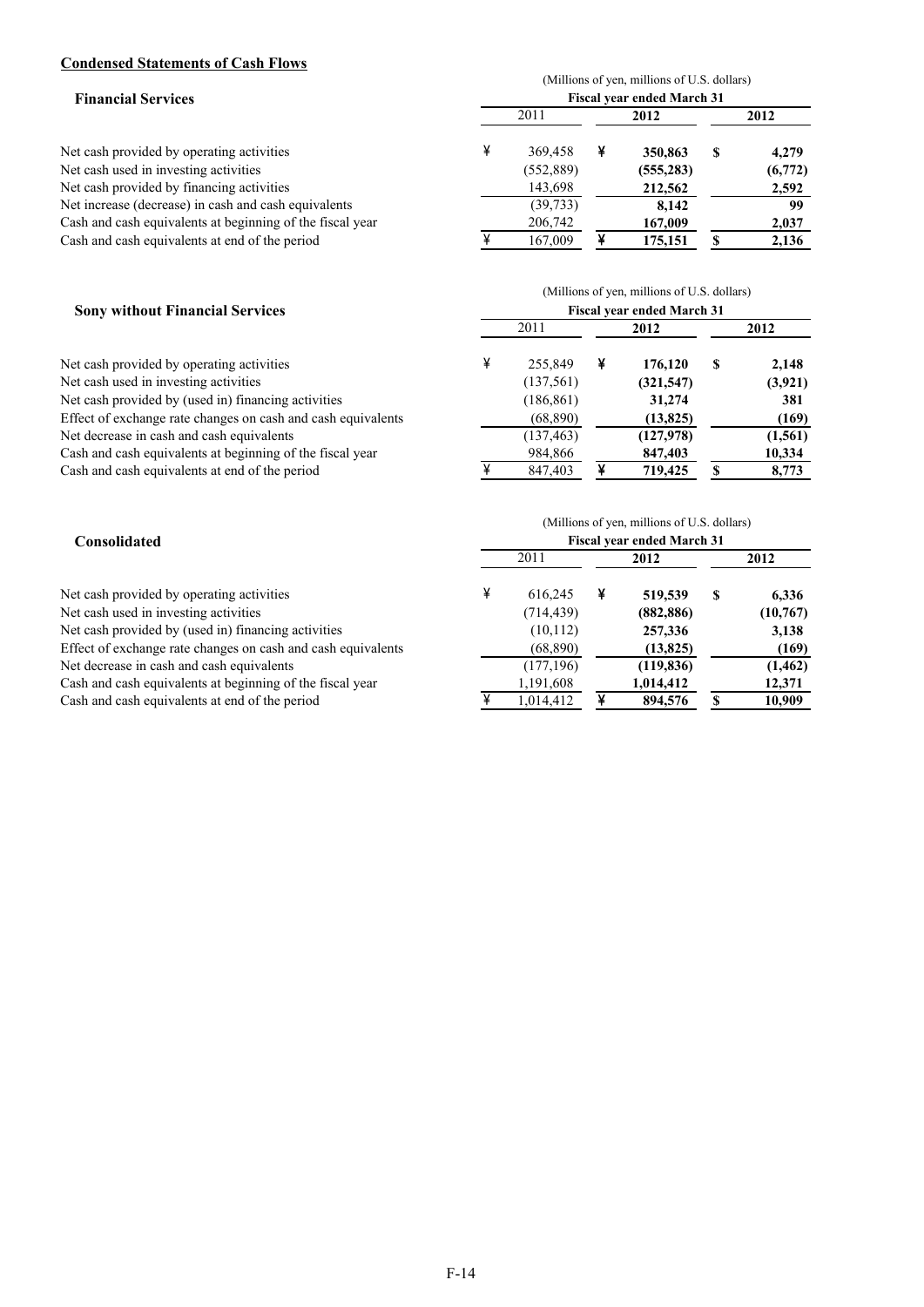(Notes)

- 1. U.S. dollar amounts have been translated from yen, for convenience only, at the rate of ¥82 = U.S. \$1, the approximate Tokyo foreign exchange market rate as of March 31, 2012.
- 2. As of March 31, 2012, Sony had 1,267 consolidated subsidiaries (including variable interest entities) and 95 affiliated companies accounted for under the equity method.
- 3. The weighted-average number of outstanding shares used for the computation of earnings per share of common stock are as follows:

| 2011      | 2012                                                                                                               |
|-----------|--------------------------------------------------------------------------------------------------------------------|
| 1,003,559 | 1,003,578                                                                                                          |
| 1,003,559 | 1,003,578                                                                                                          |
|           |                                                                                                                    |
|           |                                                                                                                    |
| 2011      | 2012                                                                                                               |
| 1,003,580 | 1,003,578                                                                                                          |
| 1,003,580 | 1,003,578                                                                                                          |
|           | (Thousands of shares)<br><b>Fiscal year ended March 31</b><br>(Thousands of shares)<br>Three months ended March 31 |

All potential shares were excluded as anti-dilutive for the fiscal years and three months ended March 31, 2011 and 2012 due to Sony incurring a net loss attributable to Sony Corporation's stockholders for those periods.

#### 4. Recently adopted accounting pronouncements:

Goodwill impairment testing for reporting units with zero or negative carrying amounts -

In December 2010, the Financial Accounting Standards Board ("FASB") issued new accounting guidance that modifies the first step of the goodwill impairment test for reporting units with zero or negative carrying amounts. For those reporting units, an entity is required to perform the second step of the goodwill impairment test if it is more likely than not that a goodwill impairment exists. In determining whether it is more likely than not that a goodwill impairment exists, an entity should consider whether there are any adverse qualitative factors indicating that an impairment may exist. The qualitative factors are consistent with existing authoritative guidance, which requires that goodwill of a reporting unit be tested for impairment between annual tests if an event occurs or circumstances change that would more likely than not reduce the fair value of a reporting unit below its carrying amount. This guidance was effective for Sony as of April 1, 2011. The adoption of this guidance did not have a material impact on Sony's results of operations and financial position.

#### Disclosure of supplementary pro forma information for business combinations -

In December 2010, the FASB issued new accounting guidance addressing when a business combination should be assumed to have occurred for the purpose of providing pro forma disclosure. The new guidance requires disclosure of revenue and income of the combined entity as though the business combination occurred as of the beginning of the comparable prior reporting period. The guidance also expands the supplemental pro forma disclosure to include a description of the nature and amount of material, nonrecurring pro forma adjustments directly attributable to the business combination included in the reported pro forma revenue and earnings. The guidance was effective for Sony as of April 1, 2011. Since this guidance impacts disclosures only, its adoption did not have a material impact on Sony's results of operations and financial position.

#### Amendments to achieve common fair value measurement and disclosure requirements in U.S. GAAP and International Financial Reporting Standards ("IFRS") -

In May 2011, the FASB issued new guidance to substantially converge fair value measurement and disclosure requirements under U.S. GAAP and IFRS, including a consistent definition of fair value. The amendments change the wording used to describe many of the requirements in U.S. GAAP for measuring fair value and for disclosing information about fair value measurements. For many of the requirements, the FASB does not intend for the new guidance to result in a change in the application of the existing guidance for fair value measurements. However, some of the amendments clarify the FASB's intent about the application of existing fair value measurement requirements and other amendments change a particular principle or requirement for measuring fair value or for disclosing information about fair value measurements. The guidance was effective for Sony in the fourth quarter of the fiscal year ended March 31, 2012. The adoption of this guidance did not have a material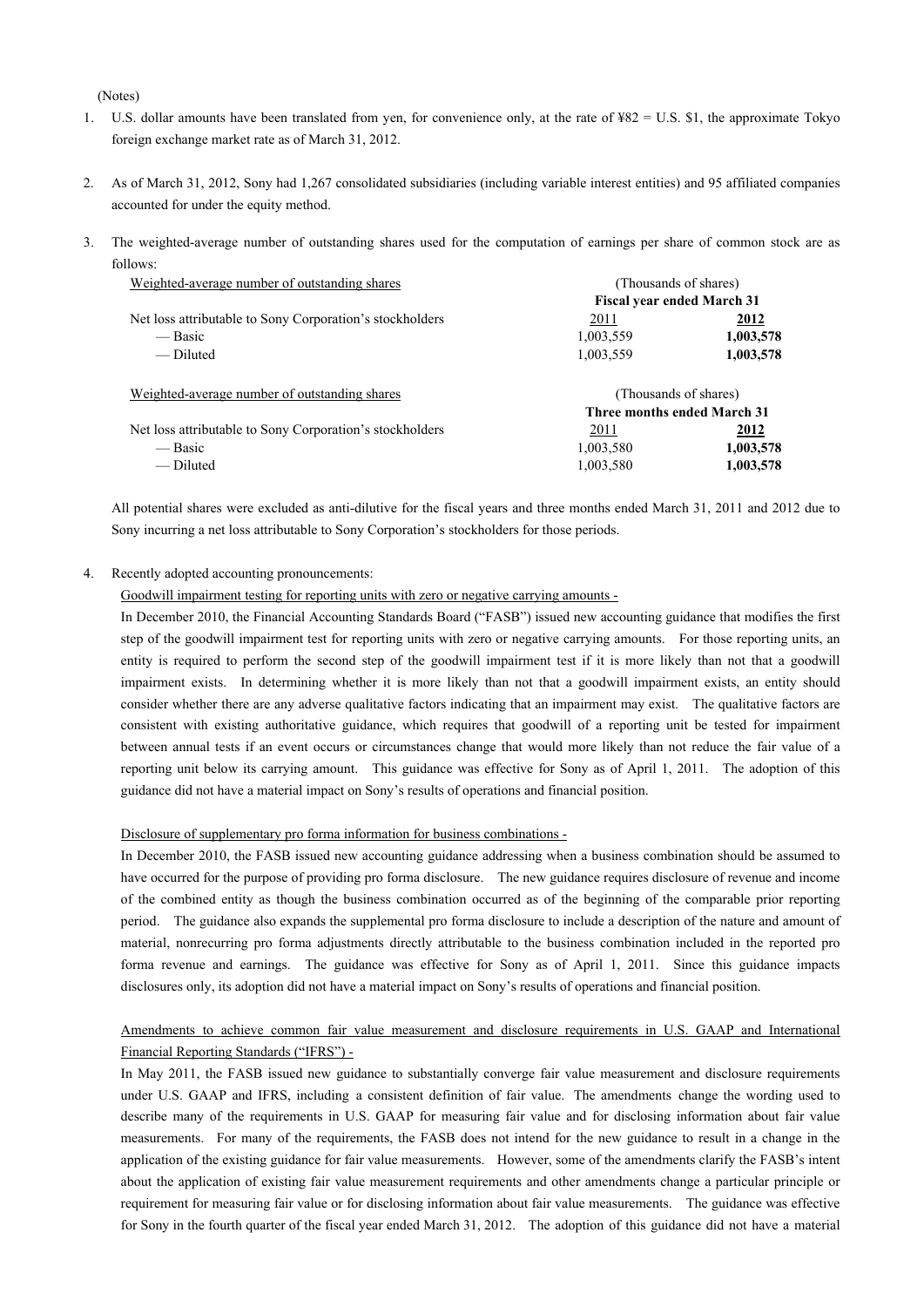impact on Sony's results of operations and financial position.

#### Disclosures about an employer's participation in a multiemployer plan -

In September 2011, the FASB issued new disclosure guidance regarding multiemployer pension and other postretirement benefit plans. This guidance requires additional quantitative and qualitative disclosures for all individually significant multiemployer pension plans on an annual basis, and revises the disclosures for multiemployer plans that provide other postretirement benefits. This guidance does not change the current recognition and measurement guidance for an employer's participation in a multiemployer plan. This guidance was effective for Sony beginning with the fiscal year ended March 31, 2012, and is applied retrospectively. Since this guidance impacts disclosures only, and Sony does not have any significant participation in multiemployer plans, its adoption has no impact on Sony's results of operations and financial position.

- 5. Sony realigned its reportable segments from the first quarter of the fiscal year ended March 31, 2012, to reflect modifications to the organizational structure as of April 1, 2011, primarily repositioning the operations of the previously reported Consumer, Professional & Devices ("CPD") and Networked Products & Services ("NPS") segments. In connection with this realignment, the operations of the former CPD and NPS segments are included in two newly established segments, namely the Consumer Products & Services ("CPS") segment and the Professional, Device & Solution ("PDS") segment. The CPS segment includes televisions, home audio and video, digital imaging, personal and mobile products, and the game business. The equity results of S-LCD Corporation are also included within the CPS segment. The PDS segment includes professional solutions, semiconductors and components. There were no modifications to the Pictures, Music and Financial Services segments and All Other is substantially unchanged. On February 15, 2012, Sony acquired Telefonaktiebolaget LM Ericsson's ("Ericsson") 50% equity interest in Sony Ericsson Mobile Communications AB ("Sony Ericsson"), which changed its name to Sony Mobile Communications AB upon becoming a wholly-owned subsidiary of Sony. Accordingly, the Sony Ericsson segment that had been presented as a separate segment was renamed the Sony Mobile Communications ("SOMC") segment in the current quarter. The SOMC segment includes Sony's equity in net income (loss) of Sony Ericsson through February 15, 2012 and sales, operating revenue and operating income (loss) from February 16, 2012 through March 31, 2012, as well as a gain of 102,331 million yen recorded on the remeasurement of Sony's 50% equity interest in Sony Ericsson at fair value upon obtaining control through the acquisition of Ericsson's 50% equity interest in Sony Ericsson. In connection with the realignment, all prior period amounts in the segment disclosures have been restated to conform to the current presentation.
- 6. In the first quarter of the fiscal year ended March 31, 2012, Sony recorded an out of period adjustment to correct an error in the calculation of indirect taxes at a subsidiary. The indirect tax calculation error began in 2005 and continued until it was identified by Sony in the first quarter of the fiscal year ended March 31, 2012. The adjustment, substantially all of which related to the Consumer Products & Services segment, impacted net sales, selling, general and administrative expenses and interest expenses and, in the aggregate, increased the loss before income taxes in the consolidated statement of income by 4,413 million yen for the year ended March 31, 2012. Sony determined that the adjustment was not material to the consolidated financial statements for any prior annual or interim periods and for the year ended March 31, 2012.
- 7. The presentation of deferred income taxes in other assets, other noncurrent assets, total assets, accrued income and other taxes, other noncurrent liabilities as well as total liabilities and equity as of March 31, 2011 in the consolidated balance sheets have been revised to conform with the presentation as of March 31, 2012 and to reflect the results of an analysis of deferred tax assets in relation to certain unrecognized tax benefits, which analysis was completed during the fiscal year ended March 31, 2012. This revision increased deferred income taxes in other assets by 61,115 million yen and decreased other noncurrent assets and total assets by 74,981 million yen and 13,866 million yen, respectively, as of March 31, 2011. This revision also increased accrued income and other taxes by 8,320 million yen and decreased other noncurrent liabilities and total liabilities and equity by 22,186 million yen and 13,866 million yen, respectively. This revision had no impact on Sony's consolidated statements of income and consolidated statements of cash flows for the fiscal year ended March 31, 2011.